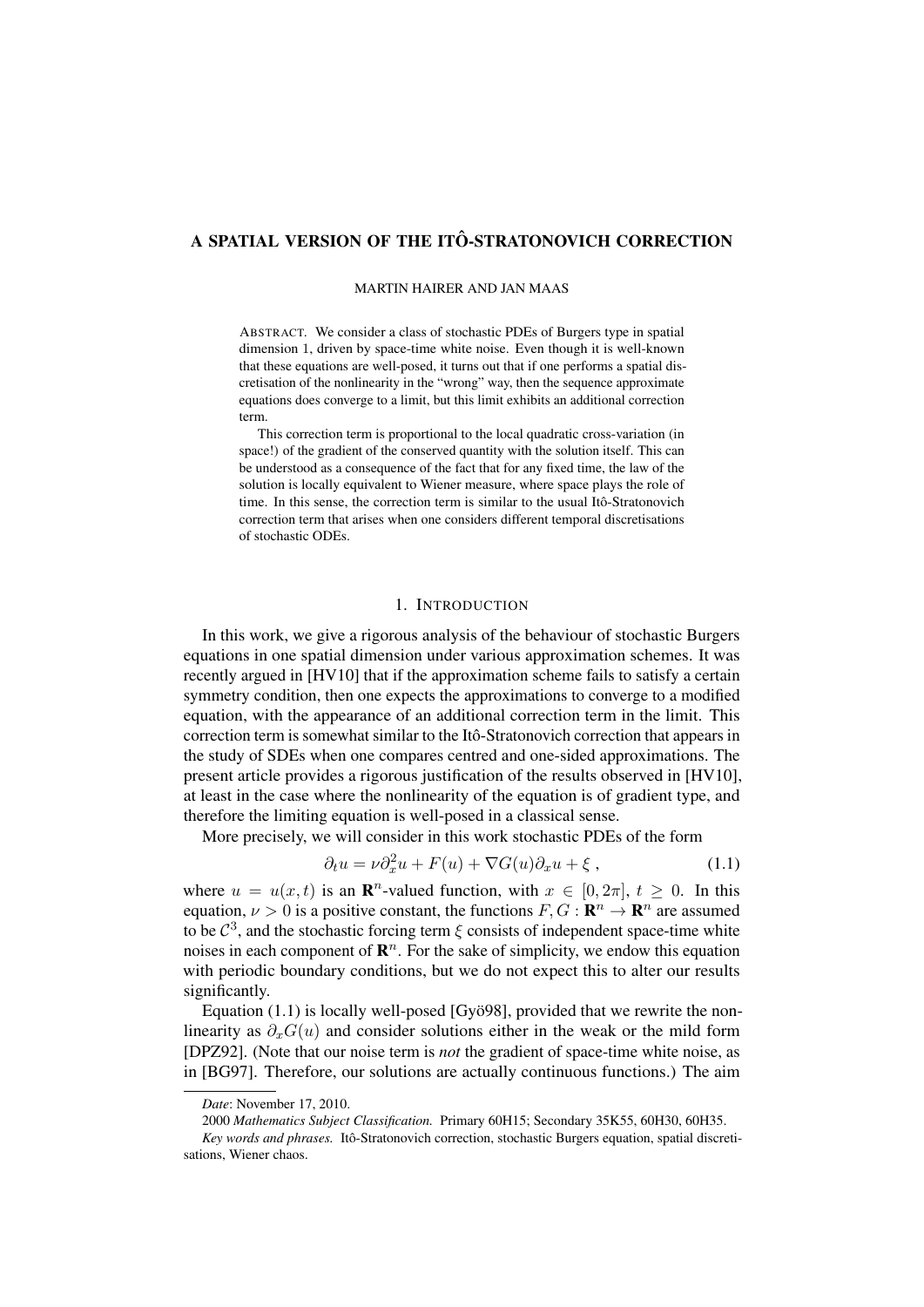of this article is to show that this well-posedness is much less stable than one may imagine at first. Indeed, if we set

$$
D_{\varepsilon}^{+}u(x) = \frac{u(x+\varepsilon) - u(x)}{\varepsilon},
$$

and consider the family  $u_{\varepsilon}$  of solutions to the approximate equation

$$
\partial_t u_{\varepsilon} = \nu \partial_x^2 u_{\varepsilon} + F(u_{\varepsilon}) + \nabla G(u_{\varepsilon}) D_{\varepsilon}^+ u_{\varepsilon} + \xi ,
$$

then our main result, Theorem 1.6 below, implies that  $u_{\varepsilon} \Rightarrow \bar{u}$ , where  $\bar{u}$  is the solution to  $(1.1)$ , but with F replaced by

$$
\bar{F}(u) = F(u) - \frac{1}{4\nu} \Delta G(u) , \qquad (1.2)
$$

where  $\Delta$  is the usual Laplacian on  $\mathbf{R}^n$ .

*Remark* 1.1*.* An explicit calculation allows to check that the local quadratic variation (in space!) of u for the solution to (1.1) is precisely given by  $1/(2\nu)$ . Therefore, one can interpret the correction term appearing in (1.2) as precisely being equal to  $-\frac{1}{2}$  $\frac{1}{2}$  times the quadratic covariation between u and  $\nabla G(u)$ . Recall that is exactly the correction term that appears when one switches between Itô and Stratonovich integral in the usual setting of stochastic calculus.

*Remark* 1.2*.* This correction term is a purely stochastic effect and is completely unrelated to the fact that our discretisation scheme is not an upwind scheme (see [CIR52, MRtTB05]). In the absence of noise, we would still have the regularising property from the non-vanishing viscosity, so that pretty much any "reasonable" numerical scheme would converge to the correct solution.

If  $D_{\varepsilon}^+$  is replaced by  $D_{\varepsilon}^-$ , defined by  $D_{\varepsilon}^-u(x) = (u(x) - u(x - \varepsilon))/\varepsilon$ , then a similar result is true, but the sign in front of the correction term in  $(1.2)$  changes. We will actually consider a much more general class of approximations to  $(1.1)$ , where we also allow both the linear operator  $\partial_x^2$  and the noise term  $\xi$  to be replaced by approximate versions that are still translation-invariant, but modified at the lengthscale  $\varepsilon$ .

1.1. Statement of the main result. For  $\varepsilon > 0$  we consider approximating stochastic PDEs of the type

$$
\partial_t u_{\varepsilon} = \nu \Delta_{\varepsilon} u_{\varepsilon} + F(u_{\varepsilon}) + \nabla G(u_{\varepsilon}) D_{\varepsilon} u_{\varepsilon} + \xi_{\varepsilon}.
$$

Since our system is invariant under spatial translations, it seems natural to restrict ourselves to a class of approximations that enjoys the same property. Throughout this article, we will therefore use approximate differential operators  $\Delta_{\varepsilon}$  and  $D_{\varepsilon}$ , as well as an approximate space-time white noise  $\xi_{\varepsilon}$  given by their Fourier transforms:

$$
\widehat{\Delta_{\varepsilon} u}(k) = -k^2 f(\varepsilon |k|) \widehat{u}(k) , \quad \widehat{D_{\varepsilon} u}(k) = i k g(\varepsilon k) \widehat{u}(k) , \quad \widehat{\xi}_{\varepsilon}(k) = h(\varepsilon |k|) \widehat{\xi}(k) .
$$

We will make the following standing assumptions on these objects.

**Assumption 1.3.** *The function*  $f : [0, \infty) \to [0, +\infty]$  *is twice differentiable at* 0 with  $f(0) = 1$  and  $f'(0) = 0$ . Furthermore, there exists  $q \in (0,1]$  such that  $f(k) > q$  *for all*  $k > 0$ *.* 

If  $f(k) = +\infty$  for some values of k, we use the convention  $\exp(-t\infty) = 0$  for every  $t > 0$ . In this case, the semigroup generated by  $\Delta_{\epsilon}$  is not strongly continuous, but this is of no consequence for our analysis.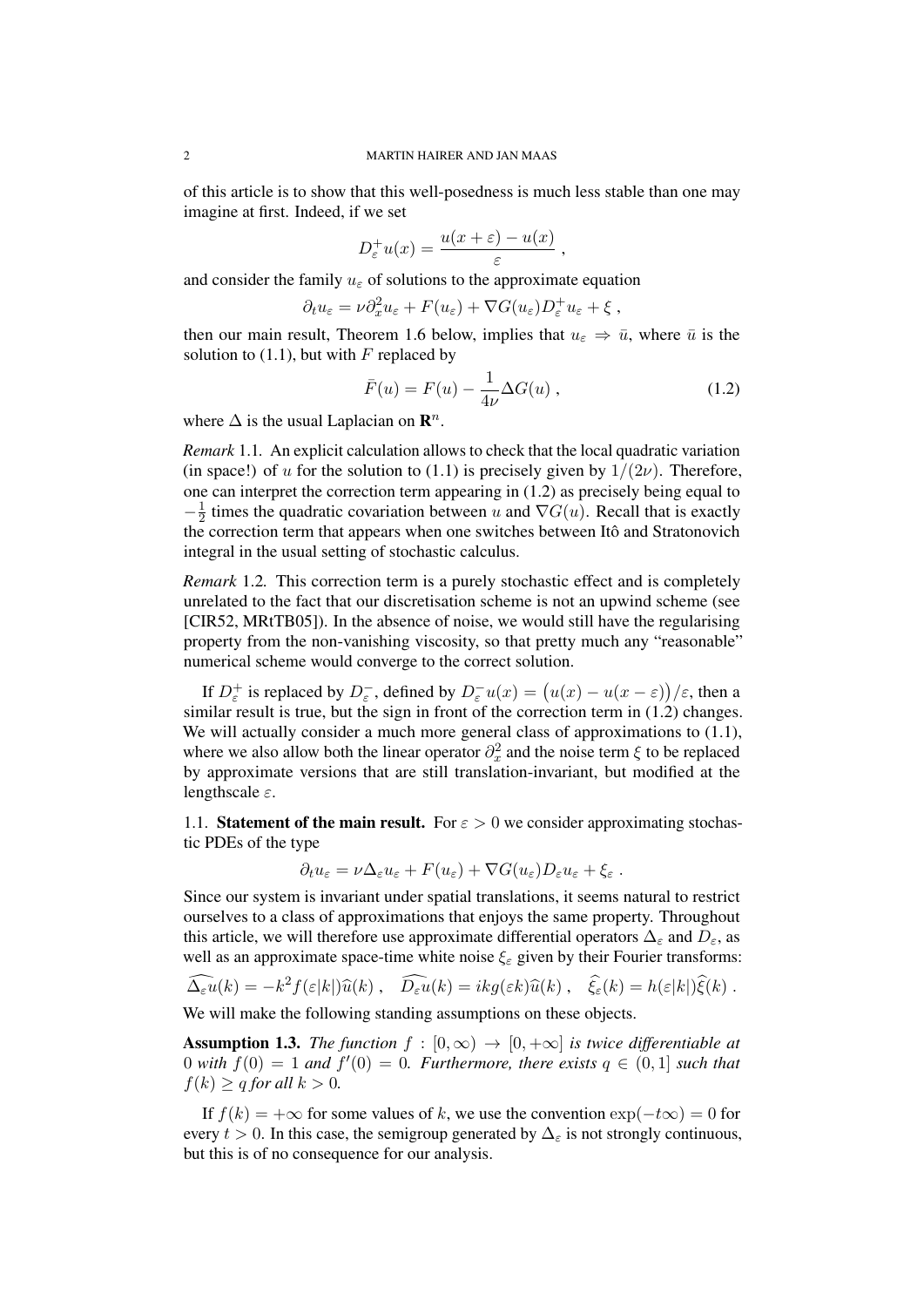Assumption 1.4. *There exists a signed Borel measure* µ *such that*

$$
\int_{\mathbf{R}} e^{ikx} \mu(dx) = ik \, g(k) \,,
$$

*and such that*

$$
\mu(\mathbf{R}) = 0, \quad |\mu|(\mathbf{R}) < \infty, \quad \int_{\mathbf{R}} x \,\mu(dx) = 1, \quad \int_{\mathbf{R}} |x|^4 \, |\mu|(dx) < \infty. \quad (1.3)
$$

*In particular, we have*  $(D_{\varepsilon} u)(x) := \frac{1}{\varepsilon} \int_{\mathbf{R}} u(x + \varepsilon y) \, \mu(dy)$ .

Assumption 1.5. *The function* h *is bounded and such that* h <sup>2</sup>/f *is of bounded variation. Furthermore, h is twice differentiable at the origin with*  $h(0) = 1$  *and*  $h'(0) = 0.$ 

Let  $\bar{u}$  be the solution to the equation

$$
\partial_t \bar{u} = \nu \partial_x^2 \bar{u} + \overline{F}(\bar{u}) + \nabla G(\bar{u}) \partial_x \bar{u} + \xi , \qquad (1.4)
$$

In this equation,

$$
\overline{F} := (F - \Lambda \Delta G)
$$

and  $\Lambda \in \mathbf{R}$  is a correction constant given by

$$
\Lambda \stackrel{\text{def}}{=} \frac{1}{2\pi\nu} \int_{\mathbf{R}_+} \int_{\mathbf{R}} \frac{(1 - \cos(yt))h^2(t)}{t^2 f(t)} \,\mu(dy) \, dt \,. \tag{1.5}
$$

Note that a straightforward calculation shows that  $\Lambda$  is indeed well-defined, as a consequence of the fact that  $h^2/f$  is bounded by assumption and that  $|\mu|$  has a finite second moment.

Before we state our main result, note that the equation (1.4) is locally wellposed in  $L^{\infty}$ , see [BCF91, BCJL94, DPDT94, Gyö98, Hai09]. As a consequence, it has a well-defined blow-up time  $\tau_*$  (possibly infinite) such that, almost surely,  $\lim_{t\to\tau^*} ||\bar{u}(t)||_{L^{\infty}} = +\infty$  on the event  $\{\tau^* < \infty\}$ . With this notation, we are now ready to state the main result of this paper.

**Theorem 1.6.** *Let*  $\kappa > 0$ *. There exists a sequence of stopping times*  $\tau_{\varepsilon}$  *satisfying*  $\lim_{\varepsilon\to 0} \tau_{\varepsilon} = \tau_*$  *in probability, and such that* 

$$
\lim_{\varepsilon \to 0} \mathbb{P}\Big( \sup_{t \le \tau_{\varepsilon}} \|u_{\varepsilon}(t) - \bar{u}(t)\|_{L^{\infty}} > \varepsilon^{\frac{1}{8} - \kappa} \Big) = 0.
$$

*Remark* 1.7*.* The statement of Theorem 1.6 is slightly incomplete since we do not specify how we choose the initial conditions. In order to avoid further technical complications, we will actually consider sequences of initial conditions that have the property that the initial condition for  $u_{\varepsilon}$  "behaves like" the solution  $u_{\varepsilon}(t)$  for positive times. This statement will be made more precise in Theorem 2.2 below.

Before we proceed, we list some of the most common examples of discretisations that do fit our framework. For  $a, b \ge 0$  with  $a + b > 0$ , it is natural to discretise the derivative operator by choosing

$$
\mu := \frac{\delta_a - \delta_{-b}}{a+b} \; .
$$

This is also the discretisation that was considered in [HV10]. As far as the discretisations of the noise and the Laplacian are concerned, there are at least three natural choices.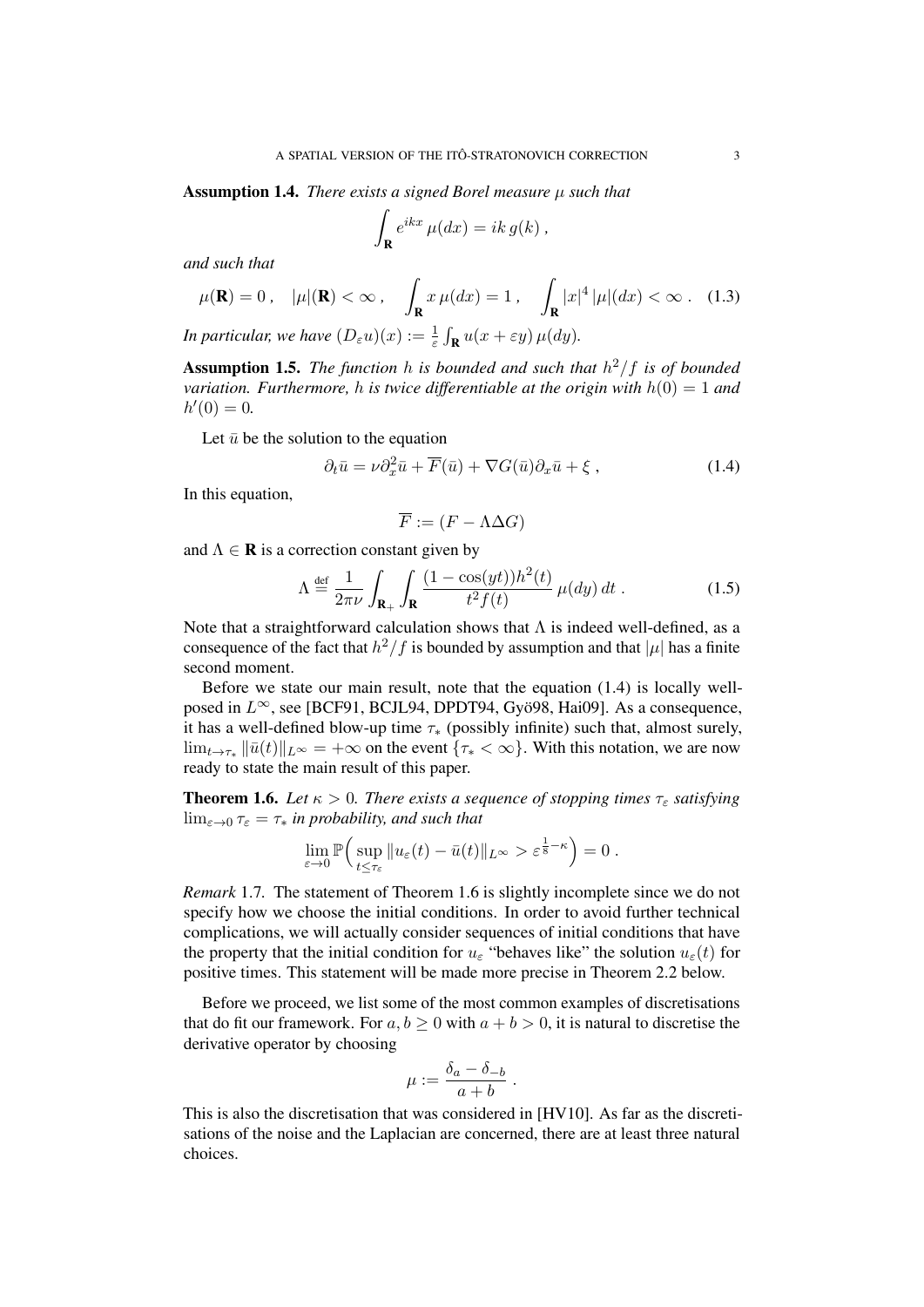No discretisation. This is the case  $f = h = 1$  where only the nonlinearity is discretised. With this choice, one can check that the correction factor is given by  $\Lambda = \frac{1}{4\nu}$  $a-b$  $\frac{a-b}{a+b}$ .

**Finite difference discretisation.** In this case, we divide the interval  $[0, 2\pi]$  into N equally sized intervals. For convenience we assume that  $N$  is odd and we set

$$
(\Delta_{\varepsilon} u)(x) = \frac{1}{\varepsilon^2} (u(x + \varepsilon) + u(x - \varepsilon) - 2u(x)), \quad \varepsilon = \frac{2\pi}{N}.
$$

We furthermore identify a function  $u$  with the trigonometric polynomial of degree  $(N-1)/2$  agreeing with u at the gridpoints. This corresponds to the choice

$$
f(k) = \begin{cases} \frac{4}{k^2} \sin^2(k/2), & k \in [0, \pi) \\ +\infty, & k \in [\pi, \infty) \end{cases}, \quad h = \mathbf{1}_{[0, \pi)},
$$

The natural choice for the discretisation of the derivative operator in this case is to choose  $a$  and  $b$  to be integers, so that discretisation takes place on the gridpoints. With this choice, it can be shown that the correction factor is identical to that obtained in the previous case. Note however that this is *not* the case if the discretisation of the derivative operator is not adapted to the gridsize.

Galerkin discretisation. In this case, we approximate  $\Delta$  and  $\xi$  by only keeping those Fourier modes that appear in the approximation by trigonometric polynomials. This corresponds to the choice

$$
f(k) = \begin{cases} 1, & k \in [0, \pi) \\ +\infty, & k \in [\pi, \infty) \end{cases}, \quad h = \mathbf{1}_{[0, \pi)}.
$$

The correction factor  $\Lambda$  is then given by

$$
\Lambda = \frac{\cos(\pi a) + \pi a \operatorname{Si}(\pi a) - \cos(\pi b) - \pi b \operatorname{Si}(\pi b)}{2\pi^2 \nu(a+b)},
$$

where  $\operatorname{Si} t = \int_0^t$  $\sin x$  $rac{\ln x}{x} dx$ .

The rest of this paper is structured as follows. In Section 2 we introduce notation, we give a refined formulation of the main result and present an outline of the proof of the main result (Theorem 2.2). In Section 3 we prove several useful bounds on the approximating semigroups and the approximations of the gradient. Section 4 is devoted to several estimates for stochastic convolutions, the most crucial one being Proposition 4.6, which is responsible for the correction term appearing in the limiting equation. Most of the work is performed in Section 5, where convergence of various approximating equations is proved.

Acknowledgements. We are grateful to Hendrik Weber, Jochen Voß and Andrew Stuart for numerous discussions on this and related problems. Part of this work has been carried out while JM was visiting the Courant Institute and the University of Warwick. He thanks both institutions for their kind hospitality and support. MH would like to acknowledge financial support provided by the EPSRC through grants EP/E002269/1 and EP/D071593/1, the Royal Society through a Wolfson Research Merit Award, and the Leverhulme Trust through a Philip Leverhulme prize. JM was supported by Rubicon grant 680-50-0901 of the Netherlands Organisation for Scientific Research (NWO).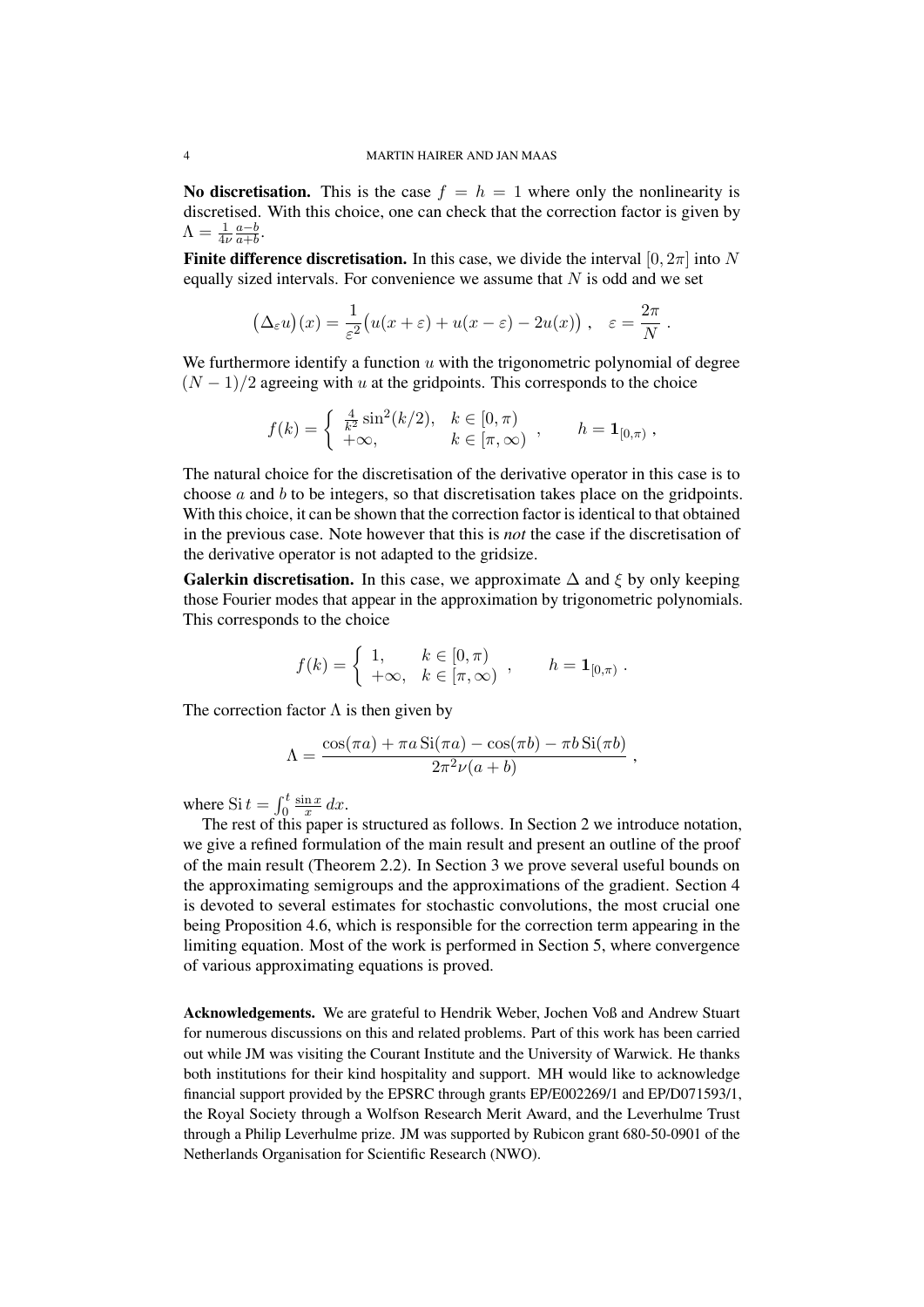#### 2. PROOF OF THE MAIN RESULT

In order to shorten notations, we introduce the semigroups S and  $S_{\varepsilon}$ , defined as rescaled versions of the heat semigroup and its approximation:

$$
S(t) \stackrel{\text{def}}{=} e^{-t(1-\nu \partial_x^2)}, \qquad S_{\varepsilon}(t) \stackrel{\text{def}}{=} e^{-t(1-\nu \Delta_{\varepsilon})},
$$

where we define  $S_{\varepsilon}$  by Fourier analysis, making use of the convention  $e^{-\infty} = 0$ . Since we will always work with the mild formulation, it will be convenient to have a notation for the convolution (in time) of a function with one of the semigroups. We will henceforth write

$$
(S*w)(t) \stackrel{\text{def}}{=} \int_0^t S(t-s)w(s) \, ds.
$$

Let  $(W(t))_{t\in\mathbf{R}}$  be a two-sided cylindrical Wiener process on  $\mathcal{H} \stackrel{\text{def}}{=} L^2([0, 2\pi], \mathbf{R}^n)$ (see [DPZ92, Hai09] for precise definitions) and let  $Q_{\varepsilon}$  be the bounded operator on  $H$  defined as a Fourier multiplier by

$$
\widehat{Q_{\varepsilon}u}(k) = h(\varepsilon|k|)\widehat{u}(k) .
$$

(We assume that it acts independently on each component.) Finally, we define the H-valued processes  $\psi$  and  $\psi$  by

$$
\psi(t) = \int_{-\infty}^t S(t-s) dW(s) , \qquad \widetilde{\psi}(t) = \int_{-\infty}^t S_{\varepsilon}(t-s) Q_{\varepsilon} dW(s) ,
$$

so that, in the notations of the previous section, they are the *stationary* solutions to the linear equations

$$
\partial_t \psi = (\nu \partial_x^2 - 1)\psi + \xi \,, \qquad \partial_t \widetilde{\psi} = (\nu \Delta_{\varepsilon} - 1)\widetilde{\psi} + \xi_{\varepsilon} \,.
$$

With all of these notations at hand, we can rewrite the equations for  $\bar{u}$  and  $u_{\varepsilon}$  in the mild form as

$$
\bar{u}(t) = S(t)v_0 + \psi(t) + S \ast \left( \overline{F}(\bar{u}) + \nabla G(\bar{u}) \partial_x \bar{u} \right)(t) , \qquad (2.1)
$$

$$
u_{\varepsilon}(t) = S_{\varepsilon}(t)v_0 + \psi(t) + S_{\varepsilon} * (F(u_{\varepsilon}) + \nabla G(u_{\varepsilon})D_{\varepsilon}u_{\varepsilon})(t).
$$
 (2.2)

*Remark* 2.1. Note that we have used here a common initial condition  $v_0$  for the difference  $\bar{u} - \psi$  and  $u_{\varepsilon} - \psi$ . As a consequence, the two equations *do not* start with the same initial condition! However, as  $\varepsilon \to 0$ , the initial condition of  $u_{\varepsilon}$  converges to that of  $\bar{u}$ . The reason for not starting with the same initial condition is mostly of technical nature.

It will be convenient to define for any  $0 < \gamma < \chi$ ,

$$
\psi_{\gamma} \stackrel{\text{def}}{=} (I - \Pi_{\varepsilon^{-\gamma}}) \psi , \qquad \psi^{\gamma} \stackrel{\text{def}}{=} \Pi_{\varepsilon^{-\gamma}} \psi , \qquad \psi_{\gamma}^{\chi} \stackrel{\text{def}}{=} (\Pi_{\varepsilon^{-\chi}} - \Pi_{\varepsilon^{-\gamma}}) \psi .
$$

The expressions  $\widetilde{\psi}_{\gamma}$ ,  $\widetilde{\psi}^{\gamma}$ , and  $\widetilde{\psi}_{\gamma}^{\chi}$  are defined analogously. Here  $\Pi_N$  denotes the projection onto the low-frequency components of the Fourier expansion, defined by  $\Pi_N e_n \stackrel{\text{def}}{=} \mathbf{1}_{|n| \le N} e_n$ , where  $e_n(x) = (2\pi)^{-\frac{1}{2}} e^{inx}$ .

We set

$$
\bar{v} \stackrel{\text{def}}{=} \bar{u} - \psi , \qquad \widetilde{v} \stackrel{\text{def}}{=} u_{\varepsilon} - \widetilde{\psi} .
$$

In the proof it will be convenient to work with the functions  $\bar{v}^{\gamma}$  and  $\tilde{v}^{\gamma}$  defined by

$$
\bar{v}^{\gamma} \stackrel{\text{def}}{=} \bar{v} + \psi^{\gamma} = \bar{u} - \psi_{\gamma} , \qquad \tilde{v}^{\gamma} \stackrel{\text{def}}{=} \tilde{v} + \tilde{\psi}^{\gamma} = u_{\varepsilon} - \tilde{\psi}_{\gamma} .
$$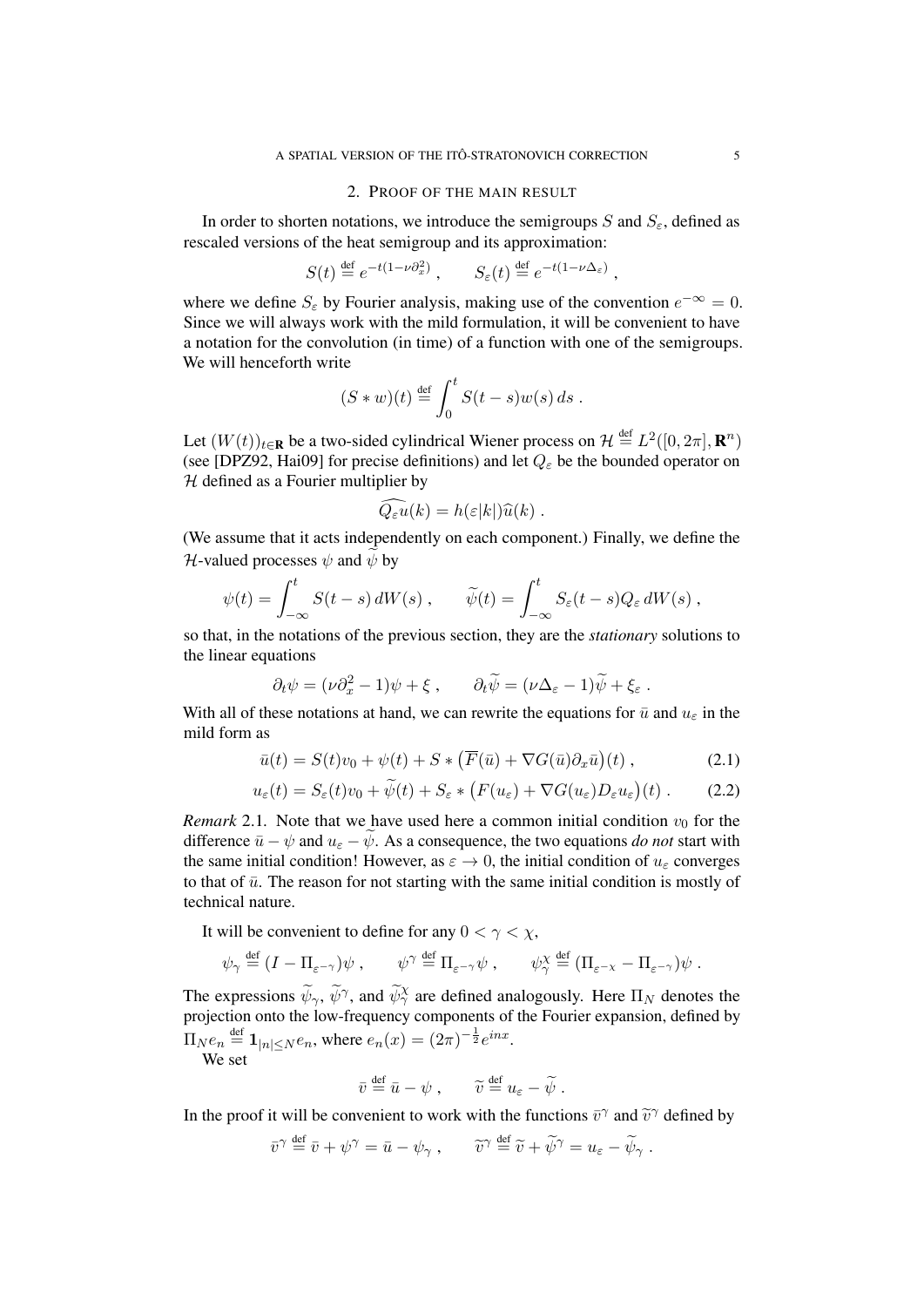#### 6 MARTIN HAIRER AND JAN MAAS

It follows from (2.1) and (2.2) that these functions satisfy the following equations:

$$
\overline{v}^{\gamma}(t) = S(t)v_0 + \psi^{\gamma}(t) + S \ast \left( \overline{F}(\overline{v}^{\gamma} + \psi_{\gamma}) + \partial_x \left( G(\overline{v}^{\gamma} + \psi_{\gamma}) \right) \right)(t), \qquad (2.3)
$$
  

$$
\widetilde{v}^{\gamma}(t) = S_{\varepsilon}(t)v_0 + \widetilde{\psi}^{\gamma}(t) + S_{\varepsilon} \ast \left( F(\widetilde{v}^{\gamma} + \widetilde{\psi}_{\gamma}) + \nabla G(\widetilde{v}^{\gamma} + \widetilde{\psi}_{\gamma}) D_{\varepsilon}(\widetilde{v}^{\gamma} + \widetilde{\psi}_{\gamma}) \right)(t).
$$
  
(2.4)

For large parts of this article, it will be convenient to work in the fractional Sobolev space  $H^{\alpha}$  for some  $\alpha > \frac{1}{2}$ , so that  $H^{\alpha} \subset L^{\infty}$ . Furthermore, we will need to use a high-frequency cut-off, which will smoothen out the solutions at a scale  $\varepsilon^{\chi}$ for some  $\chi > 1$ . It turns out that a reasonable choice for these parameters is given by

$$
\alpha = \frac{3}{4}, \quad \gamma = \frac{1}{3}, \quad \chi = \frac{3}{2},
$$
\n(2.5)

and we will fix these values from now on. With these notations at hand, the following theorem, which is essentially a more precise reformulation of Theorem 1.6, is a more precise statement of our main result. Here and in the rest of the paper we write  $||u||_\beta$  to denote the norm of an element u in the fractional Sobolev space  $H^\beta$  for  $\beta \in \mathbf{R}$ .

**Theorem 2.2.** Let  $\kappa > 0$  be an arbitrary (small) exponent and let  $v_0 \in H^{\beta}$  for *all*  $\beta < \frac{3}{2}$ . There exists a sequence of stopping times  $\tau_{\varepsilon}$  satisfying  $\tau_{\varepsilon} \to \tau_*$  in *probability as*  $\varepsilon \to 0$ *, such that* 

$$
\lim_{\varepsilon \to 0} \mathbb{P}\Big(\sup_{t \le \tau_{\varepsilon}} \|u_{\varepsilon}(t) - \bar{u}(t)\|_{L^{\infty}} > \varepsilon^{\frac{1}{8} - \kappa}\Big) = 0.
$$
 (2.6)

*In fact, we have the bounds*

$$
\lim_{\varepsilon \to 0} \mathbb{P}\Big(\sup_{t \le \tau_{\varepsilon}} \|\widetilde{v}^{\gamma}(t) - \bar{v}^{\gamma}(t)\|_{\alpha} > \varepsilon^{\frac{1}{8} - \kappa}\Big) = 0, \tag{2.7}
$$

$$
\lim_{\varepsilon \to 0} \mathbb{P}\Big( \sup_{t \le \tau_{\varepsilon}} \| \widetilde{\psi}_{\gamma}(t) - \psi_{\gamma}(t) \|_{L^{\infty}} > \varepsilon^{\frac{1}{2} - \kappa} \Big) = 0.
$$
 (2.8)

*Remark* 2.3. We emphasise again that the initial conditions  $\bar{u}(0)$  and  $u_{\epsilon}(0)$  are slightly different. In fact, one has  $u_{\varepsilon}(0) = \bar{u}(0) + \tilde{\psi}(0) - \psi(0)$ .

*Remark* 2.4. The rate  $\frac{1}{8}$  is not optimal. By adjusting the parameters  $\alpha$ ,  $\gamma$  and  $\chi$  in an optimal way, and by sharpening some of the arguments in our proof, one could achieve a slightly better rate. However, we do not believe that any rate obtained in this way would reflect the true speed of convergence, so we keep with the values (2.5) that yield simple fractions.

*Remark* 2.5*.* From a technical point of view, the general methodology followed in this section and the subsequent sections is inspired from [Hai10], where a somewhat similar phenomenon was investigated. Besides the structural differences in the equations considered here and in [Hai10], the main technical difficulties that need to be overcome for the present work are the following:

(1) In [Hai10], it is possible to simply subtract the stochastic convolution  $\psi$ (or  $\psi$ ) and work with the equation for the remainder. Here, we instead subtract only the highest Fourier modes of  $\psi$ . The reason for this choice is that it entails that  $\bar{v}^{\gamma} \to \bar{u}$  as  $\varepsilon \to 0$ . This allows us to linearise the nonlinearity around  $\bar{v}^{\gamma}$  in order to exhibit the desired correction term. As a consequence, our a priori regularity estimates are much worse than those in [Hai10] and our convergence rates are worse. The main reason why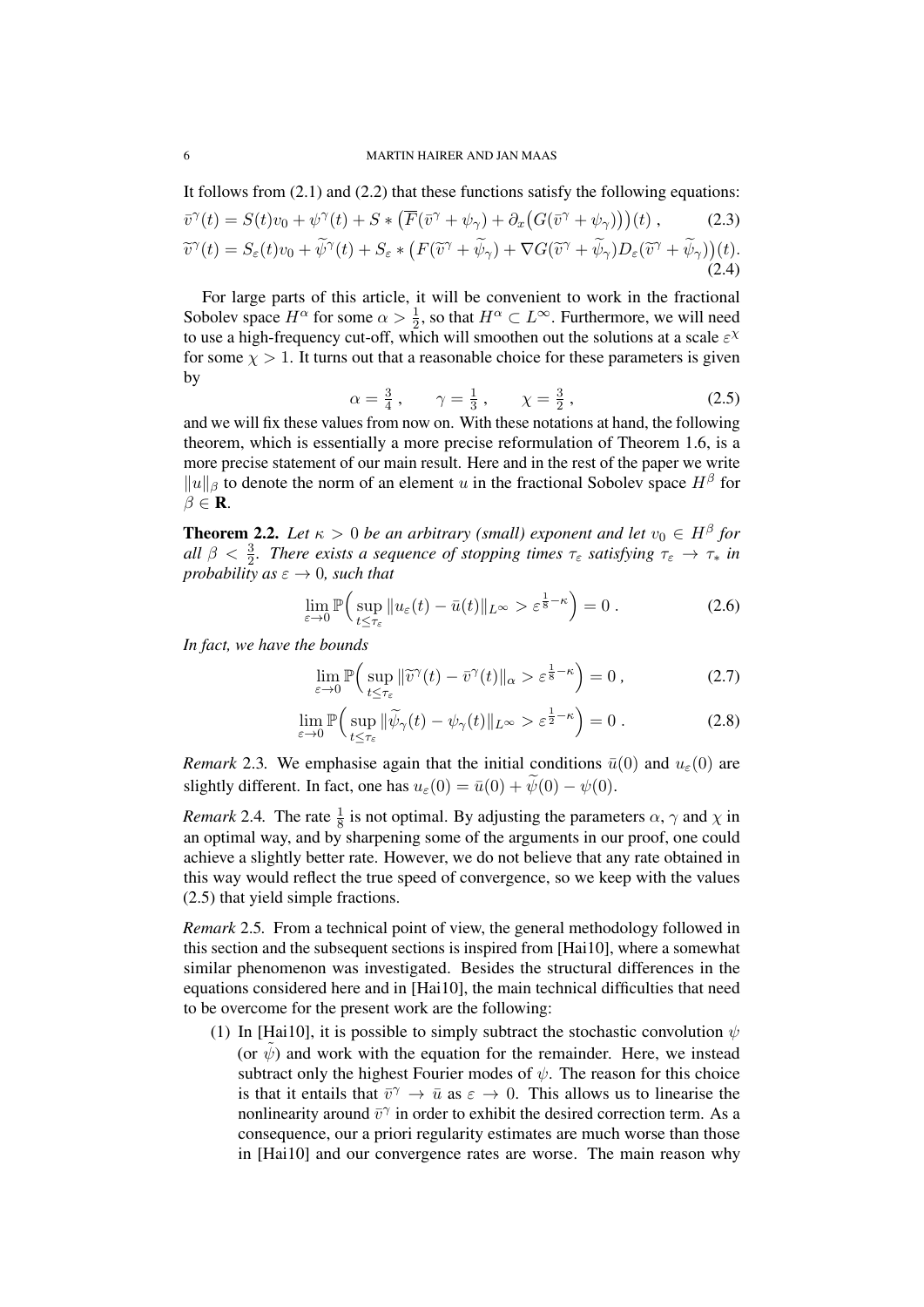we need this complication is that our approximate derivative  $D_{\varepsilon}$  does not satisfy the chain rule.

- (2) All of our fixpoint arguments need to be performed in the fractional Sobolev space  $H^{\alpha}$ , for some  $\alpha > \frac{1}{2}$ . This is in contrast to [Hai10] where some of the arguments could be performed first in  $L^{\infty}$ , and then lifted to  $H^{\alpha}$ by a standard bootstrapping argument. These bootstrapping arguments fail here, since the nonlinearity of our approximating equation contains an approximate derivative, which gives rise to correction terms which are not easy to control.
- (3) In one crucial step where a Gaussian concentration inequality is employed in [Hai10], it was necessary that the stochastic convolutions belong to  $H^{\alpha}$ for some  $\alpha > \frac{1}{2}$ . This is the case in [Hai10] as a consequence of the extra regularising effect caused by a small fourth-order term present in the linear part. This additional regularising effect is not always present in the current work. We therefore perform another truncation in Fourier space, at very high frequencies. This is the purpose of the exponent  $\chi$ .

Note also that Proposition 4.6 is the analogue of Proposition 4.1 in [Hai10]. One difference is that we have a much cleaner separation of the probabilistic and the analytical aspects of this result.

By a standard Picard fixed point argument (see, e.g. [Hai09]) it can be shown that (2.1) admits a unique mild solution  $\bar{u}$  defined on a random time interval  $[0, \tau_*]$ . Moreover, the spatial regularity of  $\psi$  and  $\bar{u}$  equals that of a Brownian path, in the sense that  $\psi(t)$  and  $\bar{u}(t)$  are continuous and belong to  $H^{\beta}$  for any  $\beta < \frac{1}{2}$  and any  $t > 0$ , but not to  $H^{\frac{1}{2}}$ . We shall take advantage of the fact that the process  $\bar{v}$  is much more regular. In fact,  $\bar{v}(t) \in H^{\beta}$  almost surely for any  $\beta < \frac{3}{2}$  and any  $t > 0$ , but one does not expect it to belong to  $H^{\frac{3}{2}}$  in general. This follows immediately from the mild formulation (2.1) combined with a standard bootstrapping argument. It follows from these considerations that, for every fixed time horizon  $T$ , the stopping time

$$
\tau_*^K := T \wedge \inf \{ t : \|\bar{v}(t)\|_{\alpha} \vee \|\bar{u}(t)\|_{L^{\infty}} \ge K \}
$$

converges in probability to  $\tau_* \wedge T$  as  $K \to \infty$ .

It will be shown in Section 4 that a number of functionals of  $\psi$  and  $\widetilde{\psi}$  scale in the following way:

$$
\begin{aligned}\n\|\widetilde{\psi}_{\gamma}^{\chi}(t)\|_{L^{\infty}} &\lesssim \varepsilon^{\frac{\gamma}{2}-\kappa} , & \|\widetilde{\psi}_{\gamma}(t)\|_{L^{\infty}} \lesssim \varepsilon^{\frac{\gamma}{2}-\kappa} ,\\ \|\psi_{\gamma}(t)\|_{L^{\infty}} &\lesssim \varepsilon^{\frac{\gamma}{2}-\kappa} , & \|\widetilde{\psi}_{\chi}(t)\|_{L^{\infty}} \lesssim \varepsilon^{\frac{\gamma}{2}-\kappa} ,\\ \|\widetilde{\psi}^{\gamma}(t)\|_{\alpha} &\lesssim \varepsilon^{-\gamma(\alpha-\frac{1}{2})-\kappa} , & \|\widetilde{\psi}_{\gamma}^{\chi}(t)\|_{\alpha} \lesssim \varepsilon^{-\chi(\alpha-\frac{1}{2})-\kappa} ,\\ \|\widetilde{\psi}^{\gamma}(t)-\psi^{\gamma}(t)\|_{\alpha} &\lesssim \varepsilon^{2-\gamma(\alpha+\frac{3}{2})-\kappa} , & \Theta_{\varepsilon}(\widetilde{\psi}_{\gamma}(t)) \lesssim \varepsilon^{-1-\kappa} ,\\ \Theta_{\varepsilon}(\widetilde{\psi}_{\chi}(t)) &\lesssim \varepsilon^{\chi-2-\kappa} , & \|\Lambda-\Xi_{\varepsilon}(\widetilde{\psi}_{\gamma}^{\chi}(t))\|_{-\alpha} \lesssim \varepsilon^{\frac{1}{2}-\kappa} ,\n\end{aligned}
$$

where the quantities  $\Theta_{\varepsilon}$  and  $\Xi_{\varepsilon}$  are defined by

$$
\Theta_{\varepsilon}(u) \stackrel{\text{def}}{=} \int_{\mathbf{R}} y^2 \|\widehat{D}_{\varepsilon y} u\|_{L^2}^2 |\mu|(dy) , \quad \Xi_{\varepsilon}(u) \stackrel{\text{def}}{=} \int_{\mathbf{R}} \frac{\varepsilon y^2}{2} \widehat{D}_{\varepsilon y} u \otimes \widehat{D}_{\varepsilon y} u \,\mu(dy) .
$$

Note that all of these relations are of the form  $\Psi_i^{\varepsilon}(t) \lesssim \varepsilon^{\alpha_i-\kappa}$  for some expression  $\Psi_i^{\varepsilon}$  depending on  $\varepsilon$  and some exponent  $\alpha_i$ . In the proof it will be convenient to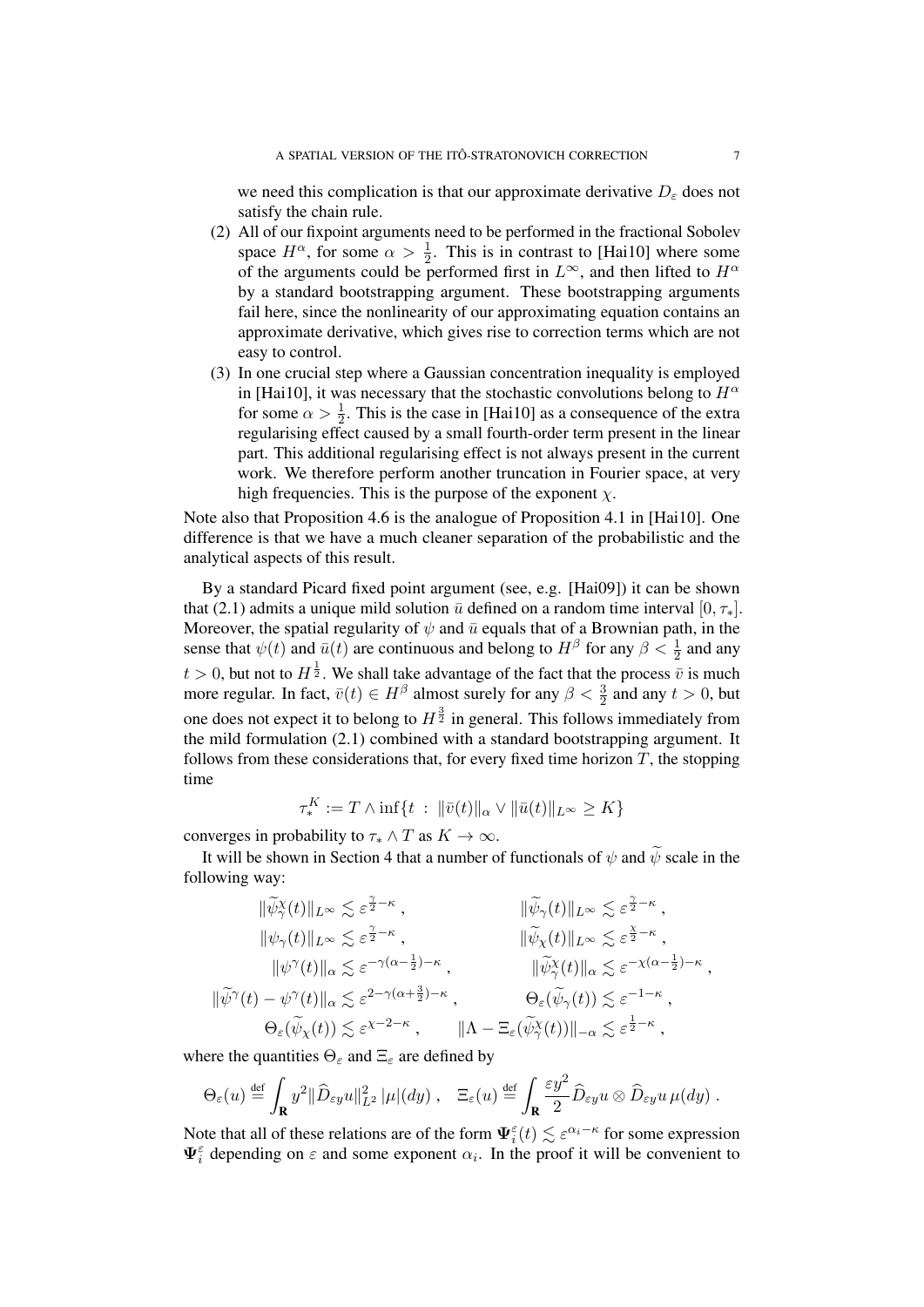impose this behaviour by means of a hard constraint. For this purpose we introduce the stopping time  $\tau^K$ , which is defined for  $K > 0$  by

$$
\tau^K \stackrel{\text{def}}{=} \tau_*^K \wedge \inf\{t \; : \exists i : \Psi_i^{\varepsilon}(t) \ge \varepsilon^{\alpha_i - \kappa}\} \; . \tag{2.9}
$$

From now on, we will write  $C_K$  to denote a constant which may depend on K (and T) and is allowed to change from line to line. Similarly,  $\kappa$  will be a positive universal constant which is sufficiently small and whose value is allowed to change from line to line. However, the final value of  $\kappa$  is independent of  $\varepsilon$ , K and T.

The remainder of this section is devoted to the proof of Theorem 2.2.

*Proof of Theorem 2.2.* Most of the work in the proof consists of bounding the difference between  $\tilde{v}^{\gamma}$  and  $\bar{v}^{\gamma}$  in  $H^{\alpha}$ . This bound will be obtained in several steps, using the intermediate processes  $v_{\varepsilon}^{(i)}$ ,  $i = 1, \dots, 4$ , defined by

$$
v_{\varepsilon}^{(1)}(t) = S(t)v_0 + \psi^{\gamma}(t) + S * (\overline{F}(v_{\varepsilon}^{(1)}) + \partial_x G(v_{\varepsilon}^{(1)}))(t) , \qquad (2.10a)
$$

$$
v_{\varepsilon}^{(2)}(t) = S(t)v_0 + \psi^{\gamma}(t) + S \ast \left(\overline{F}(v_{\varepsilon}^{(2)}) + D_{\varepsilon}G(v_{\varepsilon}^{(2)})\right)(t) ,
$$
 (2.10b)

$$
v_{\varepsilon}^{(3)}(t) = S_{\varepsilon}(t)v_0 + \widetilde{\psi}^{\gamma}(t) + S_{\varepsilon} * (\overline{F}(v_{\varepsilon}^{(3)}) + D_{\varepsilon}G(v_{\varepsilon}^{(3)}))(t) , \qquad (2.10c)
$$

$$
v_{\varepsilon}^{(4)}(t) = S_{\varepsilon}(t)v_0 + \widetilde{\psi}^{\gamma}(t)
$$
\n(2.10d)

+ 
$$
S_{\varepsilon} * (F(v_{\varepsilon}^{(4)} + \widetilde{\psi}_{\gamma}^{(4)}) + \nabla G(v_{\varepsilon}^{(4)} + \widetilde{\psi}_{\gamma}^{(4)})D_{\varepsilon}(v_{\varepsilon}^{(4)} + \widetilde{\psi}_{\gamma}^{(4)})(t)
$$
.

Recall furthermore the definition of the stopping time  $\tau^K$  given in (2.9). With this definition at hand, we set  $\tau_0^K \stackrel{\text{def}}{=} \tau^K$  as well as  $v_{\varepsilon}^{(0)} \stackrel{\text{def}}{=} \bar{v}^{\gamma}$  and  $v_{\varepsilon}^{(5)} \stackrel{\text{def}}{=} \tilde{v}^{\gamma}$ , and we define requiringly a sequence of stopping times  $\tau^K$  with  $i-1$  5 by define recursively a sequence of stopping times  $\tau_j^K$  with  $j = 1, \ldots, 5$  by

$$
\tau_j^K = \tau_{j-1}^K \wedge \inf\{t : \|v_{\varepsilon}^{(j)}(t) - v_{\varepsilon}^{(j-1)}(t)\|_{\alpha} \ge K\}.
$$
 (2.11)

With these notations at hand, Propositions  $5.1 - 5.7$  state that, for every fixed values  $K, \kappa > 0$  and every  $i = 1, \ldots, 5$ , one has

$$
\lim_{\varepsilon \to 0} \mathbb{P}\Big( \sup_{t \le \tau_j^K} \|v_{\varepsilon}^{(j)}(t) - v_{\varepsilon}^{(j-1)}(t)\|_{\alpha} > \varepsilon^{\frac{1}{8} - \kappa} \Big) = 0 ,\tag{2.12}
$$

Combining all of these bounds, we conclude immediately that, for every fixed time horizon  $T > 0$  and every choice of values K and  $\kappa$ , we have

$$
\lim_{\varepsilon \to 0} \mathbb{P}\Big( \sup_{t \le \tau_b^K} \| \widetilde{v}^\gamma(t) - \bar{v}^\gamma(t) \|_\alpha > \varepsilon^{\frac{1}{8} - \kappa} \Big) = 0.
$$

This is formally very close to (2.7), except that we still have the values  $T, K > 0$ appearing in our statement and consider the solutions only up to the stopping time  $\tau^K_5$ .

Since  $\tau_* \wedge T \to \tau_*$  as  $T \to \infty$  and since we already argued that  $\tau_*^K \to \tau_* \wedge T$  as  $K \to \infty$ , the bound (2.7) follows if we are able to show that, for every fixed choice of  $K$  and  $T$ ,

$$
\lim_{\varepsilon \to 0} \mathbb{P}(\tau_5^K \neq \tau_*^K) = 0.
$$
\n(2.13)

Since the statement of our theorem is stronger, the smaller the value of  $\kappa$ , we can assume without loss of generality that  $\kappa < \frac{1}{8}$ . In this case,  $\lim_{\varepsilon \to 0} \varepsilon^{\frac{1}{8} - \kappa} = 0$ , so that  $(2.12)$  and  $(2.11)$  together imply that

$$
\lim_{\varepsilon \to 0} \mathbb{P}(\tau_j^K \neq \tau_{j-1}^K) = 0 ,
$$

for  $j = 1, ..., 5$ , from which we conclude that  $\lim_{\varepsilon \to 0} \mathbb{P}(\tau_5^K \neq \tau^K) = 0$ .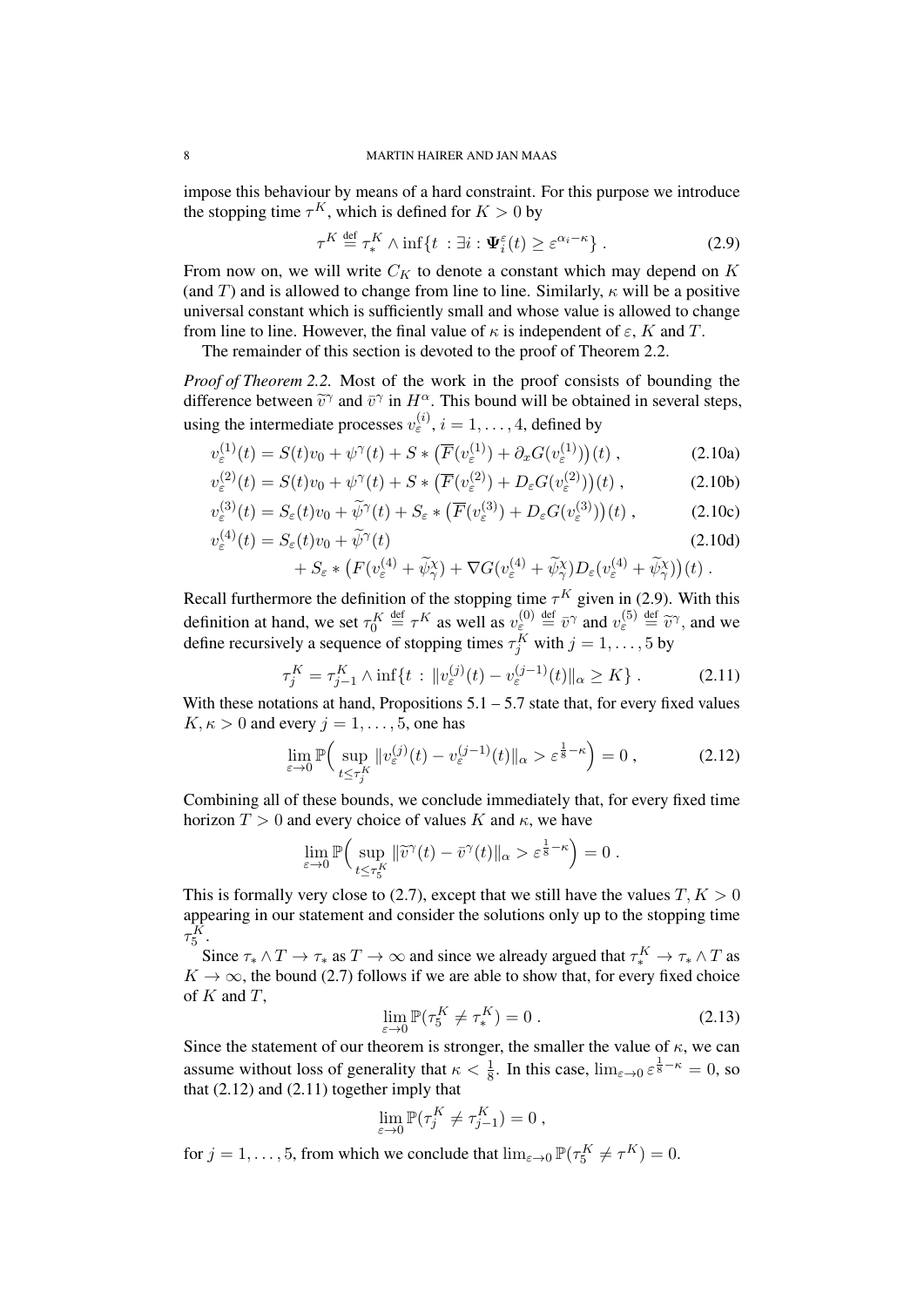In order to finish the proof of (2.7), it now suffices to show that  $\lim_{\varepsilon \to 0} \mathbb{P}(\tau^K \neq 0)$  $\tau_*^K$ ) = 0. Fix an arbitrary  $T > 0$  and  $\kappa > 0$ . It then follows from Propositions 4.3, 4.4 and 4.5 that for each of the terms  $\Psi_i$  appearing in (2.9), there exists a constant  $C_j > 0$  such that

$$
\mathbb{E} \sup_{t \in [0,T]} \Psi_j^{\varepsilon}(t) \leq C_j \varepsilon^{\alpha_j - \frac{\kappa}{2}},
$$

uniformly for all  $\varepsilon \leq 1$ . It then follows from Chebychev's inequality that

$$
\mathbb{P}(\tau^K \neq \tau^K_*) \leq \sum_j \mathbb{P}\Big(\sup_{t \in [0,T]} \Psi_j^{\varepsilon}(t) \geq \varepsilon^{\alpha_j - \kappa}\Big) \leq \sum_j C_j \varepsilon^{\kappa/2},
$$

from which the claim follows.

Since (2.6) follows from (2.7) and (2.8), the proof of the theorem is complete if we show that (2.8) holds. Since it follows from Proposition 4.3 and Chebychev's inequality that

$$
\lim_{\varepsilon \to 0} \mathbb{P}\Big(\sup_{t \leq T} \|\widetilde{\psi}_{\gamma}(t) - \psi_{\gamma}(t)\|_{L^{\infty}} > \varepsilon^{\frac{1}{2} - \kappa}\Big) = 0,
$$

for every  $T > 0$ , this claim follows at once.

# 3. ANALYTIC TOOLS

3.1. Products and compositions of functions in Sobolev spaces. In this subsection we collect bounds for products and compositions of functions in Sobolev spaces. As is usual in the analysis literature, we use the notation  $\Phi \lesssim \Psi$  as a shorthand for 'there exists a constant C such that  $\Phi \leq C\Psi'$ . These estimates will be useful in order control the various terms that arise in the Taylor expansion of the nonlinearity that will be performed in Section 5 below.

**Lemma 3.1.** *Let*  $r, s, t \ge 0$  *be such that*  $r \wedge s > t$  *and*  $r + s > \frac{1}{2} + t$ *.* 

(1) *For*  $f \in H^r$  *and*  $g \in H^s$  *we have*  $fg \in H^t$  *and*  $||fg||_t \leq ||f||_r ||g||_s$ . (3.1) (2) *For*  $f \in H^r$  *and*  $g \in H^{-t}$  *we have*  $fg \in H^{-s}$  *and* 

$$
||fg||_{-s} \lesssim ||f||_{r} ||g||_{-t} . \tag{3.2}
$$

*Proof.* The bound (3.1) is well-known and an elementary proof can be found for example in [Hai09, Theorem 6.18]. To prove (3.2), we take  $\varphi \in H^s$  and use (3.1) to obtain

$$
\langle \varphi, fg \rangle = \langle \varphi f, g \rangle \leq ||\varphi f||_t ||g||_{-t} \lesssim ||\varphi||_s ||f||_r ||g||_{-t} ,
$$

which implies the desired result.

**Lemma 3.2.** *Let*  $s \in (\frac{1}{2})$  $(\frac{1}{2}, 1)$ . *There exists*  $C > 0$  *such that for any*  $u \in H^s$  *and any*  $G \in C^1(\mathbf{R}^n; \mathbf{R}^n)$  satisfying

$$
||G_u||_{C^1} := \sup\{|G(x)| + |\nabla G(x)| \; : \; |x| \le ||u||_{L^{\infty}}\} < \infty ,
$$

*we have*

$$
||G \circ u||_s \leq C||G_u||_{C^1}(1 + ||u||_s) .
$$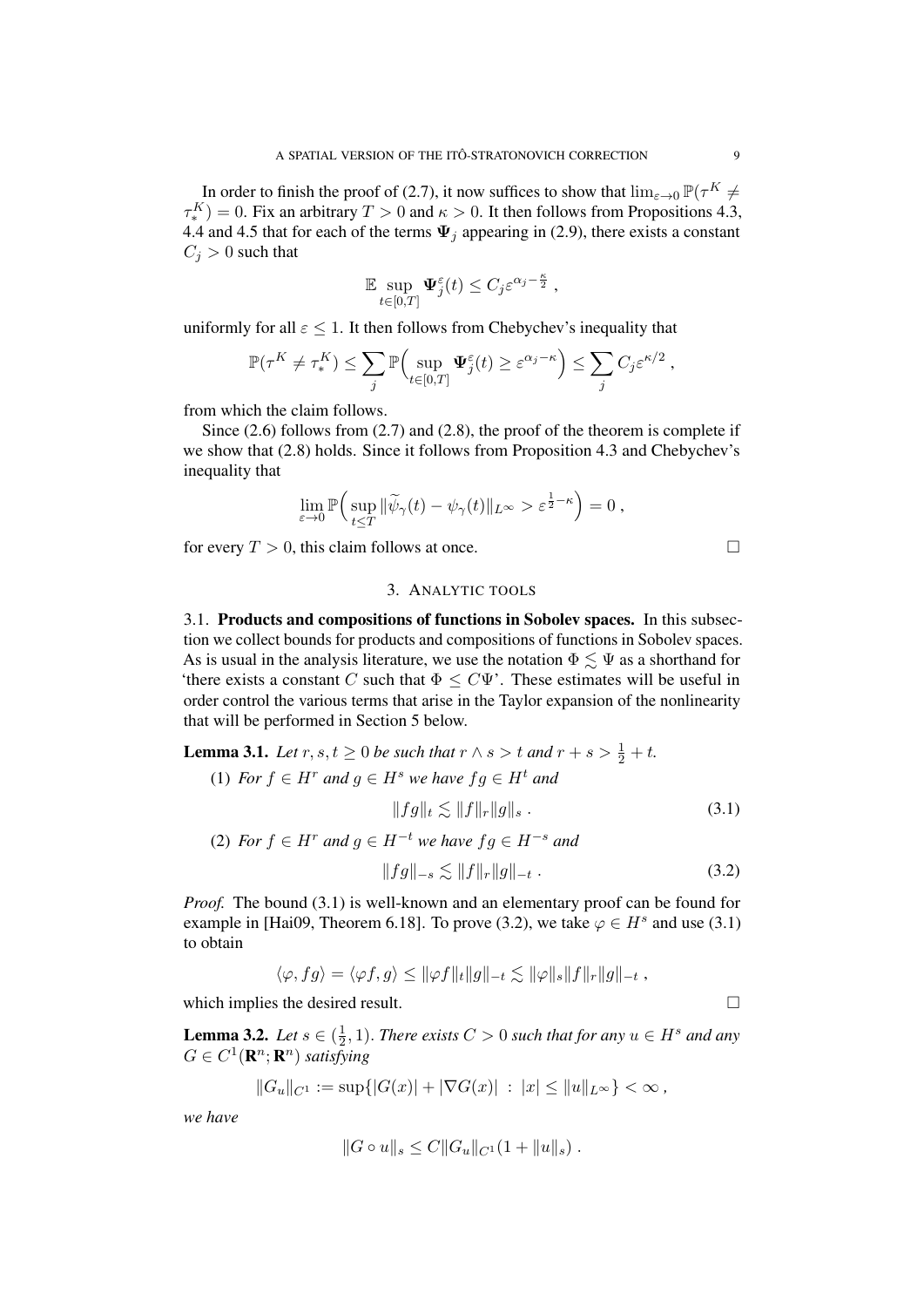*Proof.* Let  $\tau_h$  be the shift operator defined by  $\tau_h u(x) := u(x - h)$ . It is well known (see, e.g., [DS93] or, for functions defined on  $\mathbb{R}^n$ , [AF03, Theorem 7.47]) that the expression

$$
||u||_{L^{2}} + \left(\int_{0}^{1} \left[t^{-s} \sup_{|h| < t} ||u - \tau_h u||_{L^{2}}\right]^{2} \frac{dt}{t}\right)^{\frac{1}{2}} \tag{3.3}
$$

defines an equivalent norm on  $H^s$ . The result then follows by inserting the estimates

$$
||G \circ u||_{L^2} \le ||G \circ u||_{L^\infty} \le C||G_u||_{C^1}
$$
  
 
$$
||G \circ u - \tau_h(G \circ u)||_{L^2} \le C||G_u||_{C^1}||u - \tau_h u||_{L^2}
$$
  
into (3.3).

3.2. **Semigroup bounds.** We will frequently use the fact that for  $\alpha \ge \beta$  and  $T > 0$ , there exists a constant  $C > 0$  such that

$$
||S(t)u||_{\alpha} \le Ct^{-\frac{1}{2}(\alpha-\beta)}||u||_{\beta}, \qquad (3.4)
$$

for any  $\varepsilon \in (0,1], t \in [0,T]$  and  $u \in H^{\beta}$ . This is a straightforward consequence of standard analytic semigroup theory [Lun95, Hai09]. Since the generator of  $S$  is selfadjoint in all of the  $H^s$ , it is also straightforward to prove (3.4) by hand. As a consequence, we have

**Lemma 3.3.** *Let*  $\alpha, \beta \in \mathbb{R}$  *be such that*  $0 \leq \alpha - \beta < 2$  *and let*  $T > 0$ *. There exists*  $C > 0$  such that for all  $t \in [0, T]$  and  $u \in C([0, t]; H^{\beta})$  we have

$$
\left\| \int_0^t S(t-s)u(s) \, ds \right\|_{\alpha} \le C t^{1-\frac{1}{2}(\alpha-\beta)} \sup_{s \in [0,t]} \|u(s)\|_{\beta}. \tag{3.5}
$$

*Proof.* It suffices to integrate the bound  $(3.4)$ .

The following bounds measure how well  $S_{\varepsilon}$  approximates S in these interpolation spaces. The general philosophy is that every power of  $\varepsilon$  has to be paid with one spatial derivative worth of regularity. This type of power-counting is a direct consequence of the fact that the function f that measures how much  $\Delta_{\varepsilon}$  differs from  $\partial_x^2$ , is evaluated at  $\varepsilon|k|$  in the definition of  $\Delta_{\varepsilon}$ . The precise bounds are the following:

**Lemma 3.4.** *Let*  $\kappa \in [0, 2]$ *. For*  $T > 0$  *there exists*  $C > 0$  *such that for any*  $t \in [0, T]$ ,  $\varepsilon \in (0, 1]$ , and  $u \in H^{\beta}$ , we have

$$
||S_{\varepsilon}(t)u - S(t)u||_{\alpha} \le C\varepsilon^{\kappa} t^{-\frac{1}{2}(\alpha-\beta+\kappa)}||u||_{\beta} \qquad (\beta \le \alpha+2\kappa), \qquad (3.6)
$$

$$
||S_{\varepsilon}(t)u||_{\alpha} \le Ct^{-\frac{1}{2}(\alpha-\beta)}||u||_{\beta} \qquad (\beta \le \alpha). \qquad (3.7)
$$

*Proof.* We set  $\bar{f} \stackrel{\text{def}}{=} f - 1$  and assume  $\nu = 1$  for notational simplicity, since the case  $\nu \neq 1$  is virtually identical. The assumptions on f imply that  $|\bar{f}(\varepsilon n)| \leq c \varepsilon^2 n^2$ whenever  $n < \delta/\varepsilon$  and  $\delta$  is some sufficiently small constant. Using the mean value theorem and the fact that we can assume  $\delta$  < 1 without loss of generality, we obtain for  $n < \delta/\varepsilon$  and  $\kappa \in [0, 2]$ ,

$$
|\exp(-tn^2\bar{f}(\varepsilon n)) - 1| \le (2 \wedge ct\varepsilon^2 n^4)e^{ct\varepsilon^2 n^4} \le Ct^{\frac{\kappa}{2}}\varepsilon^{\kappa}n^{2\kappa}e^{ct\delta^2 n^2}
$$
  

$$
\le C\varepsilon^{\kappa}t^{\frac{\kappa}{2}}n^{2\kappa}e^{c\delta^2t(1+n^2)}.
$$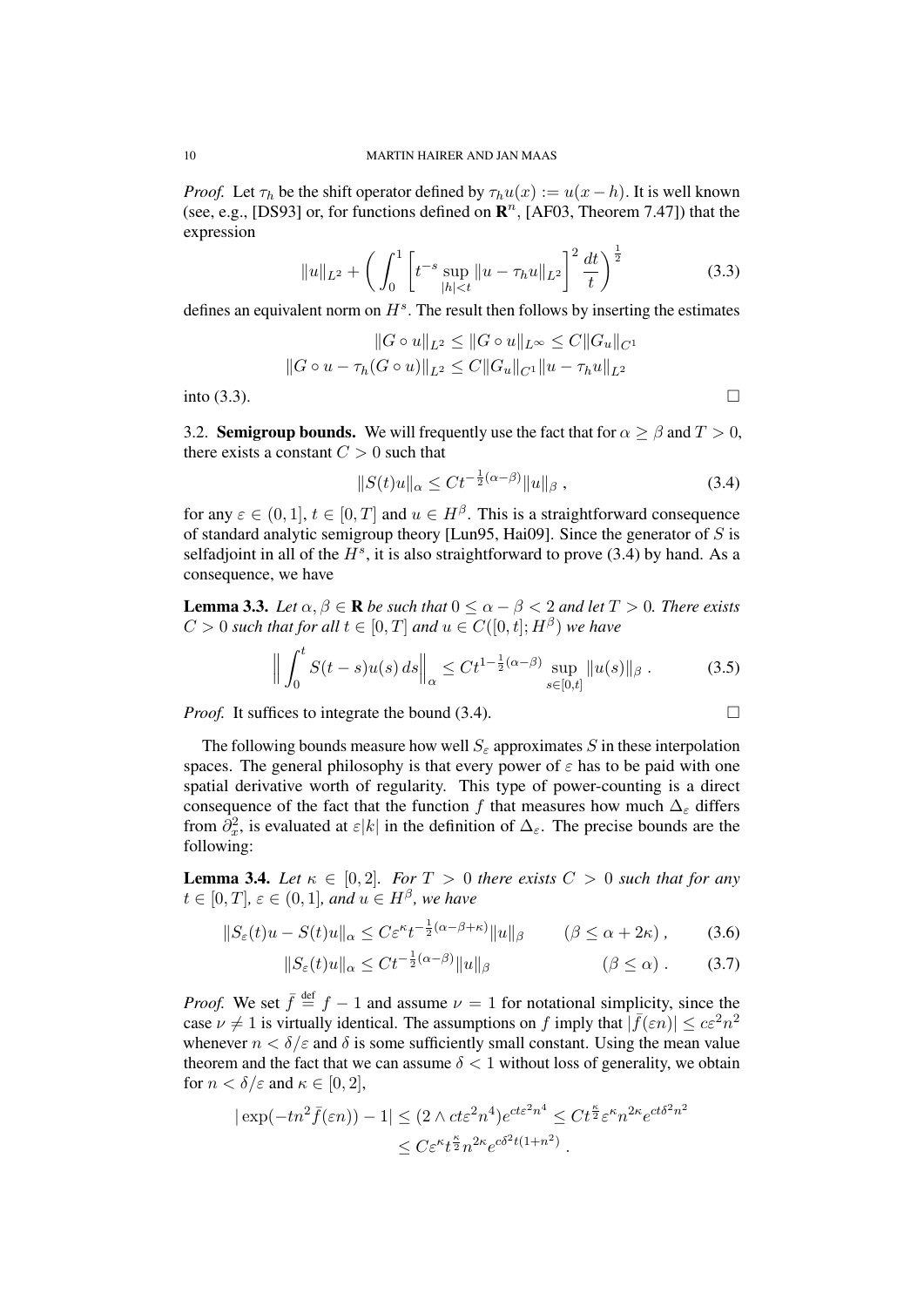Inserting this bound into the identity

$$
(S_{\varepsilon}(t)u - S(t))e_n = (e^{-tn^2\bar{f}(\varepsilon n)} - 1)e^{-t(1+n^2)}e_n,
$$

it then follows from (3.4) that

$$
\|\Pi_{\delta/\varepsilon}(S_{\varepsilon}(t) - S(t))u\|_{\alpha} \le C\varepsilon^{\kappa}t^{\frac{\kappa}{2}}\|S((1 - \delta^{2}c)t)u\|_{\alpha + 2\kappa} \le C\varepsilon^{\kappa}t^{-\frac{1}{2}(\alpha - \beta + \kappa)}\|u\|_{\beta},
$$
\n(3.8)

provided that we choose  $\delta$  sufficiently small so that  $\delta^2 c \leq \frac{1}{2}$  $\frac{1}{2}$ , say.

On the other hand, note that

$$
(I - \Pi_{\delta/\varepsilon})(S_{\varepsilon}(t)u - S(t))e_n = \mathbf{1}_{\{|n| > \delta/\varepsilon\}}(e^{-tn^2\bar{f}(\varepsilon n)} - 1)e^{-t(1+n^2)}e_n.
$$

Recall that  $\bar{f}(\varepsilon n) \ge q - 1$  for all n, and that  $q \in (0, 1]$ . Then we can find a constant  $C$  such that

$$
|\exp(-tn^2 \bar{f}(\varepsilon n)) - 1|e^{-t(1+n^2)} \leq Ce^{-q(1+n^2)t}
$$
.

Moreover, for any  $\kappa > 0$  we have  $1_{\{|n| > \delta/\varepsilon\}} \leq |\varepsilon n/\delta|^{\kappa}$ . It thus follows, using (3.4) again, that

$$
||(I - \Pi_{\delta/\varepsilon})(S_{\varepsilon}(t) - S(t))u||_{\alpha} \leq C\varepsilon^{\kappa} ||S(qt)u||_{\alpha+\kappa} \leq C\varepsilon^{\kappa}t^{-\frac{1}{2}(\alpha-\beta+\kappa)}||u||_{\beta}.
$$

The bound (3.6) now follows by combining this inequality with (3.8). The inequality (3.7) follows by combining the special case  $\kappa = 0$  with (3.4).

3.3. Estimates for the gradient term. In this section, we similarly show how well the operator  $D_{\varepsilon}$  approximates  $\partial_x$ . Again, the guiding principle is that every power of  $\varepsilon$  "costs" the loss of one derivative. However, we are also going to use the fact that  $D_{\varepsilon}$  is a bounded operator. In this case, we can gain up to one spatial derivative with respect to the operator  $\partial_x$ , but we have to "pay" with the same number of inverse powers of  $\varepsilon$ . The rigorous statement for the latter fact is the following:

**Lemma 3.5.** *Let*  $\beta \in \mathbb{R}$  *and*  $\alpha \in [0,1]$ *. There exists*  $C > 0$  *such that for all*  $\varepsilon \in (0,1]$  and  $u \in H^{\beta}$  the estimate

$$
||D_{\varepsilon}u||_{\beta-\alpha} \leq C\varepsilon^{\alpha-1}||u||_{\beta}
$$

*holds.*

*Proof.* Using the assumption that  $M := |\mu|(\mathbf{R}) < \infty$ , together with Jensen's inequality and Fubini's theorem we obtain

$$
||D_{\varepsilon}u||_{L^{2}}^{2} \leq \frac{1}{\varepsilon^{2}} \int \left( \int_{\mathbf{R}} |u(x+\varepsilon y)| |\mu|(dy) \right)^{2} dx
$$
  
 
$$
\leq \frac{M}{\varepsilon^{2}} \int \int_{\mathbf{R}} |u(x+\varepsilon y)|^{2} |\mu|(dy) dx = \frac{M^{2}}{\varepsilon^{2}} ||u||_{L^{2}}^{2}.
$$

On the other hand, assuming for the moment that  $u$  is smooth, we use the assumption that  $\mu(\mathbf{R}) = 0$ , and apply Jensen's inequality and Minkowski's integral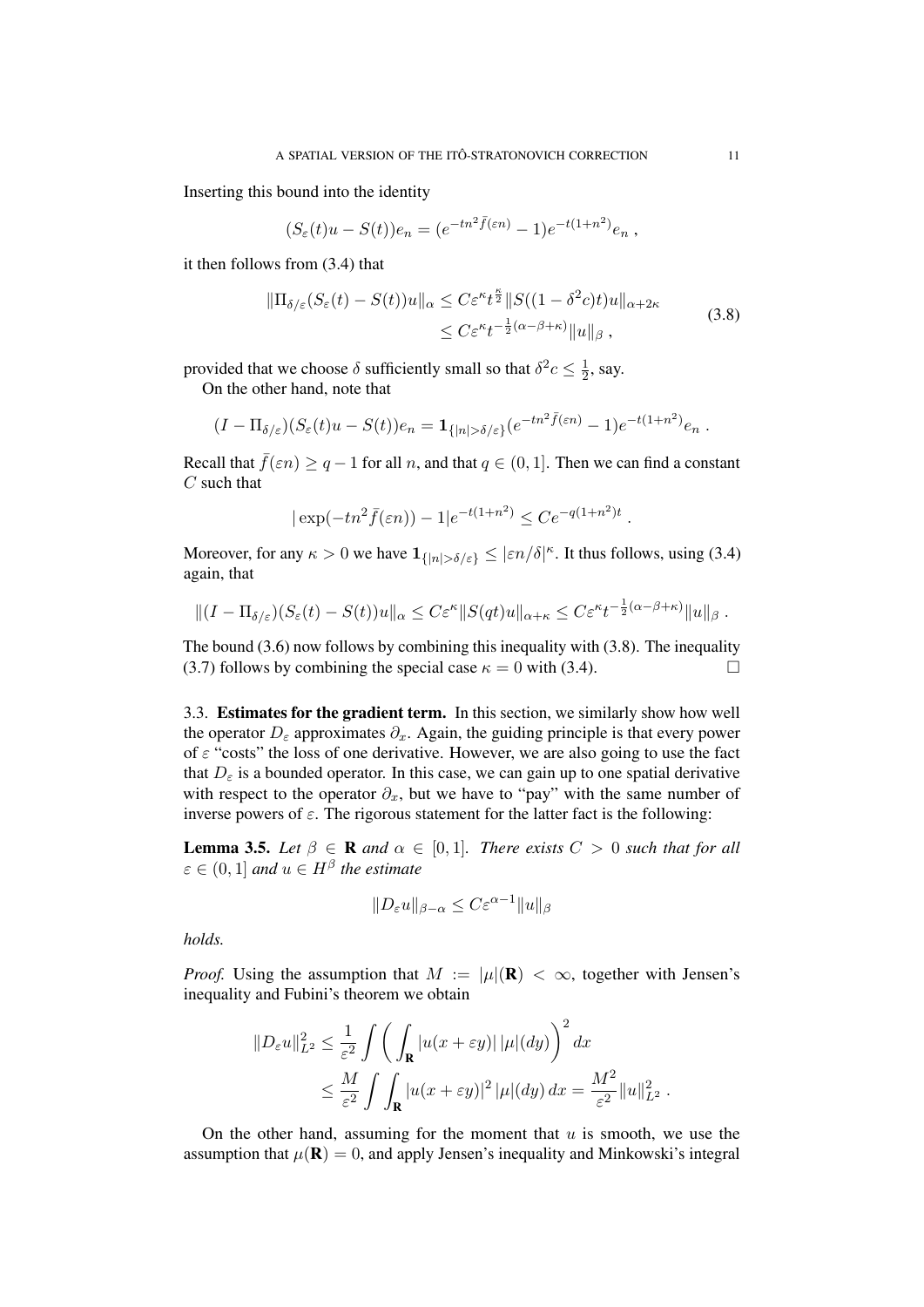inequality to obtain

$$
\|D_{\varepsilon}u\|_{L^{2}}^{2} = \frac{1}{\varepsilon^{2}} \int \left( \int_{\mathbf{R}} u(x+\varepsilon y) \,\mu(dy) \right)^{2} dx
$$
  
\n
$$
= \frac{1}{\varepsilon^{2}} \int \left( \int_{\mathbf{R}} \int_{0}^{\varepsilon y} u'(x+z) \, dz \,\mu(dy) \right)^{2} dx
$$
  
\n
$$
\leq \frac{M}{\varepsilon^{2}} \int \int_{\mathbf{R}} \left( \int_{0}^{\varepsilon y} |u'(x+z)| \, dz \right)^{2} |\mu|(dy) dx
$$
  
\n
$$
\leq \frac{M}{\varepsilon^{2}} \int_{\mathbf{R}} \left( \int_{0}^{\varepsilon y} \left( \int |u'(x+z)|^{2} \, dx \right)^{\frac{1}{2}} dz \right)^{2} |\mu|(dy)
$$
  
\n
$$
= M \|u'\|_{L^{2}}^{2} \int_{\mathbf{R}} y^{2} |\mu|(dy) \leq C \|u\|_{1}^{2} .
$$

Using complex interpolation, it follows that  $||D_\varepsilon u||_{L^2} \leq C\varepsilon^{\alpha-1}||u||_{\alpha}$  for every  $\alpha \in [0, 1]$ . The desired result then follows from the fact that  $D_{\varepsilon}$  commutes with every Fourier multiplier.

The announced approximation result on the other hand is the following:

**Lemma 3.6.** *Let*  $\beta \in \mathbb{R}$  *and*  $\alpha \in [0,1]$ *. There exists*  $C > 0$  *such that for all*  $\varepsilon \in (0,1]$  and  $u \in H^{\beta}$  the estimate

$$
||D_\varepsilon u - \partial_x u||_{\beta - 1 - \alpha} \leq C \varepsilon^{\alpha} ||u||_{\beta}
$$

*holds.*

*Proof.* In view of  $(1.3)$  we have, assuming for the moment that u is smooth,

$$
(D_{\varepsilon} - \partial_x)u(x) = \frac{1}{\varepsilon} \int_{\mathbf{R}} \int_0^{\varepsilon y} \int_0^w u''(x + z) dz dw \,\mu(dy) .
$$

Integrating against a test function  $\varphi$  and applying Fubini's theorem, we arrive at

$$
\left| \int \varphi(x) (D_{\varepsilon} - \partial_x) u(x) \, dx \right| \leq \frac{C}{\varepsilon} \int_{\mathbf{R}} \int_0^{\varepsilon y} \int_0^w \|\varphi\|_{2-\beta} \|u\|_{\beta} \, dz \, dw \, |\mu|(dy) \leq C \varepsilon \|\varphi\|_{2-\beta} \|u\|_{\beta} \int_{\mathbf{R}} |y|^2 \, |\mu|(dy) ,
$$

which implies that

 $||(D_{\varepsilon}-\partial_{x})u||_{\beta-2}\leq C\varepsilon||u||_{\beta}$ .

On the other hand, Lemma 3.5 implies that

$$
|| (D_{\varepsilon} - \partial_x)u ||_{\beta - 1} \leq C ||u||_{\beta} ,
$$

and the result then follows as before by interpolating between these estimates.  $\Box$ 

As an immediate corollary of these bounds, we obtain the following useful fact:

**Corollary 3.7.** Let  $\beta \in [0, 1)$ . There exists  $C > 0$  such that for  $\varepsilon \in (0, 1]$ ,  $u \in H^{\beta}$ , and  $G \in C^1(\mathbf{R}^n)$  we have

$$
||D_{\varepsilon}G(u) - \partial_x G(u)||_{-1} \leq C \varepsilon^{\beta} ||G_u||_{C^1} (1 + ||u||_{\beta}),
$$

*where*  $||G_u||_{C^1}$  *is defined as in Lemma 3.2.*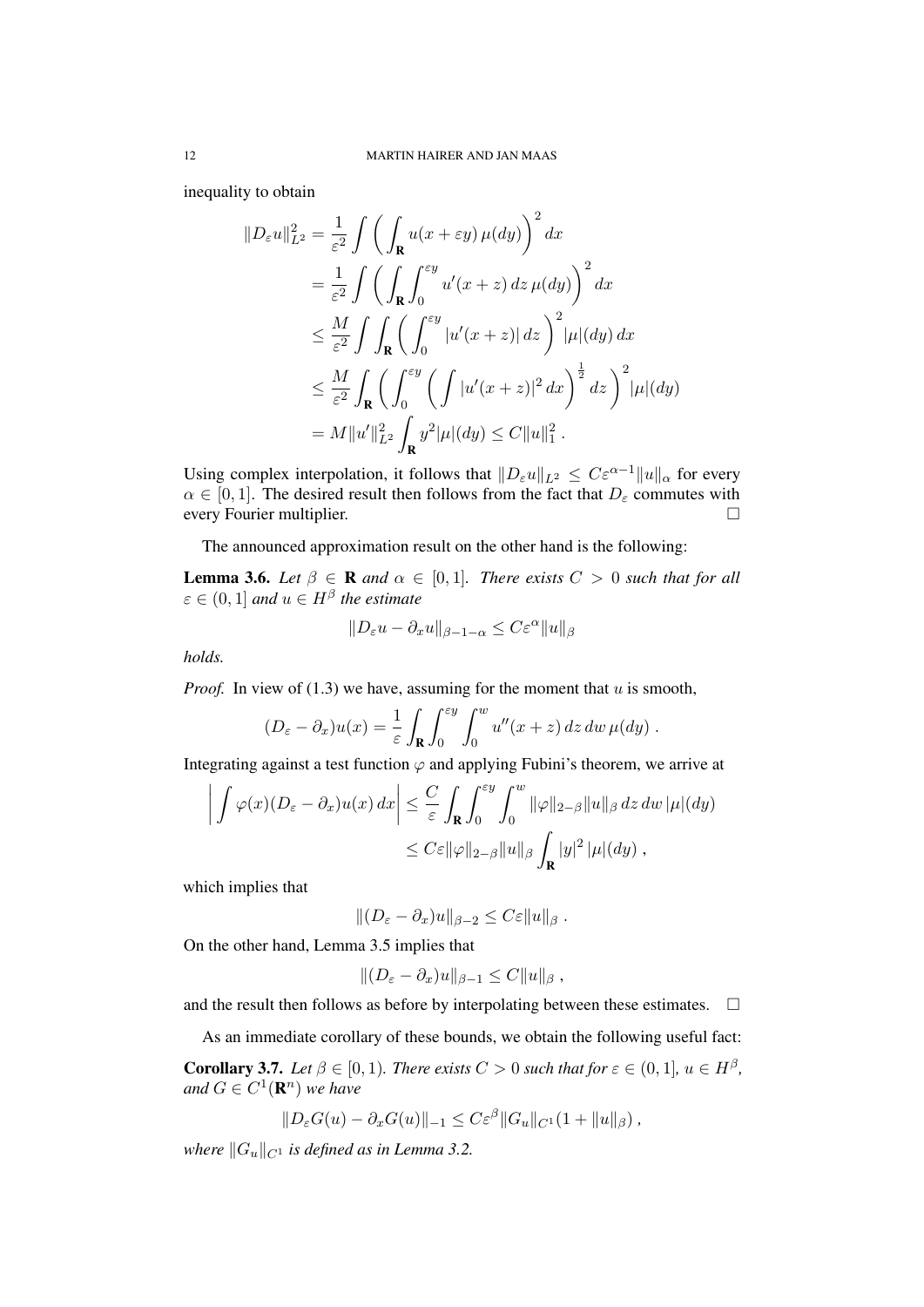*Proof.* Using Lemmas 3.6 and 3.2 we obtain

$$
||D_{\varepsilon}G(u) - \partial_x G(u)||_{-1} \leq C\varepsilon^{\beta} ||G(u)||_{\beta} \leq C\varepsilon^{\beta} ||G_u||_{C^1} (1 + ||u||_{\beta}),
$$

which is the stated claim.

## 4. PROBABILISTIC TOOLS

In this section we prove some sharp estimates for certain expressions involving stochastic convolutions. Our main tool is the following version of Kolmogorov's continuity criterion, which follows immediately from the one given for example in [RY94]. The reason why we state condition (4.1) in this form, is that it is automatically satisfied (by hypercontractivity) for random fields taking values in a Wiener chaos of fixed (finite) order.

**Lemma 4.1.** *Let*  $(\varphi(t))_{t\in[0,1]^n}$  *be a Banach space-valued random field having the property that for any*  $q \in (2, \infty)$  *there exists a constant*  $K_q > 0$  *such that* 

$$
\left(\mathbb{E} \|\varphi(t)\|^q\right)^{\frac{1}{q}} \le K_q \left(\mathbb{E} \|\varphi(t)\|^2\right)^{\frac{1}{2}},
$$
\n
$$
\left(\mathbb{E} \|\varphi(s) - \varphi(t)\|^q\right)^{\frac{1}{q}} \le K_q \left(\mathbb{E} \|\varphi(s) - \varphi(t)\|^2\right)^{\frac{1}{2}},
$$
\n(4.1)

*for all*  $s, t \in [0, 1]^n$ *. Furthermore, suppose that the estimate* 

$$
\mathbb{E} \|\varphi(s) - \varphi(t)\|^2 \le K_0 |s - t|^\delta
$$

*holds for some*  $K_0$ ,  $\delta > 0$  *and all*  $s, t \in [0, 1]^n$ *. Then, for every*  $p > 0$  *there exists*  $C > 0$  *such that* 

$$
\mathbb{E} \sup_{t \in [0,1]^n} \|\varphi(t)\|^p \le C\big(K_0 + \mathbb{E} \|\varphi(0)\|^2\big)^{\frac{p}{2}}.
$$

Throughout this subsection we shall use  $\theta_k$  and  $\theta_k$  for the Fourier coefficients of  $\psi$  and  $\psi$ , so that

$$
\psi(t) = \sum_{k \in \mathbf{Z}} \theta_k(t) e_k , \qquad \widetilde{\psi}(t) = \sum_{k \in \mathbf{Z}} \widetilde{\theta}_k(t) e_k .
$$

With this notation at hand, we first state the following approximation bound, which shows that we can again trade powers of k for powers of  $\varepsilon$ , provided that we look at the difference squared:

**Lemma 4.2.** *For*  $t \geq 0$ *,*  $k \in \mathbb{Z}$  *and*  $\varepsilon \in (0, 1]$  *we have* 

$$
\mathbb{E}|\widetilde{\theta}_k(t) - \theta_k(t)|^2 \le C(k^{-2} \wedge \varepsilon^4 k^2) \,. \tag{4.2}
$$

*Proof.* We write again  $\bar{f} = f - 1$  and assume  $\nu = 1$  for simplicity. The Itô isometry then implies that

$$
\mathbb{E}|\widetilde{\theta}_k(t) - \theta_k(t)|^2 = C \int_0^\infty e^{-2t(1+k^2)} \left(1 - h(\varepsilon|k|)e^{-tk^2\bar{f}(\varepsilon|k|)}\right)^2 dt
$$
  
\n
$$
\leq C \int_0^\infty e^{-2t(1+k^2)} \left(1 - e^{-tk^2\bar{f}(\varepsilon|k|)}\right)^2 dt
$$
  
\n
$$
+ C \int_0^\infty e^{-2t(1+k^2)} e^{-2tk^2\bar{f}(\varepsilon|k|)} \left(1 - h(\varepsilon|k|)\right)^2 dt
$$
  
\n
$$
\stackrel{\text{def}}{=} I_1 + I_2.
$$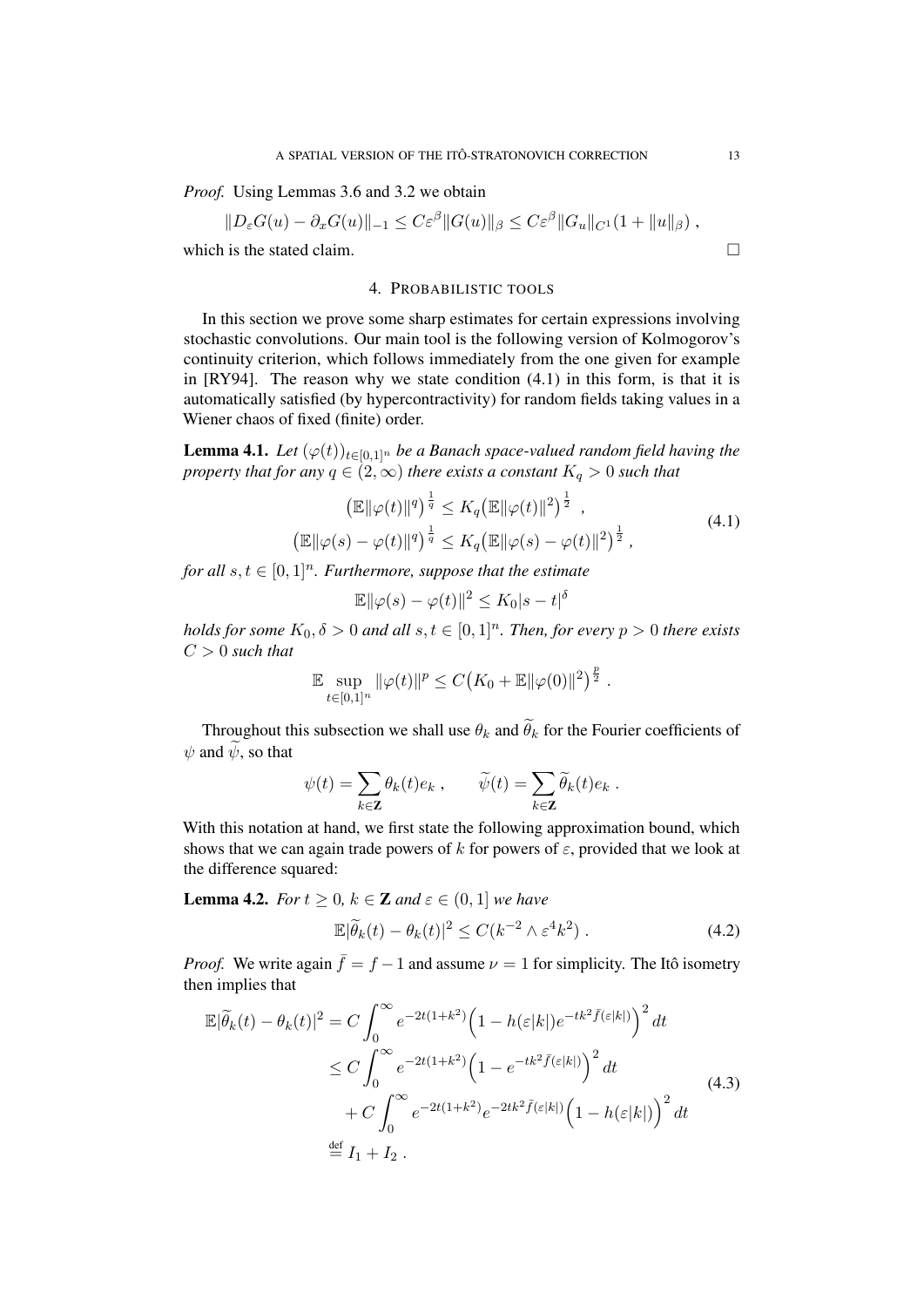Let  $\delta > 0$  be a (small) constant to be determined later and consider first the term  $I_1$ with  $|\varepsilon k| \leq \delta$ . Since f is twice differentiable near the origin, we can find  $\delta$  small enough so that  $|\bar{f}(|\varepsilon k|)| \le c\varepsilon^2 k^2$  for some  $c > 0$ . Therefore, for  $t \ge 0$ ,

$$
|1 - e^{-tk^2 \bar{f}(\varepsilon|k|)}| \le ct\varepsilon^2 k^4 e^{ct\varepsilon^2 k^4} \le ct\varepsilon^2 k^4 e^{c\delta^2 tk^2}, \qquad (4.4)
$$

so that

$$
|I_1| \leq C \varepsilon^4 k^8 \int_0^\infty t^2 e^{-2t(1+k^2) + 2c\delta^2 k^2 t} dt.
$$

If we ensure that  $\delta$  is small enough so that  $2c\delta^2 \leq 1$ , we obtain

$$
|I_1| \leq C\varepsilon^4 k^8 \int_0^\infty t^2 e^{-k^2 t} dt \leq C\varepsilon^4 k^2 \leq C(k^{-2} \wedge \varepsilon^4 k^2),
$$

where the last inequality follows from the fact that  $|\varepsilon k| \leq \delta$  by assumption.

To treat the case  $|\varepsilon k| > \delta$ , we use the fact that by assumption there exists  $q \in (0, 1]$  such that  $f \ge q$ , so that

$$
|I_1| \le \int_0^\infty e^{-2tk^2} \left(1 - e^{-tk^2(q-1)}\right)^2 dt \le C \int_0^\infty e^{-2tqk^2} dt \qquad (4.5)
$$
  
  $\le Ck^{-2} \le C(k^{-2} \wedge \varepsilon^4 k^2).$ 

The bound on  $I_2$  works in pretty much the same way, using the fact that the assumptions on  $h$  imply that

$$
|1 - h(\varepsilon|k|)| \le C(1 \wedge \varepsilon^2 k^2).
$$

Using again the fact that  $f \ge q$ , we then obtain

$$
I_2 \leq C \int_0^\infty e^{-2tqk^2} \left(1 \wedge \varepsilon^4 k^4\right) dt \leq C \left(k^{-2} \wedge \varepsilon^4 k^2\right),
$$

as required.

We continue with a sequence of propositions, in which the estimates obtained in the previous lemma are used to establish various bounds for stochastic convolutions.

**Proposition 4.3.** *Let*  $0 < \gamma < \chi$ *. For*  $\kappa > 0$  *and*  $\varepsilon \in (0, 1]$  *we have* 

$$
\mathbb{E} \sup_{t \in [0,T]} \|\psi_{\gamma}(t)\|_{L^{\infty}} \leq C \varepsilon^{\frac{\gamma}{2} - \kappa}, \qquad \mathbb{E} \sup_{t \in [0,T]} \|\widetilde{\psi}_{\gamma}(t)\|_{L^{\infty}} \leq C \varepsilon^{\frac{\gamma}{2} - \kappa},
$$
  

$$
\mathbb{E} \sup_{t \in [0,T]} \|\widetilde{\psi}_{\gamma}^{\chi}(t)\|_{L^{\infty}} \leq C \varepsilon^{\frac{\gamma}{2} - \kappa}, \qquad \mathbb{E} \sup_{t \in [0,T]} \|\widetilde{\psi}_{\gamma}(t) - \psi_{\gamma}(t)\|_{L^{\infty}} \leq C \varepsilon^{\frac{1}{2} - \kappa}.
$$

*Proof.* We start with the proof of the second estimate. Observe that  $\theta_k$  is a complex one-dimensional stationary Ornstein-Uhlenbeck process with variance  $h^2/(2(1 +$  $(\nu k^2 f)$ ) and characteristic time  $1 + \nu k^2 f$ . This implies that

$$
\mathbb{E}|\widetilde{\theta}_k(t)|^2 = \frac{h^2(\varepsilon|k|)}{2(1+\nu k^2 f(\varepsilon|k|))} \le C(1 \wedge k^{-2})
$$
\n(4.6)

and

$$
\mathbb{E}|\widetilde{\theta}_k(t) - \widetilde{\theta}_k(s)|^2 \le Ch^2(\varepsilon|k|)|t - s| \le C|t - s| \,. \tag{4.7}
$$

These bounds imply that, on the one hand,

$$
\mathbb{E}|\widetilde{\theta}_k(t)e_k(x)-\widetilde{\theta}_k(s)e_k(y)|^2 \leq C \mathbb{E}|\widetilde{\theta}_k(t)|^2 + C \mathbb{E}|\widetilde{\theta}_k(s)|^2 \leq C(1 \wedge k^{-2}),
$$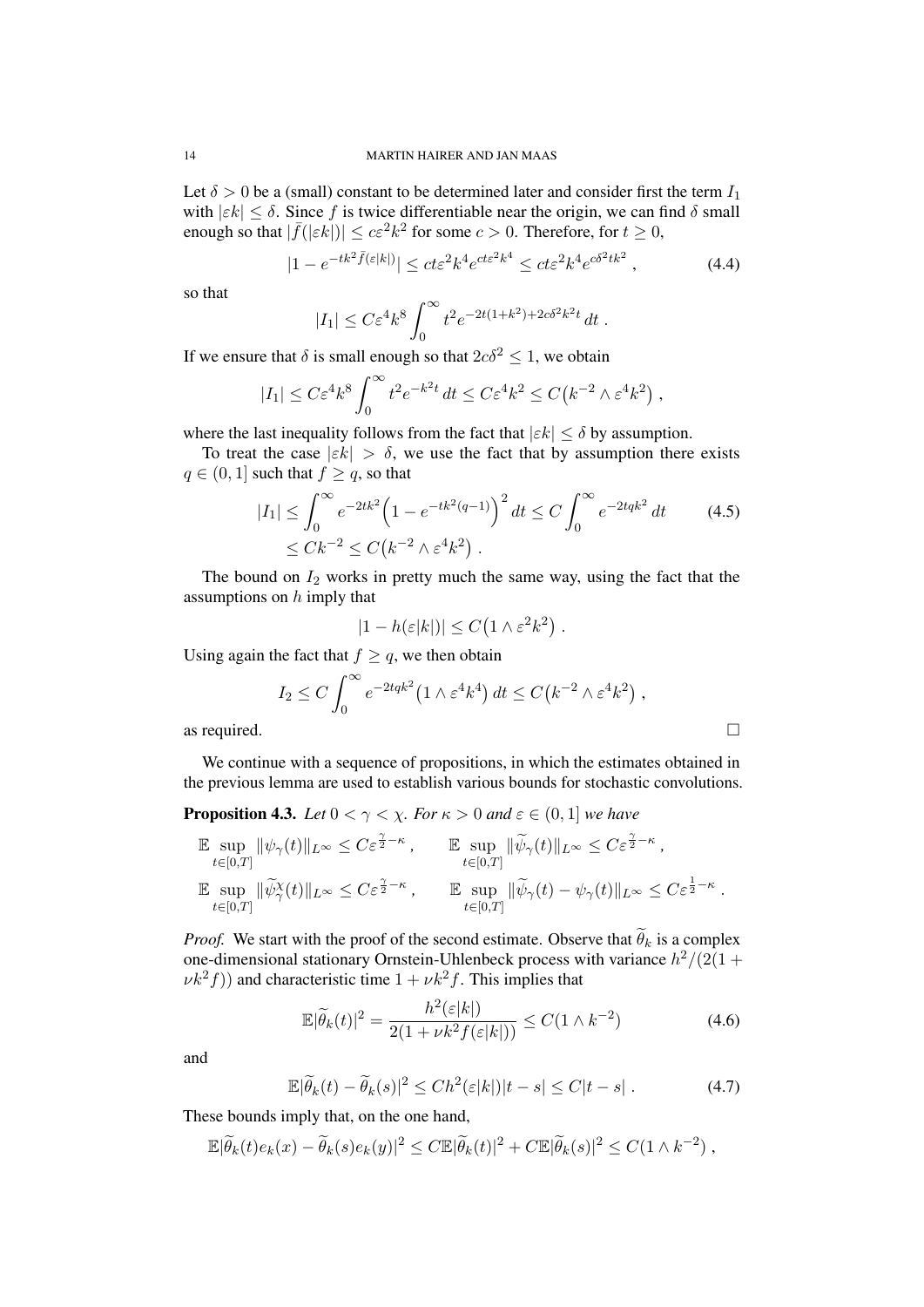while on the other hand, one has

$$
\mathbb{E}|\widetilde{\theta}_k(t)e_k(x) - \widetilde{\theta}_k(s)e_k(y)|^2
$$
  
\n
$$
\leq C \mathbb{E}|\widetilde{\theta}_k(t) - \widetilde{\theta}_k(s)|^2 + Ck^2|x - y|^2 \mathbb{E}|\widetilde{\theta}_k(s)|^2
$$
  
\n
$$
\leq C|t - s| + C|x - y|^2.
$$

Combining these inequalities we find that, for every  $\kappa \in [0, 2]$ ,

$$
\mathbb{E}|\widetilde{\theta}_k(t)e_k(x)-\widetilde{\theta}_k(s)e_k(y)|^2 \leq C(1 \wedge k^{-2})^{1-\frac{1}{2}\kappa}(|t-s|+|x-y|^2)^{\frac{\kappa}{2}}.
$$

Since the  $\theta_k$ 's are independent except for the reality condition  $\theta_{-k} = \theta_k$ , we infer that

$$
\mathbb{E}|\widetilde{\psi}_{\gamma}(t,x)-\widetilde{\psi}_{\gamma}(s,y)|^{2} \leq C \sum_{|k|>\varepsilon^{-\gamma}} \mathbb{E}|\widetilde{\theta}_{k}(t)e_{k}(x)-\widetilde{\theta}_{k}(s)e_{k}(y)|^{2}
$$
  

$$
\leq C(|t-s|+|x-y|^{2})^{\frac{\kappa}{2}} \sum_{|k|>\varepsilon^{-\gamma}} (1 \wedge k^{-2})^{1-\frac{1}{2}\kappa}
$$
  

$$
\leq C \varepsilon^{(1-\kappa)\gamma}(|t-s|+|x-y|^{2})^{\frac{\kappa}{2}}.
$$

Arguing similarly, we obtain

$$
\mathbb{E}|\widetilde{\psi}_{\gamma}(0,0)|^2 \leq C \sum_{|k| > \varepsilon^{-\gamma}} \mathbb{E}|\widetilde{\theta}_k(0)|^2 \leq C \sum_{|k| > \varepsilon^{-\gamma}} (1 \wedge k^{-2}) \leq C \varepsilon^{\gamma}.
$$

The result now follows by combining these two bounds with Lemma 4.1.

The proof of the first and third estimates being very similar, we do not reproduce them here. In order to prove the last estimate, we use Lemma 4.2 to obtain

$$
\mathbb{E}|\widetilde{\theta}_k(t) - \theta_k(t)|^2 \le C(k^{-2})^{\frac{3}{4} + \frac{1}{4}\kappa} (\varepsilon^4 k^2)^{\frac{1}{4} - \frac{1}{4}\kappa} \le C\varepsilon^{1-\kappa} k^{-1-\kappa}.
$$

This bound then replaces (4.6), and the rest of the proof is again analogous to the proof of the second estimate.

**Proposition 4.4.** *Let*  $\zeta > 0$ *. For*  $\kappa > 0$  *and*  $\varepsilon \in (0, 1]$  *we have* 

$$
\mathbb{E} \sup_{t \in [0,T]} \|\psi^{\zeta}(t)\|_{\alpha} \le C\varepsilon^{-\zeta(\alpha - \frac{1}{2}) - \kappa}, \qquad (\alpha > \frac{1}{2}), \tag{4.8}
$$

$$
\mathbb{E} \sup_{t \in [0,T]} \|\widetilde{\psi}^{\zeta}(t) - \psi^{\zeta}(t)\|_{\alpha} \le C\varepsilon^{2-\zeta(\alpha + \frac{3}{2}) - \kappa}, \qquad (\alpha > -\frac{3}{2}) . \tag{4.9}
$$

*Proof.* In view of the estimates

$$
\mathbb{E}|\theta_k(t)|^2 \leq Ck^{-2} \,, \qquad \mathbb{E}|\theta_k(t) - \theta_k(s)|^2 \leq C|t - s| \,, \tag{4.10}
$$

we obtain

$$
\mathbb{E} \|\psi^{\zeta}(t) - \psi^{\zeta}(s)\|_{\alpha}^{2} \leq C|t - s|^{\kappa} \sum_{|k| \leq \varepsilon^{-\zeta}} (1 + k^{2})^{\alpha - 1 + \kappa}
$$
  

$$
\leq C|t - s|^{\kappa} \varepsilon^{-2\zeta(\alpha - \frac{1}{2} + \kappa)}
$$

and

$$
\mathbb{E} \|\psi^{\zeta}(0)\|_{\alpha}^2 \leq C \varepsilon^{-2\zeta(\alpha - \frac{1}{2})}.
$$

The inequality (4.8) thus follows from Lemma 4.1.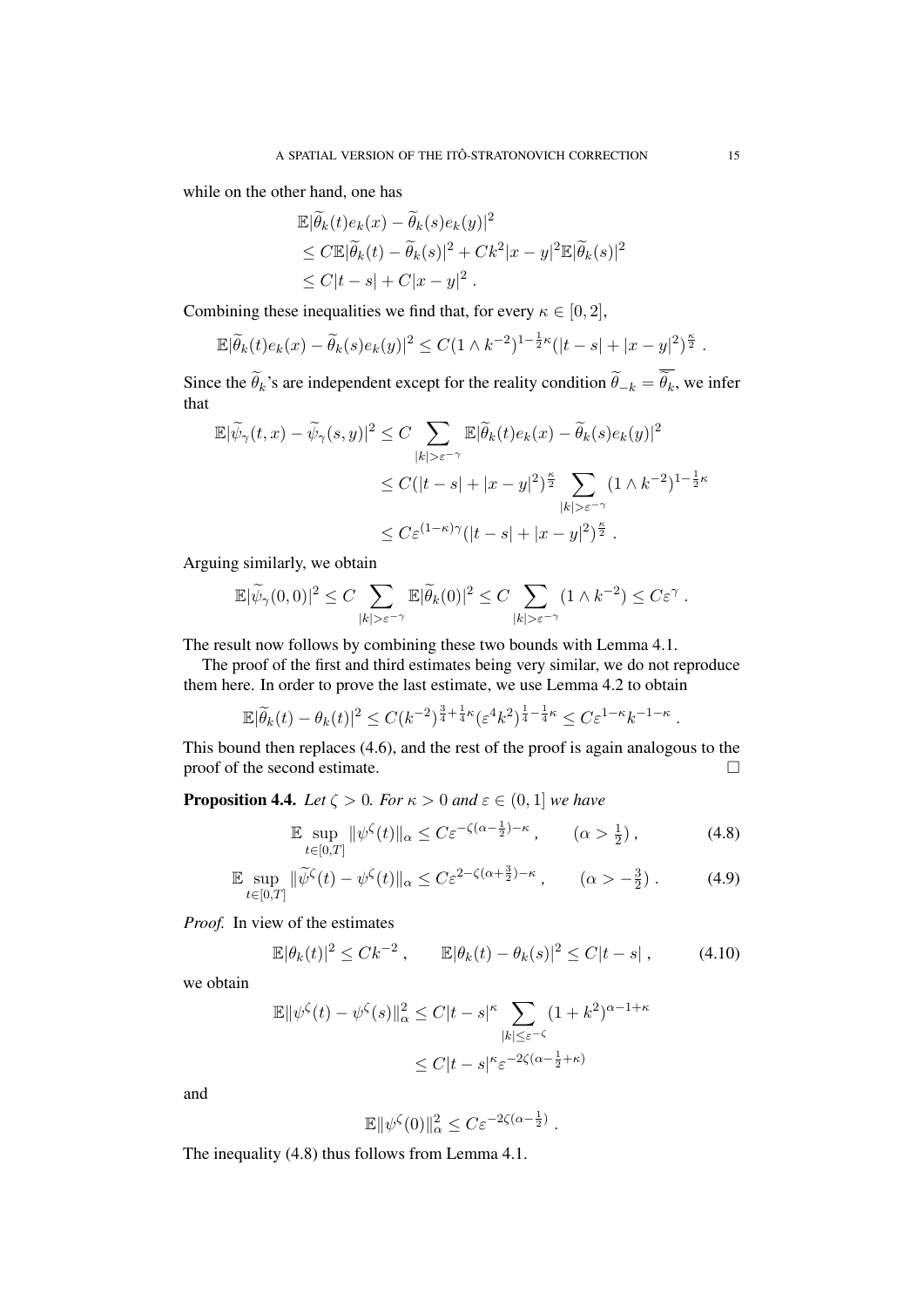In order to prove (4.9) we argue similarly, but the estimates are slightly more involved. Write  $\delta_k := \tilde{\theta}_k - \theta_k$  so that  $\tilde{\psi}^{\zeta} - \psi^{\zeta} = \sum_{|k| \leq \varepsilon^{-\zeta}} \delta_k e_k$ . Using (4.7) and (4.10) we have for  $s, t \geq 0$ ,

$$
\mathbb{E}|\delta_k(t)-\delta_k(s)|^2\leq C|t-s|.
$$

Combining this bound with Lemma 4.2, we infer that for  $\kappa \in [0, \frac{1}{2}]$  $(\frac{1}{2}),$ 

$$
\mathbb{E}|\delta_k(t)-\delta_k(s)|^2 \leq C(k^{-2})^{\kappa} (\varepsilon^4 k^2)^{1-2\kappa} |t-s|^{\kappa} = C\varepsilon^{4-8\kappa} k^{2-6\kappa} |t-s|^{\kappa}.
$$

For  $\kappa \in (0, \frac{1}{3})$  $\frac{1}{3}\alpha + \frac{1}{2}$  $(\frac{1}{2})$ , we thus obtain

$$
\mathbb{E} \| (\widetilde{\psi}^{\zeta} - \psi^{\zeta})(t) - (\widetilde{\psi}^{\zeta} - \psi^{\zeta})(s) \|_{\alpha}^{2} \le C|t - s|^{\kappa} \varepsilon^{4 - 8\kappa} \sum_{|k| \le \varepsilon^{-\zeta}} (1 + k^{2})^{\alpha + 1 - 3\kappa}
$$
  

$$
\le C|t - s|^{\kappa} \varepsilon^{4 - \zeta(2\alpha + 3) - 8\kappa}
$$

and similarly

$$
\mathbb{E} \sup_{t \in [0,T]} \|\widetilde{\psi}^{\zeta}(t) - \psi^{\zeta}(t)\|_{\alpha}^2 \leq C \varepsilon^{4-\zeta(2\alpha+3)-8\kappa}.
$$

The desired estimate (4.9) now follows from Lemma 4.1.  $\Box$ 

**Proposition 4.5.** *Let*  $\zeta > 0$ *. For every*  $\kappa > 0$  *there exists*  $C > 0$  *such that* 

$$
\mathbb{E} \sup_{t \in [0,T]} \Theta(\widetilde{\psi}_{\zeta}(t)) \leq C \varepsilon^{-1+(\zeta-1)^+ - \kappa},
$$

*for all*  $\varepsilon \in (0, 1]$ *, where we wrote*  $({\zeta} - 1)^{+} \stackrel{\text{def}}{=} 0 \vee ({\zeta} - 1)$ *.* 

*Proof.* As in the proof of Propositions 4.3 and 4.4, we shall apply Kolmogorov's continuity criterion from Lemma 4.1, this time for  $L^2$ -valued random fields. It follows from (4.6) that

$$
\mathbb{E} \|\widehat{D}_{\varepsilon y}(\widetilde{\psi}_{\zeta}(t) - \widetilde{\psi}_{\zeta}(s))\|_{L^2}^2 = \sum_{|k| > \varepsilon^{-\zeta}} \left|\frac{e^{ik\varepsilon y} - 1}{\varepsilon y}\right|^2 \mathbb{E}|\widetilde{\theta}_k(t) - \widetilde{\theta}_k(s)|^2
$$
  

$$
\leq C \sum_{k > \varepsilon^{-\zeta}} \frac{1 - \cos(k\varepsilon y)}{|\varepsilon k y|^2}.
$$

Note that, up to a factor  $\varepsilon|y|$ , this sum can be interpreted as a Riemann sum for the function  $H(t) \stackrel{\text{def}}{=} t^{-2}(1 - \cos(t))$ . In fact, since  $H(t) \leq 2(1 \wedge t^{-2})$ ,

$$
\varepsilon|y| \sum_{k>\varepsilon^{-\zeta}} \frac{1-\cos(k\varepsilon y)}{|k\varepsilon y|^2} = \sum_{k>\varepsilon^{-\zeta}} \varepsilon|y| H(k\varepsilon y) \le 2 \int_{\varepsilon^{1-\zeta}}^{\infty} (1 \wedge t^{-2}) dt \le C\varepsilon^{(\zeta-1)^{+}}.
$$
\n(4.11)

It thus follows that

$$
\mathbb{E} \|\widehat{D}_{\varepsilon y}\big(\widetilde{\psi}_{\zeta}(t) - \widetilde{\psi}_{\zeta}(s)\big)\|_{L^2}^2 \le C|\varepsilon y|^{-1} \varepsilon^{(\zeta - 1)^+}.
$$
 (4.12)

On the other hand, (4.6) and (4.7) imply that

$$
\mathbb{E}|\widetilde{\theta}_k(t)-\widetilde{\theta}_k(s)|^2 \leq C(1 \wedge k^{-2})^{\frac{3}{4}}|t-s|^{\frac{1}{4}},
$$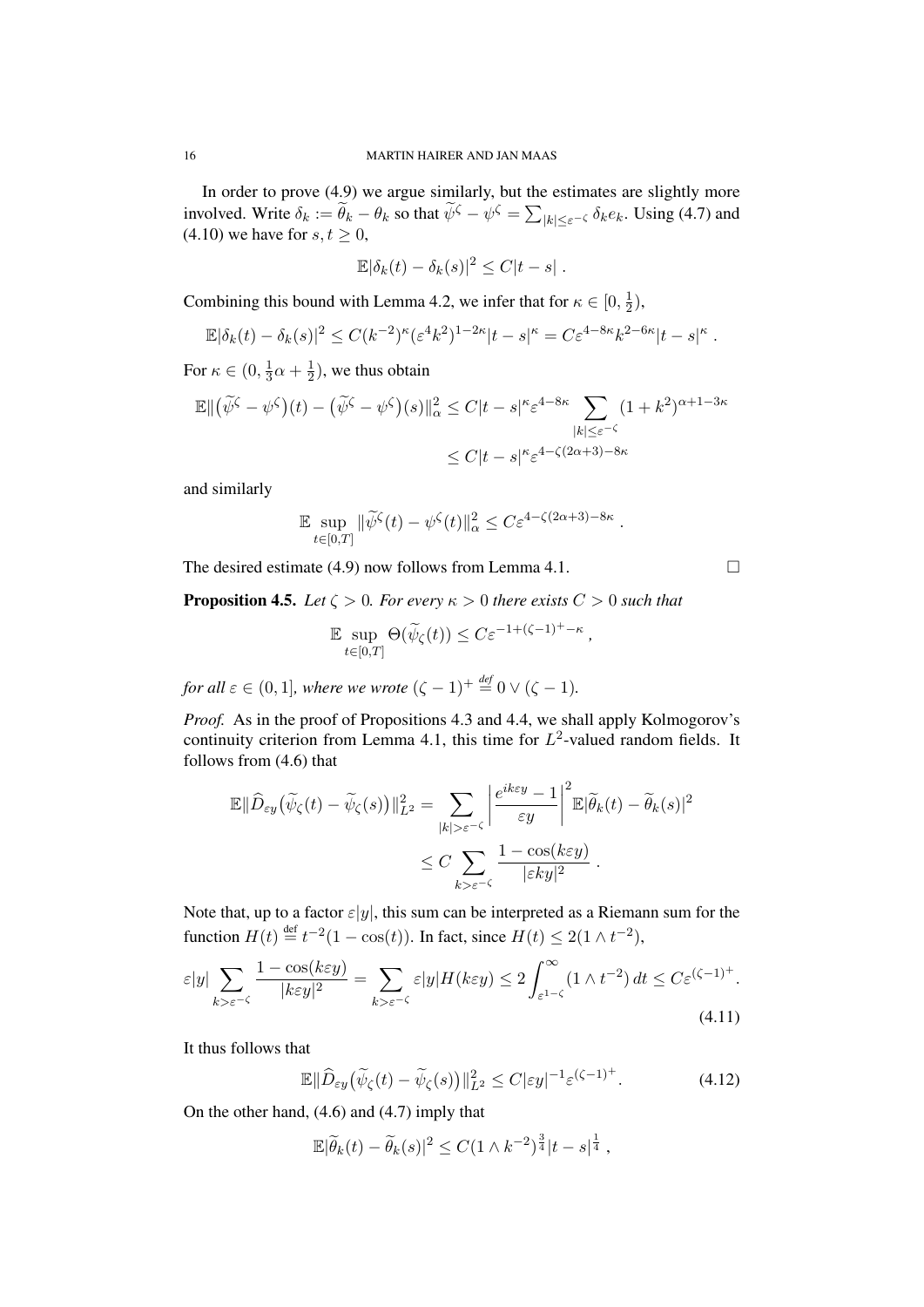and therefore

$$
\mathbb{E} \|\widehat{D}_{\varepsilon y}(\widetilde{\psi}_{\zeta}(t) - \widetilde{\psi}_{\zeta}(s))\|_{L^2}^2 = \sum_{|k| > \varepsilon^{-\zeta}} \left|\frac{e^{ik\varepsilon y} - 1}{\varepsilon y}\right|^2 \mathbb{E} |\widetilde{\theta}_k(t) - \widetilde{\theta}_k(s)|^2
$$
  

$$
\leq C |\varepsilon y|^{-2} |t - s|^{\frac{1}{4}} \sum_{|k| > \varepsilon^{-\zeta}} (1 \wedge k^{-2})^{\frac{3}{4}} \qquad (4.13)
$$
  

$$
\leq C |\varepsilon y|^{-2} |t - s|^{\frac{1}{4}}.
$$

Combining (4.12) and (4.13), we find that

$$
\mathbb{E} \|\widehat{D}_{\varepsilon y}(\widetilde{\psi}_{\zeta}(t)-\widetilde{\psi}_{\zeta}(s))\|_{L^2}^2 \leq |\varepsilon y|^{-1-\kappa}|t-s|^{\frac{1}{4}\kappa}\varepsilon^{(1-\kappa)(\zeta-1)^+}.
$$

Similarly, we obtain

$$
\mathbb{E} \|\widehat{D}_{\varepsilon y}\widetilde{\psi}_{\zeta}(0)\|_{L^2}^2 = \sum_{|k|>\varepsilon^{-\zeta}} \left|\frac{e^{ik\varepsilon y}-1}{\varepsilon y}\right|^2 \mathbb{E}|\widetilde{\theta}_k(0)|^2
$$
  

$$
\leq C \sum_{|k|>\varepsilon^{-\zeta}} \frac{1-\cos(k\varepsilon y)}{|\varepsilon ky|^2} \leq C|\varepsilon y|^{-1} \varepsilon^{(\zeta-1)^+}.
$$

In view of Lemma 4.1, the latter two estimates imply that

$$
\mathbb{E}\sup_{t\in[0,T]}\|\widehat D_{\varepsilon y}\widetilde\psi_{\zeta}(t)\|_{L^2}^2\leq C|\varepsilon y|^{-1-\kappa}\varepsilon^{(1-\kappa)(\zeta-1)^+}.
$$

Using this bound, the desired result for  $\Theta(\psi_{\zeta}(t))$  can be obtained easily, since

$$
\mathbb{E} \sup_{t \in [0,T]} \Theta(\widetilde{\psi}_{\zeta}(t)) = \mathbb{E} \sup_{t \in [0,T]} \int_{\mathbf{R}} |y|^2 \|\widehat{D}_{\varepsilon y} \widetilde{\psi}_{\zeta}(t)\|_{L^2}^2 |\mu|(dy) \n\leq \int_{\mathbf{R}} |y|^2 \mathbb{E} \sup_{t \in [0,T]} \|\widehat{D}_{\varepsilon y} \widetilde{\psi}_{\zeta}(t)\|_{L^2}^2 |\mu|(dy) \n\leq C \varepsilon^{-1-\kappa+(1-\kappa)(\zeta-1)^+} \int_{\mathbf{R}} |y|^{1-\kappa} |\mu|(dy) \n\leq C \varepsilon^{-1-\kappa+(1-\kappa)(\zeta-1)^+}.
$$

The result now follows by rescaling  $\kappa$ .

The next and final result of this section involves the term which gives rise to the correction term in the limiting equation. Before stating the result, we introduce the notation

$$
\Xi_{\varepsilon}^{y}(u) \stackrel{\text{def}}{=} \frac{\varepsilon y^{2}}{2} \widehat{D}_{\varepsilon y} u \otimes \widehat{D}_{\varepsilon y} u ,
$$

$$
\Lambda^{y} \stackrel{\text{def}}{=} \frac{1}{2\pi\nu} \int_{\mathbf{R}_{+}} \frac{h^{2}(t)}{t^{2}f(t)} \big(1 - \cos(yt)\big) dt ,
$$

and

$$
\Lambda_\varepsilon^y \stackrel{\text{def}}{=} \sum_{\varepsilon^{-\gamma} < k < \varepsilon^{-\chi}} \Lambda_{\varepsilon,k}^y \stackrel{\text{def}}{=} \sum_{\varepsilon^{-\gamma} < k < \varepsilon^{-\chi}} \frac{(1 - \cos(\varepsilon k y)) h^2(\varepsilon k)}{2 \pi \varepsilon (1 + \nu k^2 f(\varepsilon k))}.
$$

Note that one has the identities

$$
\Xi_{\varepsilon}(u) = \int_{\mathbf{R}} \Xi_{\varepsilon}^{y}(u) \,\mu(dy) , \qquad \Lambda = \int_{\mathbf{R}} \Lambda^{y} \,\mu(dy) , \qquad \mathbb{E} \Xi_{\varepsilon}^{y}(\widetilde{\psi}_{\gamma}^{x}) = \Lambda_{\varepsilon}^{y} I ,
$$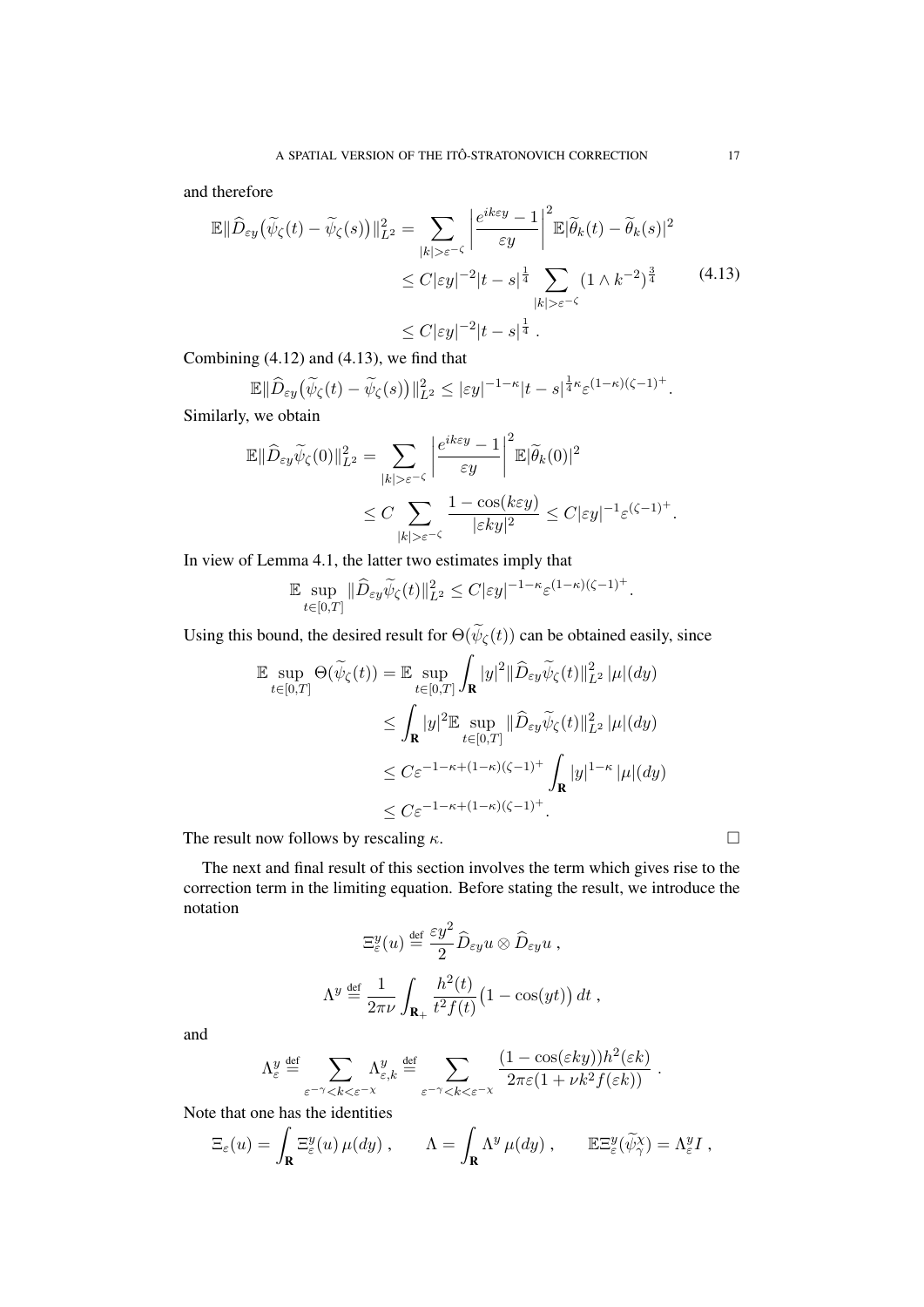where the constant  $\Lambda$  is given by (1.5).

**Proposition 4.6.** Let  $\alpha > \frac{1}{2}$ ,  $\gamma \leq \frac{1}{2}$  $\frac{1}{2}$ *, and*  $\chi \geq \frac{3}{2}$  $\frac{3}{2}$ *. For*  $\varepsilon \in (0,1]$ *, we then have* 

$$
\mathbb{E} \sup_{t \in [0,T]} \|\Lambda - \Xi_{\varepsilon}(\widetilde{\psi}_{\gamma}^{\chi}(t))\|_{-\alpha} \leq C \varepsilon^{\frac{1}{2}}.
$$

*Proof.* The proof is an application of Lemma 4.1 with  $\xi = \Lambda - \Xi_{\varepsilon}(\widetilde{\psi}_{\gamma}^{\chi})$ . For brevity we shall write  $A := \Xi_{\varepsilon}(\widetilde{\psi}_{\gamma}^{\chi})$  and  $A^y := \Xi_{\varepsilon}^y(\widetilde{\psi}_{\gamma}^{\chi})$ . We divide the proof into several steps.

*Step 1.* First we claim that  $\xi(t) = \Lambda - A(t)$  satisfies the condition (4.1) concerning the equivalence of all  $q$ -moments.

To see this, note that  $\widetilde{\psi}^{\chi}_{\gamma}$  admits the representation  $\widetilde{\psi}(t) = \sum_{k} \alpha_k(t) e_k$  where each  $\alpha_k(t)$  is a Gaussian random vector in  $\mathbf{R}^n$ . As a consequence, for every  $y \in \mathbf{R}$ , each component of  $\Lambda_{\varepsilon}^y - A^y$  is a polynomial of Gaussian random variables of degree at most two. It thus belongs to the direct sum of Wiener chaoses of order  $\leq 2$ and the same is true for  $\Lambda_{\varepsilon} - A$ , since each Wiener chaos is a closed subspace of the space of square integrable random variables. The claim thus follows from the well-known equivalence of moments for Hilbert space-valued Wiener chaos (see, e.g., [KW92]).

*Step 2*. In this step, we estimate how well  $\Lambda_{\varepsilon}^{y}$  approximates  $\Lambda^{y}$ . Since  $|1 |\cos x| \leq C(1 \wedge x^2)$ , we have the bound  $|\Lambda_{\varepsilon,k}^y| \leq C(\varepsilon y^2 \wedge (\varepsilon k^2)^{-1})$  for some constant C. As an immediate consequence, we have the bound

$$
\left|\Lambda_{\varepsilon}^{y} - \sum_{k \ge 1} \Lambda_{\varepsilon,k}^{y}\right| \le C\left(\varepsilon^{1-\gamma} y^2 + \varepsilon^{\chi-1}\right). \tag{4.14}
$$

,

Define now the function

$$
\Phi_y(t) = \frac{(1 - \cos(yt))h^2(t)}{2\pi\nu t^2 f(t)}
$$

so that, since  $h^2/f$  is bounded by assumption, we obtain the bound

$$
|\Lambda_{\varepsilon,k}^y - \varepsilon \Phi_y(\varepsilon k)| \le C \frac{\varepsilon y^2}{k^2}.
$$

Combining this bound with (4.14), we have

$$
\left|\Lambda_{\varepsilon}^{y} - \sum_{k \geq 1} \varepsilon \Phi_{y}(\varepsilon k)\right| \leq C \left(\varepsilon^{1-\gamma} y^{2} + \varepsilon^{\chi-1}\right).
$$

At this stage, we recall that for any function  $\Phi$  of bounded variation, one has the approximation

$$
\left|\sum_{k\geq 1}\varepsilon\Phi(\varepsilon k)-\int_0^\infty\Phi(t)\,dt\right|\leq \varepsilon\|\Phi\|_{\rm BV}\;,
$$

where  $\|\Phi\|_{BV}$  denotes the variation of  $\Phi$  over  $\mathbf{R}_+$ . Furthermore, for any pair  $\Phi$ ,  $\Psi$ , we have the bound

$$
\|\Phi\Psi\|_{\text{BV}} \le \|\Phi\|_{L^{\infty}} \|\Psi\|_{\text{BV}} + \|\Psi\|_{L^{\infty}} \|\Phi\|_{\text{BV}}.
$$
 (4.15)

If we set  $\Psi_y(t) = (1 - \cos(yt))/t^2$ , we have

$$
\|\Psi_y\|_{\text{BV}} = \int_0^\infty |\Psi'_y(t)| \, dt = \int_0^\infty \frac{|yt \sin yt + 2 \cos yt - 2|}{t^3} \, dt
$$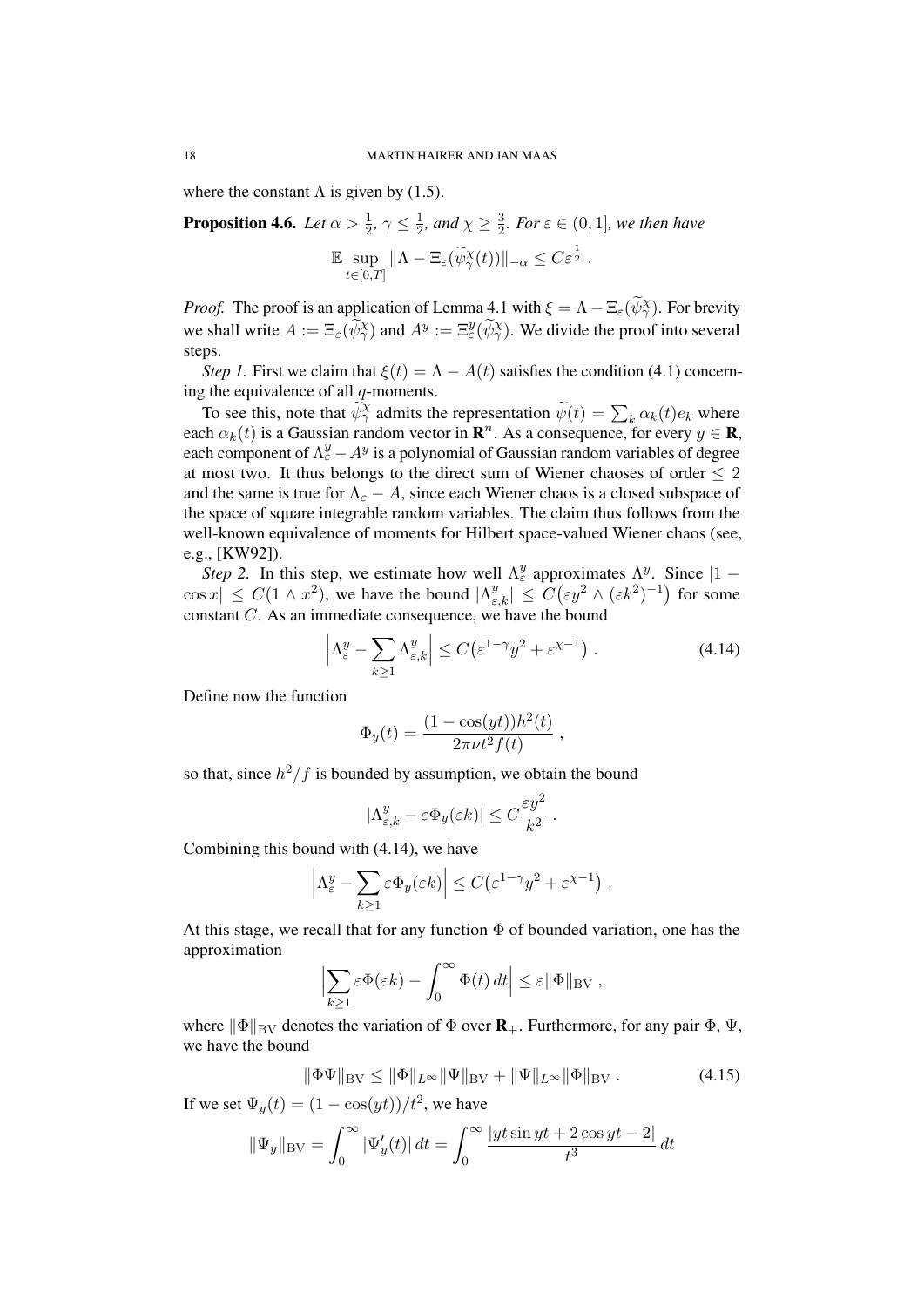$$
\leq C |y|^3 \int_0^\infty \left(1 \wedge \frac{1}{y^2 t^2}\right) dt \leq C y^2 .
$$

Since  $\Psi(0) = y^2/2$ , a similar bound holds for its  $L^{\infty}$  norm, and we conclude from (4.15) that

$$
\|\Phi_y\|_{\rm BV} \leq C y^2.
$$

It follows immediately that we have the bound

$$
|\Lambda^y_{\varepsilon} - \Lambda^y| \le C \left( \varepsilon^{1-\gamma} y^2 + \varepsilon y^2 + \varepsilon^{\chi - 1} \right). \tag{4.16}
$$

*Step 3.* We now use these bounds in order to obtain control over  $\|\Lambda - A\|_{-\alpha}^2$  for a fixed time  $t \geq 0$  (which is often suppressed in the notation).

In order to shorten the notations, note that, we can write

$$
\widetilde{\psi}(x,t) = \sum_{k \in \mathbf{Z}} \frac{h(\varepsilon|k|)}{\sqrt{2}\sqrt{1 + \nu k^2 f(\varepsilon|k|)}} \eta_k(t) e_k(x) ,
$$

where the  $\eta_k$  are a sequence of i.i.d.  $\mathbb{C}^n$ -valued Ornstein-Uhlenbeck processes with

$$
\mathbb{E}(\eta_k(t) \otimes \eta_\ell(s)) = \mathcal{E}_k^{t-s} \delta_{k,-\ell} I, \qquad \mathcal{E}_k^t = \exp(-(1 + \nu k^2 f(\varepsilon|k|))|t|),
$$

and satisfying the reality condition  $\eta_{-k} = \bar{\eta}_k$ . Here, I denotes the identity matrix. We will also use the notational shortcut

$$
\mathbf{A}_{k,\ell}^t\stackrel{\text{def}}{=}\eta_k(t)\otimes \eta_\ell(t)\ .
$$

Set now

$$
q_{\varepsilon}^k = \frac{e^{ik\varepsilon y} - 1}{\sqrt{2}} \frac{h(\varepsilon|k|)}{\sqrt{1 + \nu k^2 f(\varepsilon|k|)}},
$$

as a shorthand. With all of these notations in place, it follows from the definition of  $\Lambda_{\varepsilon}^y$  that

$$
A^y(t) - \Lambda^y_{\varepsilon} I = \sum_{\varepsilon^{-\gamma} < |k|, |\ell| \leq \varepsilon^{-\chi}} q_{\varepsilon}^k q_{\varepsilon}^\ell \big( \mathbf{A}_{k,\ell}^t - \delta_{k,-\ell} I \big) \, e_{k+\ell} \;,
$$

As a consequence, we have the identity

$$
\mathbb{E}\|\Lambda_{\varepsilon}^y I - A^y(t)\|_{-\alpha}^2 = \sum_{k\in\mathbf{Z}} (1+|k|^2)^{-\alpha} \sum_{\ell,m} q_{\varepsilon}^{\ell} q_{\varepsilon}^{k-\ell} \bar{q}_{\varepsilon}^m \bar{q}_{\varepsilon}^{k-m}
$$

$$
\times \mathbb{E} \operatorname{tr}\left( \left( \mathbf{A}_{\ell,k-\ell}^t - \delta_{k,0} I \right) \left( \bar{\mathbf{A}}_{m,k-m}^t - \delta_{k,0} I \right) \right),
$$

where the second sum ranges over all  $\ell, m \in \mathbb{Z}$  for which  $\ell, k - \ell, m, k - m$  belong to  $(\varepsilon^{-\gamma}, \varepsilon^{-\chi}]$ . A straightforward case analysis allows to check that

$$
\mathbb{E}\,\mathrm{tr}\left(\left(\mathbf{A}_{\ell,k-\ell}^t-\delta_{k,0}I\right)\left(\bar{\mathbf{A}}_{m,k-m}^t-\delta_{k,0}I\right)\right)=n\delta_{\ell,m}+n^2\delta_{\ell,k-m},\qquad(4.17)
$$

so that

$$
\mathbb{E}\|\Lambda_{\varepsilon}^y I - A^y(t)\|^2_{-\alpha} \leq C \sum_{k \in \mathbf{Z}} (1+|k|^2)^{-\alpha} \sum_{\ell \in \mathbf{Z}} |q_{\varepsilon}^{\ell}|^2 |q_{\varepsilon}^{k-\ell}|^2.
$$

Note now that there exists a constant  $C$  such that the bound

$$
|q_{\varepsilon}^k| \leq C \sqrt{\varepsilon} \Big( |y| \wedge \frac{1}{\varepsilon |k|} \Big) \leq C \varepsilon^{\frac{1-\beta}{2}} |k|^{-\frac{\beta}{2}} |y|^{1-\frac{\beta}{2}} ,
$$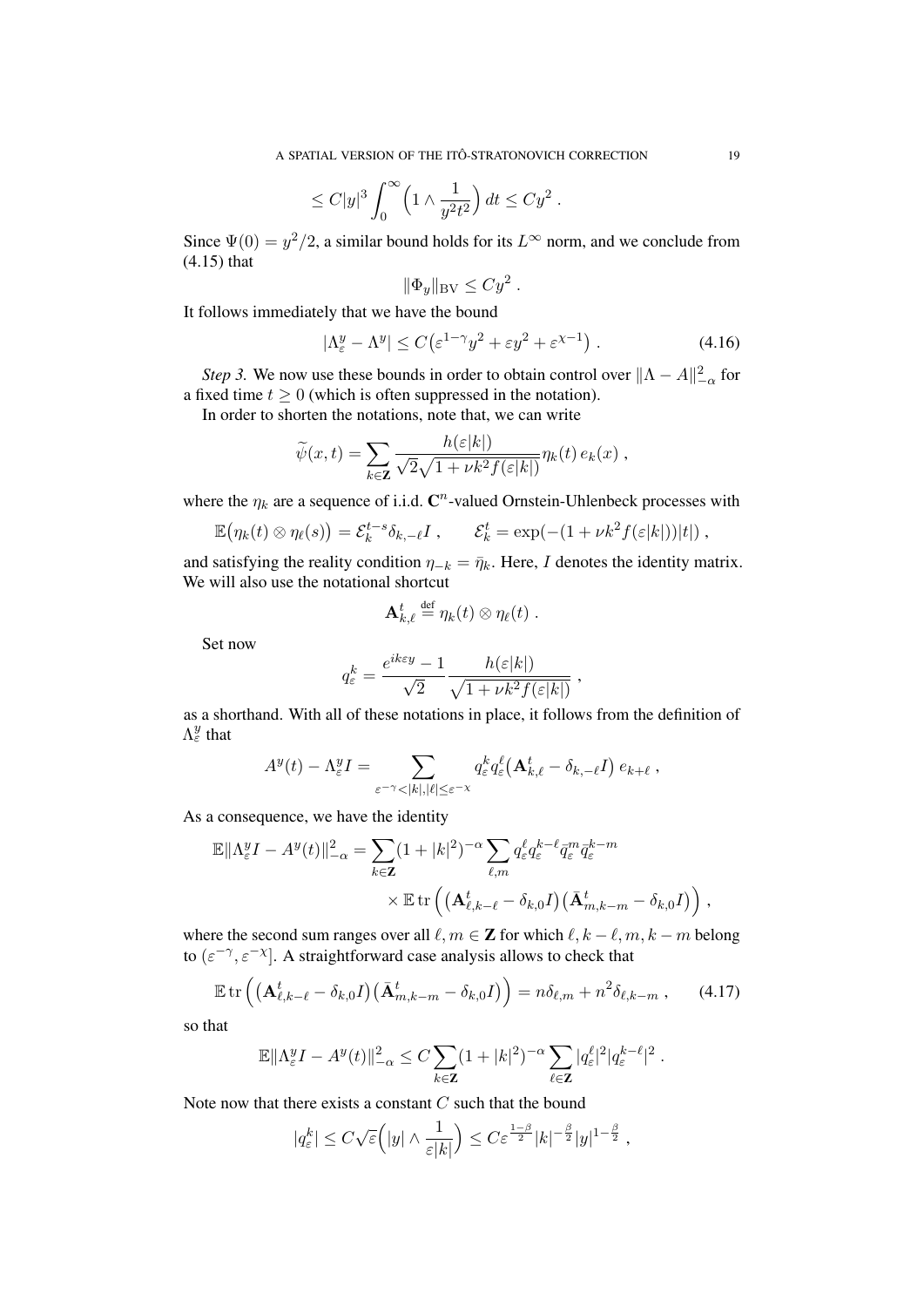is valid for all  $\varepsilon < 1$ ,  $k \in \mathbb{Z}$ ,  $y \in \mathbb{R}$ , and  $\beta \in [0, 1]$ . It follows that there exists a constant  $C > 0$  such that we have the bound

$$
\mathbb{E}\|\Lambda_{\varepsilon}^{y}I - A^{y}(t)\|_{-\alpha}^{2} \leq C \sum_{\ell,m\geq 1} \frac{|q_{\varepsilon}^{\ell}|^{2}|q_{\varepsilon}^{m}|^{2}}{|\ell+m|^{2\alpha}} \leq C \sum_{\ell,m\geq 1} \frac{|q_{\varepsilon}^{\ell}|^{2}|q_{\varepsilon}^{m}|^{2}}{|\ell|^{\alpha}|m|^{\alpha}} \leq C\varepsilon^{2-2\beta} \sum_{\ell,m\geq 1} \frac{|y|^{4-2\beta}}{|\ell|^{\alpha+\beta}|m|^{\alpha+\beta}} \leq C\varepsilon|y|^{3},
$$

where we made the choice  $\beta = \frac{1}{2}$ where we made the choice  $\beta = \frac{1}{2}$  to obtain the last bound, using the fact that  $\alpha > \frac{1}{2}$  by assumption. Combining this bound with (4.16), the constraints  $\gamma \leq \frac{1}{2}$  and  $\chi \geq \frac{3}{2}$  $\frac{1}{2}$  and  $\chi \geq \frac{3}{2}$  $\frac{3}{2}$ and using the fact that  $\mu$  has finite fourth moment, we have

$$
\mathbb{E}||\Lambda I - A(t)||_{-\alpha}^2 \le C \int \mathbb{E}||\Lambda^y - A^y(t)||_{-\alpha}^2 |\mu|(dy)
$$
  

$$
\le C \int \mathbb{E}||\Lambda^y_{\varepsilon} - A^y(t)||_{-\alpha}^2 |\mu|(dy) + C\varepsilon \le C\varepsilon.
$$

*Step 4.* Finally we shall estimate  $\mathbb{E} ||A(t) - A(s)||_{-\alpha}^2$ . Similarly to (4.17), this involves the identity

$$
\mathbb{E} \operatorname{tr} \left( \mathbf{A}_{\ell,k-\ell}^t \bar{\mathbf{A}}_{m,k-m}^s \right) = n \delta_{k,0} + (n \delta_{l,m} + n^2 \delta_{l,k-m}) \mathcal{E}_{\ell}^{t-s} \mathcal{E}_{k-m}^{t-s}.
$$

As a consequence, we infer that

$$
D_{k\ell m}(t,s) \stackrel{\text{def}}{=} \mathbb{E} \operatorname{tr} \left( \left( \mathbf{A}_{\ell,k-\ell}^t - \mathbf{A}_{\ell,k-\ell}^s \right) \left( \bar{\mathbf{A}}_{m,k-m}^t - \bar{\mathbf{A}}_{m,k-m}^s \right) \right) = 2(n\delta_{\ell,m} + n^2 \delta_{\ell,k-m})(1 - \mathcal{E}_{\ell}^{t-s} \mathcal{E}_{k-m}^{t-s}).
$$

It thus follows that for any  $\delta \in [0, 1]$ ,

$$
D_{k\ell m}(t,s)
$$
  
\n
$$
\leq C(\delta_{\ell,m} + \delta_{\ell,k-m}) \Big( 1 \wedge \big( 2 + \nu \ell^2 f(\varepsilon|\ell|) + \nu (k-m)^2 f(\varepsilon|k-m|) \big) |t-s| \Big)
$$
  
\n
$$
\leq C(\delta_{\ell,m} + \delta_{\ell,k-m}) |t-s|^\delta \Big( 1 + \ell^{2\delta} f(\varepsilon|\ell|)^\delta + (k-m)^{2\delta} f(\varepsilon|k-m|)^\delta \Big).
$$

Using this bound we obtain

$$
\mathbb{E} \left\| A^y(t) - A^y(s) \right\|_{-\alpha}^2 = \sum_{k \in \mathbf{Z}} (1 + |k|^2)^{-\alpha} \sum_{\ell,m} q_{\varepsilon}^{\ell} q_{\varepsilon}^{k-\ell} \bar{q}_{\varepsilon}^m \bar{q}_{\varepsilon}^{k-m} D_{k\ell m}(t, s)
$$
\n
$$
\leq \sum_{k \in \mathbf{Z}} (1 + |k|^2)^{-\alpha} \sum_{\ell} |q_{\varepsilon}^{\ell}|^2 |q_{\varepsilon}^{k-\ell}|^2 (D_{k\ell\ell}(t, s) + D_{k,\ell,k-\ell}(t, s))
$$
\n
$$
\leq C |t - s|^{\delta} \sum_{k \in \mathbf{Z}} (1 + |k|^2)^{-\alpha} \sum_{\ell} |q_{\varepsilon}^{\ell}|^2 |q_{\varepsilon}^{k-\ell}|^2
$$
\n
$$
\times \left(1 + \ell^{2\delta} f(\varepsilon|\ell|)^{\delta} + |k - \ell|^{2\delta} f(\varepsilon|k - \ell|)^{\delta}\right).
$$

Note that this expression is almost the same as in Step 3. Using the calculations done there and taking into account that h and  $h/f^2$  are bounded functions, we infer that

$$
\mathbb{E}||A^y(t) - A^y(s)||_{-\alpha}^2 = C|t-s|^\delta \sum_{\ell,m\geq 1} \frac{|q_\varepsilon^\ell|^2|q_\varepsilon^m|^2}{|\ell|^{\alpha-2\delta}|m|^{\alpha-2\delta}} \leq C|t-s|^\delta \varepsilon |y|^3,
$$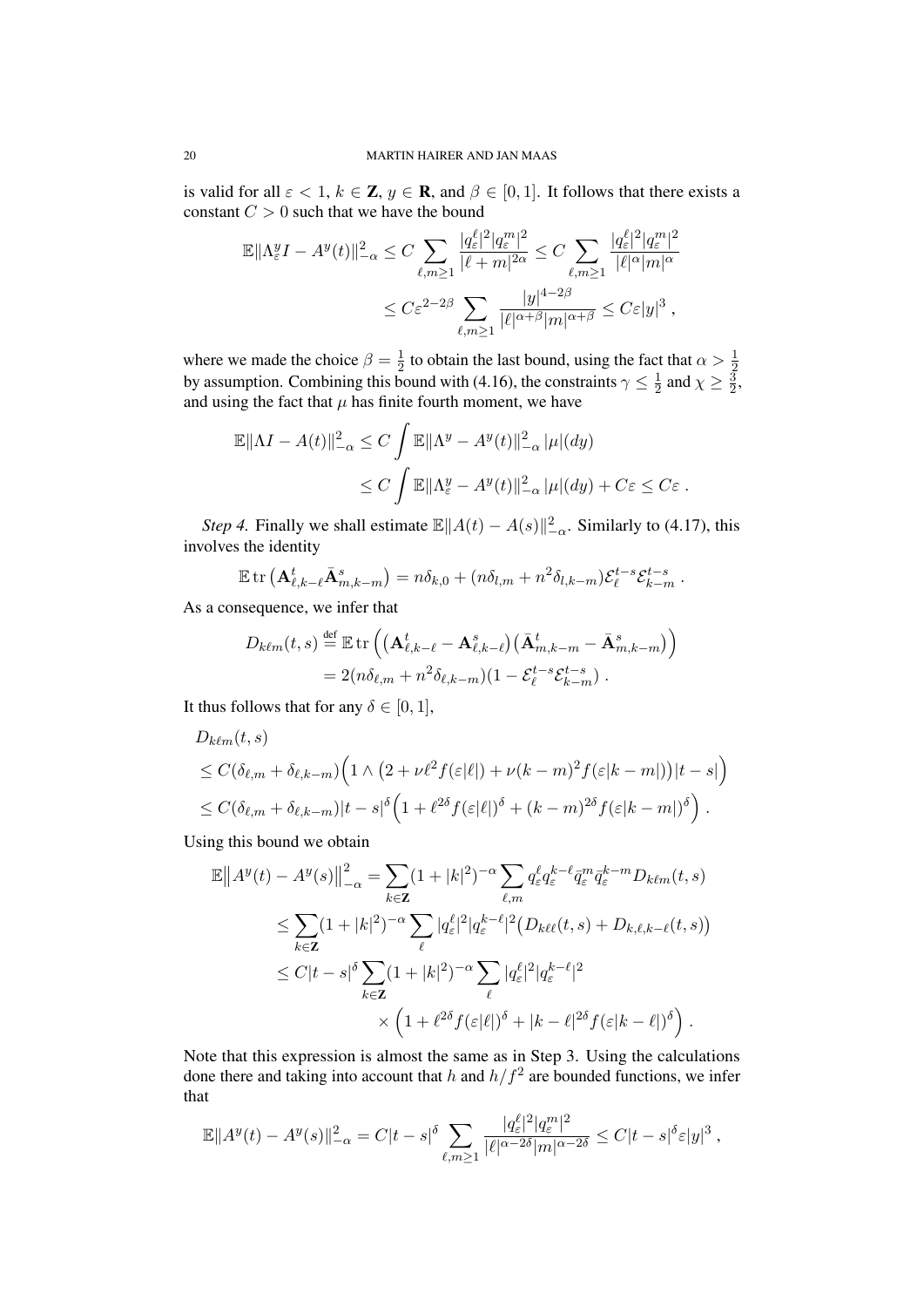and therefore, using Jensen's inequality (which can be applied since  $|\mu|$  has finite mass), and Fubini's theorem,

$$
\mathbb{E}||A(t) - A(s)||_{-\alpha}^{2} = \mathbb{E} \Big\| \int_{\mathbf{R}} (A^{y}(t) - A^{y}(s)) \,\mu(dy) \Big\|_{-\alpha}^{2}
$$
  
\n
$$
\leq C \int_{\mathbf{R}} \mathbb{E}||A^{y}(t) - A^{y}(s)||_{-\alpha}^{2} |\mu|(dy)
$$
  
\n
$$
\leq C \varepsilon |t - s| \delta \int_{\mathbf{R}} |y^{3}| |\mu|(dy) \leq C \varepsilon |t - s| \delta,
$$

which is the desired bound.

The result follows by combining these steps with Lemma 4.1.  $\Box$ 

## 5. CONVERGENCE OF THE APPROXIMATIONS

This last section is devoted to the convergence result itself. Recall that we are considering a number of intermediate processes  $v_{\varepsilon}^{(j)}$  with  $j = 1, ..., 4$  defined in (2.10). This section is correspondingly broken into five subsections, with the *j*th subsection yielding a bound on  $||v_{\varepsilon}^{(j)} - v_{\varepsilon}^{(j-1)}||_{\alpha}$ . To prove these bounds, we shall introduce in each step a stopping time that forces the difference between the processes considered in that step to remain bounded. We then show that this difference actually vanishes as  $\varepsilon \to 0$  with an explicit rate. As a consequence, the process actually doesn't "see" the stopping time with high probability.

5.1. From 
$$
\bar{v}^{\gamma}
$$
 to  $v_{\varepsilon}^{(1)}$ . Define  
\n
$$
\tau_1^K := \tau^K \wedge \inf\{t \leq T \, : \, \|v_{\varepsilon}^{(1)}(t) - \bar{v}^{\gamma}(t)\|_{\alpha} \geq K\}.
$$

We shall show that for  $t \leq \tau_K$ , the  $H^{\alpha}$ -norm of  $v_{\varepsilon}^{(1)}(t) - \bar{v}^{\gamma}(t)$  is controlled by the  $L^{\infty}$ -norm of  $\psi_{\gamma}$ , which is of order  $\varepsilon^{\frac{\gamma}{2}-\kappa}$  for any  $\kappa > 0$ , as shown in Section 4. The proof uses the mild formulations of the equations for  $v_{\varepsilon}^{(1)}$  and  $\bar{v}^{\gamma}(t)$  as well as the regularising properties of the semigroup  $S$ . Note that the next proposition would still be true if we had replaced the  $H^{\alpha}$ -norm in the definition of  $\tau_1^K$  by the  $L^{\infty}$ -norm. However, in the proof of Proposition 5.2 below it will be important to have a bound on  $v_{\varepsilon}^{(1)}$  in  $H^{\alpha}$ .

**Proposition 5.1.** *For*  $\kappa > 0$  *we have* 

$$
\lim_{\varepsilon \to 0} \mathbb{P}\Big( \sup_{t \le \tau_1^K} \|v_{\varepsilon}^{(1)}(t) - \bar{v}^{\gamma}(t)\|_{\alpha} > \varepsilon^{\frac{\gamma}{2} - \kappa} \Big) = 0.
$$

*Proof.* Let  $0 \le s \le t \le \tau^*$ . It follows from (2.3) and (3.10a) that  $\varrho_{\varepsilon} := v_{\varepsilon}^{(1)} - \bar{v}^{\gamma}$ satisfies the equation

$$
\varrho_{\varepsilon}(t) = S(t-s)\varrho_{\varepsilon}(s) + \int_{s}^{t} S(t-r)(\sigma^1 + \partial_x \sigma_{\varepsilon}^2)(r) dr,
$$

where

$$
\begin{aligned}\n\sigma_{\varepsilon}^1 &:= \overline{F}(\bar{v}^\gamma + \varrho_{\varepsilon}) - \overline{F}(\bar{v}^\gamma + \psi_\gamma) , \\
\sigma_{\varepsilon}^2 &:= G(\bar{v}^\gamma + \varrho_{\varepsilon}) - G(\bar{v}^\gamma + \psi_\gamma) .\n\end{aligned}
$$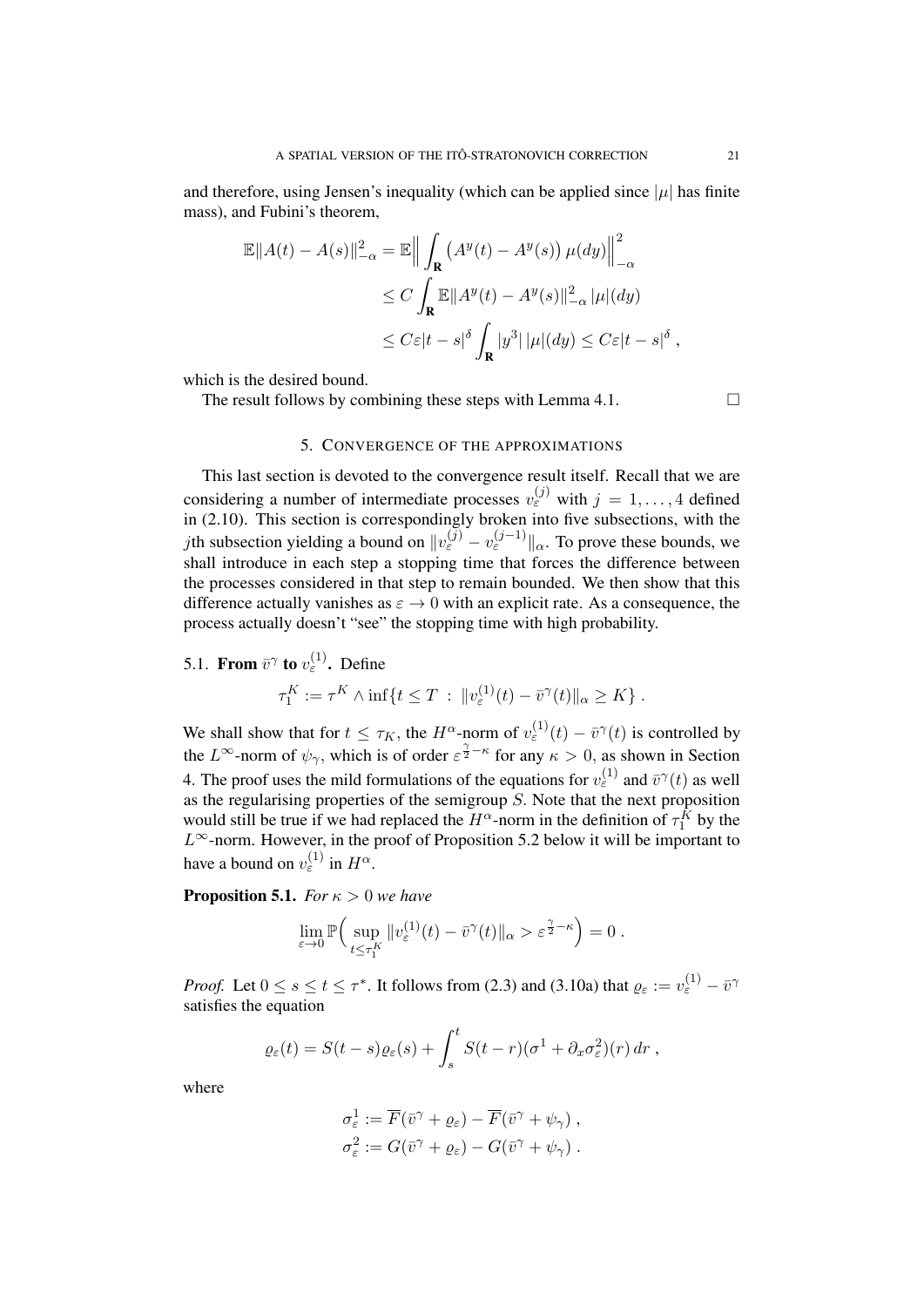Lemma 3.3 yields the estimate

$$
\| \varrho_{\varepsilon}(t) \|_{\alpha} \leq \| \varrho_{\varepsilon}(s) \|_{\alpha} + C(t-s)^{\frac{1}{2}(1-\alpha)} \sup_{r \in (s,t)} \| (\sigma_{\varepsilon}^1 + \partial_x \sigma_{\varepsilon}^2)(r) \|_{-1}
$$
  

$$
\leq \| \varrho_{\varepsilon}(s) \|_{\alpha} + C(t-s)^{\frac{1}{2}(1-\alpha)} \sup_{r \in (s,t)} \| \sigma_{\varepsilon}^1(r) \|_{L^{\infty}} + \| \sigma_{\varepsilon}^2(r) \|_{L^{\infty}}.
$$

Since  $\bar{v}^{\gamma}$ ,  $\varrho_{\varepsilon}$ , and  $\psi_{\gamma}$  are bounded in  $L^{\infty}$ -norm for  $r \leq \tau_1^{K}$ , and  $F, G$  are  $\mathcal{C}^3$ , it follows that

$$
\|\sigma_{\varepsilon}^1(r)\|_{L^{\infty}} + \|\sigma_{\varepsilon}^2(r)\|_{L^{\infty}} \leq C_K \|\varrho_{\varepsilon}(r)\|_{L^{\infty}} + C_K \|\psi_{\gamma}(r)\|_{L^{\infty}},
$$

from which we infer that

$$
\|\varrho_{\varepsilon}(t)\|_{\alpha} \le \|\varrho_{\varepsilon}(s)\|_{\alpha} + C'_{K}(t-s)^{\frac{1}{2}(1-\alpha)}\sup_{r\in(s,t)}\left(\|\varrho_{\varepsilon}(r)\|_{L^{\infty}} + \|\psi_{\gamma}(r)\|_{L^{\infty}}\right).
$$

Choose  $\delta_K > 0$  so small that  $C_K' \delta_K^{\frac{1}{2}(1-\alpha)} \leq \frac{1}{2}$  $\frac{1}{2}$ , and set for  $k \geq 0$ ,

$$
r_k := \sup \left\{ ||\varrho_{\varepsilon}(t)||_{\alpha} \, : \, t \in [k \delta_K \wedge \tau_1^K, (k+1) \delta_K \wedge \tau_1^K] \right\}.
$$

Taking into account that  $H^{\alpha} \subseteq L^{\infty}$ , we obtain the inequality

$$
r_{k+1} \le r_k + \frac{1}{2}r_{k+1} + \frac{1}{2}\sup_{t\in[0,T]} \|\psi_\gamma(t)\|_{L^\infty},
$$

which reduces to

$$
r_{k+1} \le 2r_k + \sup_{t \in [0,T]} \|\psi_{\gamma}(t)\|_{L^{\infty}}.
$$

Combined with the estimate

$$
r_0 \leq 2 \sup_{r \leq \delta_K \wedge \tau_1^K} \|\psi_\gamma(r)\|_{L^\infty}
$$

which can be derived similarly, it then follows that

$$
\sup_{t\in[0,\tau_1^K]}\|\varrho_\varepsilon(t)\|_\alpha\leq \sup_{0\leq k\leq T/\delta_K}r_k\leq C_K\sup_{t\in[0,T]}\|\psi_\gamma(t)\|_{L^\infty},
$$

which together with Proposition 4.3 implies the desired result.

5.2. From  $v_{\varepsilon}^{(1)}$  to  $v_{\varepsilon}^{(2)}$ . For the purpose of this section, we define the stopping time  $\tau_2^K := \tau_1^K \wedge \inf \{ t \le T \, : \, \|v_{\varepsilon}^{(2)}(t) - v_{\varepsilon}^{(1)}(t) \|_{\alpha} \ge K \}$ ,

as well as the exponent

$$
\widetilde{\alpha} \stackrel{\text{def}}{=} (1 - \gamma)\alpha + \frac{\gamma}{2} = \frac{2}{3} .
$$

**Proposition 5.2.** *For*  $\kappa > 0$  *we have* 

$$
\lim_{\varepsilon \to 0} \mathbb{P}\Big( \sup_{t \le \tau_2^K} \|v^{(2)}_{\varepsilon}(t) - v^{(1)}_{\varepsilon}(t) \|_{\alpha} > \varepsilon^{\widetilde{\alpha} - \kappa} \Big) = 0.
$$

*Proof.* Let  $0 \le s \le t \le \tau^*$  and note that  $\varrho_{\varepsilon} := v_{\varepsilon}^{(2)} - v_{\varepsilon}^{(1)}$  satisfies

$$
\varrho_{\varepsilon}(t) = S(t-s)\varrho_{\varepsilon}(s) + \int_{s}^{t} S(t-r)\sigma_{\varepsilon}(r) dr ,
$$

where

$$
\sigma_{\varepsilon} := \overline{F}(v_{\varepsilon}^{(2)}) - \overline{F}(v_{\varepsilon}^{(1)}) + D_{\varepsilon}(G(v_{\varepsilon}^{(1)} + \varrho_{\varepsilon})) - \partial_x G(v_{\varepsilon}^{(1)}) .
$$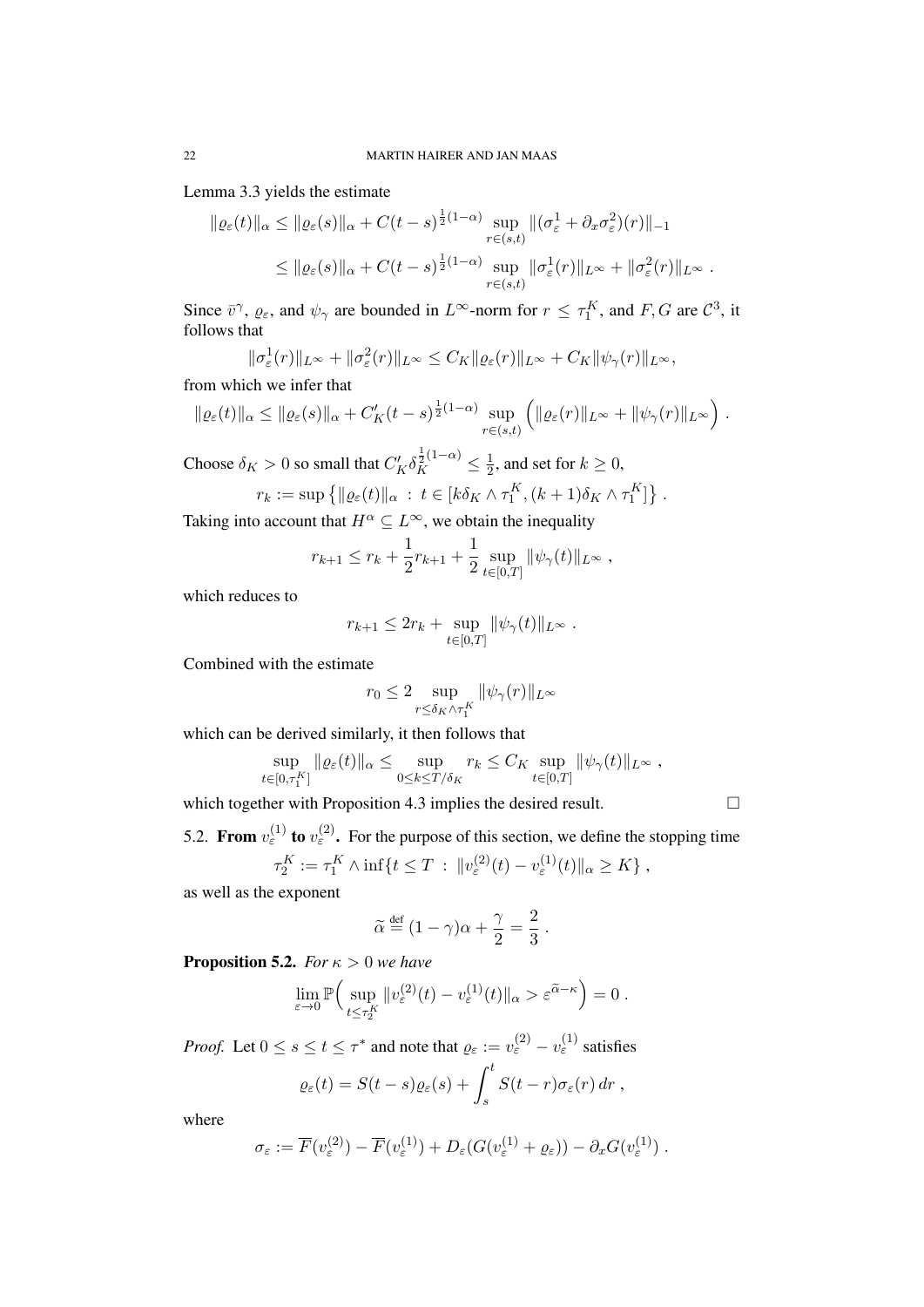From the definition of  $\tau_2^K$  we know that  $v_{\varepsilon}^{(1)}$  and  $\varrho_{\varepsilon}$  are bounded in  $L^{\infty}$  by a constant depending on K. Moreover, we have the bound  $||v_{\varepsilon}^{(1)}||_{\alpha} \leq C_K \varepsilon^{-\gamma(\alpha - \frac{1}{2}) - \kappa}$ . Using these facts together with Corollary 3.7 we obtain, for  $r \leq \tau_2^K$ ,

$$
\|\sigma_{\varepsilon}\|_{-1} \leq \|\overline{F}(v_{\varepsilon}^{(2)}) - \overline{F}(v_{\varepsilon}^{(1)})\|_{L^{\infty}} \n+ \|(D_{\varepsilon} - \partial_{x})G(v_{\varepsilon}^{(1)})\|_{-1} + \|D^{\varepsilon}(G(v_{\varepsilon}^{(1)} + \varrho_{\varepsilon}) - G(v_{\varepsilon}^{(1)}))\|_{-1} \n\leq C_{K} \|\varrho_{\varepsilon}\|_{L^{\infty}} + C_{K}\varepsilon^{\alpha}(1 + \|v_{\varepsilon}^{(1)}\|_{\alpha}) + \|G(v_{\varepsilon}^{(1)} + \varrho_{\varepsilon}) - G(v_{\varepsilon}^{(1)})\|_{L^{\infty}} \n\leq C_{K}(\varepsilon^{\widetilde{\alpha}-\kappa} + \|\varrho_{\varepsilon}\|_{L^{\infty}}),
$$

hence

$$
\|\varrho_{\varepsilon}(t)\|_{\alpha} \le \|\varrho_{\varepsilon}(s)\|_{\alpha} + C(t-s)^{\frac{1}{2}(1-\alpha)} \sup_{r \in (s,t)} \|\sigma_{\varepsilon}(r)\|_{-1}
$$
  

$$
\le \|\varrho_{\varepsilon}(s)\|_{\alpha} + C_K(t-s)^{\frac{1}{2}(1-\alpha)} \sup_{r \in (s,t)} \left( \varepsilon^{\widetilde{\alpha}-\kappa} + \|\varrho_{\varepsilon}(r)\|_{L^{\infty}} \right).
$$

Arguing as in the proof of Proposition 5.1, it follows that

$$
\sup_{t\in[0,\tau_2^K]}\|\varrho_\varepsilon(t)\|_\alpha\leq C_K\varepsilon^{\widetilde{\alpha}-\kappa}\;,
$$

which immediately vields the desired result.

5.3. From  $v_{\varepsilon}^{(2)}$  to  $v_{\varepsilon}^{(3)}$ . Define  $\tau_3^K := \tau_2^K \wedge \inf \{ t \le T \, : \, \|v_{\varepsilon}^{(3)}(t) - v_{\varepsilon}^{(2)}(t) \|_{\alpha} \ge K \} .$ 

In this case, the singularity  $(t - s)^{-\frac{1}{2}\alpha}$  which arises in the proof below, prevents us from arguing as in Proposition 5.1. We nevertheless have:

**Proposition 5.3.** *For*  $\kappa > 0$  *we have* 

$$
\lim_{\varepsilon \to 0} \mathbb{P}\Big( \sup_{t \le \tau_3^K} \|v_{\varepsilon}^{(3)}(t) - v_{\varepsilon}^{(2)}(t) \|_{\alpha} > \varepsilon^{\zeta - \kappa} \Big) = 0,
$$

*where the exponent* ζ *is given by*

$$
\zeta \stackrel{\text{def}}{=} \widetilde{\alpha} \wedge (\frac{3}{2} - \alpha) \wedge (2 - \gamma(\alpha + \frac{3}{2})) = \frac{2}{3}.
$$

*Remark* 5.4. The exponent  $\zeta$  arises by collecting the bounds (5.2), (5.3), and (5.5). *Proof.* Let  $0 \le s \le t \le \tau^*$ . It follows from (3.10b) and (3.10c) that  $\varrho_{\varepsilon}$  :=  $v_{\varepsilon}^{(3)} - v_{\varepsilon}^{(2)}$  satisfies

$$
\varrho_{\varepsilon}(t) = S_{\varepsilon}(t-s)\varrho_{\varepsilon}(s) + (S_{\varepsilon}(t-s) - S(t-s))v_{\varepsilon}^{(2)}(s) + \mathcal{R}_1(s,t) + \mathcal{R}_2(s,t) \tag{5.1}
$$

where

$$
\mathcal{R}_1(s,t) \stackrel{\text{def}}{=} (\widetilde{\psi}^{\gamma}(t) - \psi^{\gamma}(t)) - (S_{\varepsilon}(t-s)\widetilde{\psi}^{\gamma}(s) - S(t-s)\psi^{\gamma}(s))
$$

and

$$
\mathcal{R}_2(s,t) := \int_s^t (S_{\varepsilon}(t-r) - S(t-r)) \left( \overline{F}(v_{\varepsilon}^{(3)}(r)) + D_{\varepsilon} G(v_{\varepsilon}^{(3)}(r) \right) dr \n+ \int_s^t S(t-r) \left( \overline{F}(v_{\varepsilon}^{(3)}(r)) - \overline{F}(v_{\varepsilon}^{(2)}(r)) \right) \n+ D_{\varepsilon} G(v_{\varepsilon}^{(3)}(r)) - D_{\varepsilon} G(v_{\varepsilon}^{(2)}(r)) \right) dr.
$$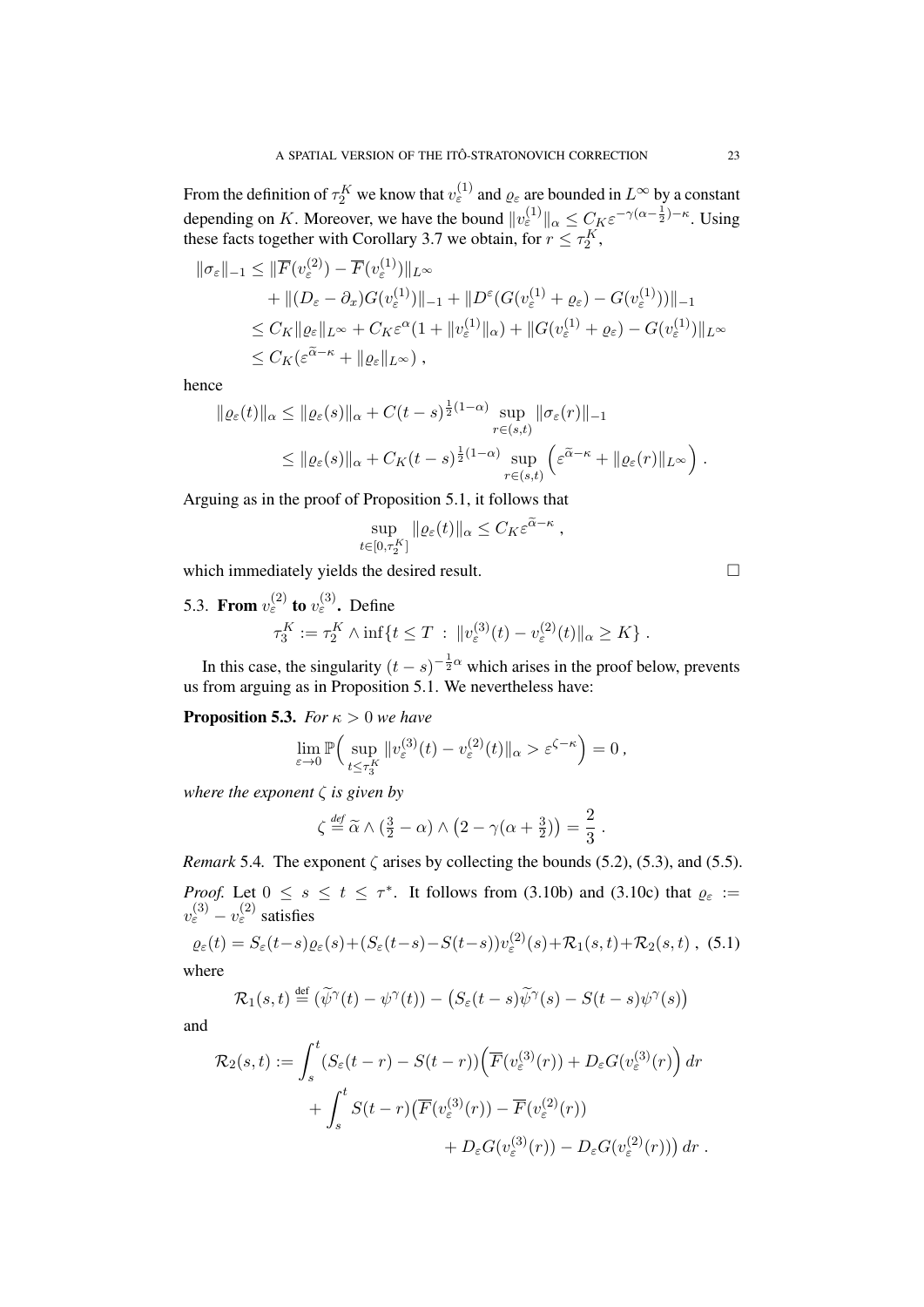We shall first prove a bound on  $\mathcal{R}_1(s, t)$ . Using both inequalities from Lemma 3.4, we obtain

$$
\begin{aligned} &\| \big( S_{\varepsilon}(t-s) \widetilde{\psi}^{\gamma}(s) - S(t-s) \psi^{\gamma}(s) \big) \|_{\alpha} \\ &\leq \| S_{\varepsilon}(t-s) \big( \widetilde{\psi}^{\gamma}(s) - \psi^{\gamma}(s) \big) \|_{\alpha} + \| \big( S_{\varepsilon}(t-s) - S(t-s) \big) \psi^{\gamma}(s) \|_{\alpha} \\ &\leq C \| \big( \widetilde{\psi}^{\gamma}(s) - \psi^{\gamma}(s) \big) \|_{\alpha} + C \varepsilon^{2} \| \psi^{\gamma}(s) \|_{\alpha+2} , \end{aligned}
$$

and therefore

$$
\|\mathcal{R}_1(s,t)\|_{\alpha} \leq \|(\widetilde{\psi}^{\gamma}(t) - \psi^{\gamma}(t))\|_{\alpha} + C\|(\widetilde{\psi}^{\gamma}(s) - \psi^{\gamma}(s))\|_{\alpha} + C\varepsilon^2 \|\psi^{\gamma}(s)\|_{\alpha+2}.
$$

It thus follows from Proposition 4.4 that

$$
\mathbb{E} \sup_{s,t \in [0,T]} \|\mathcal{R}_1(s,t)\|_{\alpha} \le C\varepsilon^{2-\gamma(\alpha+\frac{3}{2})-\kappa} . \tag{5.2}
$$

We shall now prove a bound on  $\mathcal{R}_2(s,t)$ . For this purpose, we note that the definitions of the various stopping times imply that  $v_{\varepsilon}^{(2)}(t)$  is bounded in  $H^{\alpha}$ -norm by  $C_K \varepsilon^{-\gamma(\alpha - \frac{1}{2}) - \kappa}$ . Using this fact, together with Lemmas 3.4, 3.5 and 3.2, we obtain

$$
\left\| \int_{s}^{t} (S_{\varepsilon}(t-r) - S(t-r)) \Big( F(v_{\varepsilon}^{(3)}(r)) + D_{\varepsilon}G(v_{\varepsilon}^{(3)}(r)) \Big) dr \right\|_{\alpha}
$$
  
\n
$$
\leq \varepsilon^{\alpha} \int_{s}^{t} (t-r)^{-\frac{1}{2}(1+\alpha)} \| F(v_{\varepsilon}^{(3)}(r)) + D_{\varepsilon}G(v_{\varepsilon}^{(3)}(r)) \|_{\alpha-1} dr
$$
  
\n
$$
\leq C \varepsilon^{\alpha} (t-s)^{\frac{1}{2}(1-\alpha)} \sup_{r \in [s,t]} (||F(v_{\varepsilon}^{(3)}(r))||_{\alpha} + ||G(v_{\varepsilon}^{(3)}(r))||_{\alpha})
$$
  
\n
$$
\leq C_{K} \varepsilon^{\alpha} (t-s)^{\frac{1}{2}(1-\alpha)} (1 + \sup_{r \in [s,t]} ||v_{\varepsilon}^{(3)}(r)||_{\alpha})
$$
  
\n
$$
\leq C_{K} \varepsilon^{\alpha} (t-s)^{\frac{1}{2}(1-\alpha)} (1 + \sup_{r \in [s,t]} (||v_{\varepsilon}^{(2)}(r)||_{\alpha} + ||\varrho_{\varepsilon}(r)||_{\alpha}))
$$
  
\n
$$
\leq C_{K} \varepsilon^{\alpha - \kappa} (t-s)^{\frac{1}{2}(1-\alpha)}.
$$

Furthermore, taking into account the L<sup>∞</sup>-bounds on  $v_{\varepsilon}^{(2)}$  and  $\varrho_{\varepsilon}$  enforced by the stopping times, Lemma 3.5 implies that

$$
\left\| \int_{s}^{t} S(t-r) \Big( F(v_{\varepsilon}^{(3)}(r)) - F(v_{\varepsilon}^{(2)}(r)) + D_{\varepsilon} G(v_{\varepsilon}^{(3)}(r)) - D_{\varepsilon} G(v_{\varepsilon}^{(2)}(r)) \Big) dr \right\|_{\alpha}
$$
  
\n
$$
\leq C(t-s)^{\frac{1}{2}(1-\alpha)} \sup_{r \in (s,t)} \left\| F(v_{\varepsilon}^{(3)}(r)) - F(v_{\varepsilon}^{(2)}(r)) \right\|_{\alpha}
$$
  
\n
$$
+ D_{\varepsilon} G(v_{\varepsilon}^{(3)}(r)) - D_{\varepsilon} G(v_{\varepsilon}^{(2)}(r)) \right\|_{-1}
$$
  
\n
$$
\leq C(t-s)^{\frac{1}{2}(1-\alpha)} \sup_{r \in (s,t)} \left( \left\| F(v_{\varepsilon}^{(3)}(r)) - F(v_{\varepsilon}^{(2)}(r)) \right\|_{L^{\infty}}
$$
  
\n
$$
+ \left\| G(v_{\varepsilon}^{(3)}(r)) - G(v_{\varepsilon}^{(2)}(r)) \right\|_{L^{\infty}} \right)
$$
  
\n
$$
\leq C_K(t-s)^{\frac{1}{2}(1-\alpha)} \sup_{r \in (s,t)} \|\varrho_{\varepsilon}(r)\|_{L^{\infty}}.
$$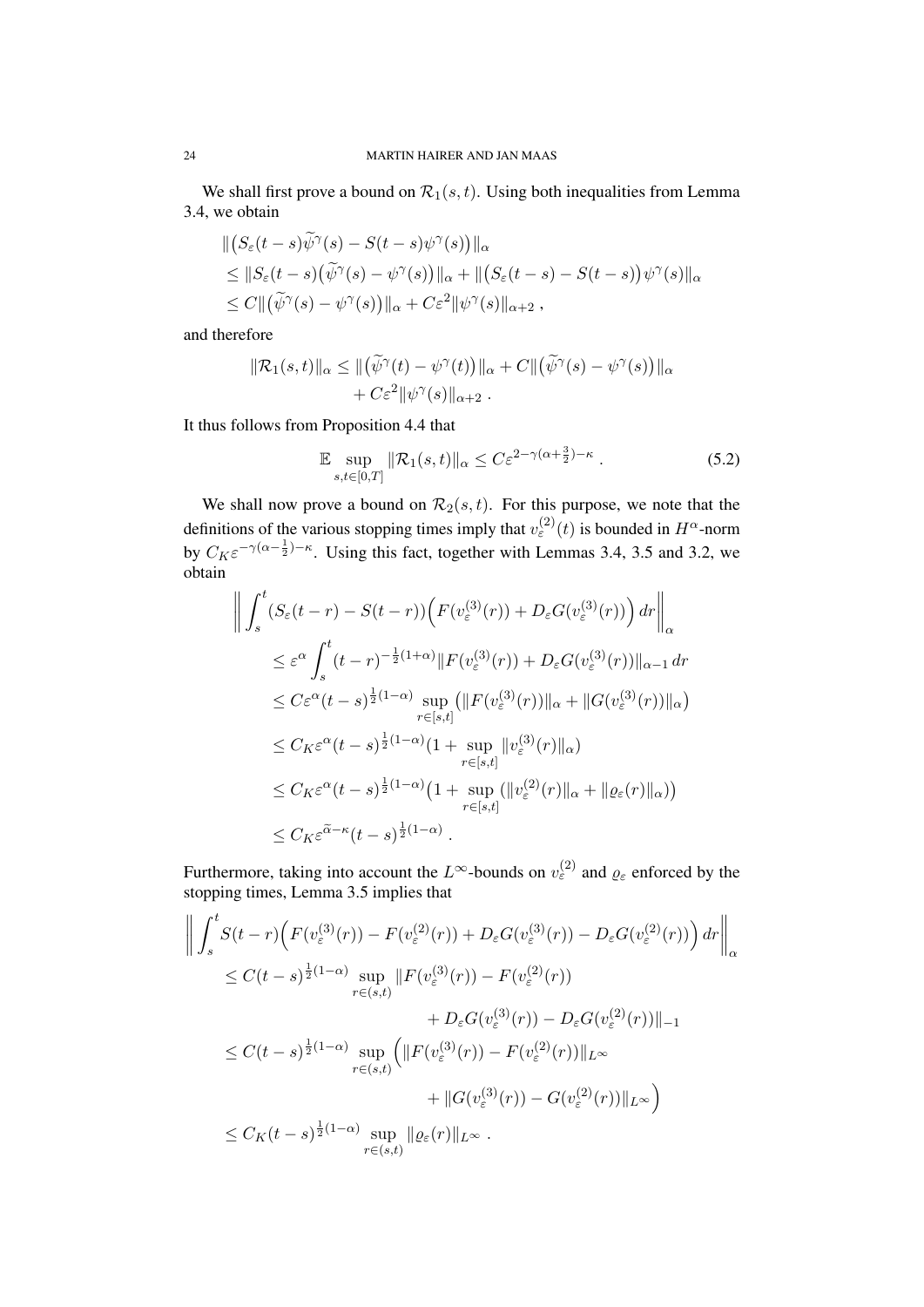It thus follows that

$$
\|\mathcal{R}_2(s,t)\|_{\alpha} \le C_K'(t-s)^{\frac{1}{2}(1-\alpha)} \Big(\varepsilon^{\widetilde{\alpha}-\kappa} + \sup_{r \in (s,t)} \|\varrho_{\varepsilon}(r)\|_{L^{\infty}}\Big),\qquad(5.3)
$$

where we gave the constant a name, since it will be reused below.

Choose  $\delta_K \in (0, 1)$  sufficiently small so that  $C_K'(\delta_K^{\frac{1}{2}(1-\alpha)} + \delta_K^{\frac{1}{2}\alpha})$  $\frac{1}{2}$ <sup>2</sup> $\alpha$ )  $\leq \frac{1}{4}$  $\frac{1}{4}$ . For  $k \geq 0$  put  $\ell_k := k \delta_K \wedge \tau_3^K$ , and for  $k \geq 1$  set

 $r_k := \sup \{ ||\varrho_{\varepsilon}(t)||_{\alpha} : t \in [\ell_{k-1}, \ell_{k+1}]\} .$ 

Our next aim is to find a bound for  $r_1$ . Observe that, when  $s = 0$ , (5.1) simplifies to

$$
\varrho_{\varepsilon}(t) = (S_{\varepsilon}(t) - S(t))v_0 + (\widetilde{\psi}^{\gamma}(t) - \psi^{\gamma}(t)) + \mathcal{R}_2(0, t), \qquad (5.4)
$$

with  $\mathcal{R}_2$  defined as previously. Using Lemma 3.4 and the definition of  $\tau^K$ , we obtain

$$
\|(S_{\varepsilon}(t) - S(t))v_0\|_{\alpha} \le C\varepsilon^{\frac{3}{2}-\alpha-\kappa} \|v_0\|_{\frac{3}{2}-\kappa} \le C_K\varepsilon^{\frac{3}{2}-\alpha-\kappa}.
$$
 (5.5)

Since  $t \le 2\delta_K$  and  $C_K' \delta_K^{\frac{1}{2}(1-\alpha)} \le \frac{1}{4}$  $\frac{1}{4}$ , it follows from (5.3) and (5.4) that

$$
r_1 \leq C_K \varepsilon^{\frac{3}{2}-\alpha-\kappa} + \sup_{t \in [0,T]} \|\widetilde{\psi}^{\gamma}(t) - \psi^{\gamma}(t)\|_{\alpha} + \frac{1}{2}(\varepsilon^{\widetilde{\alpha}-\kappa} + r_1) ,
$$

hence, by definition of  $\tau^K$ ,

$$
r_1 \le C_K \varepsilon^{\left(\frac{3}{2} - \alpha\right) \wedge \left(2 - \gamma\left(\alpha + \frac{3}{2}\right)\right) \wedge \widetilde{\alpha}} \varepsilon^{-\kappa} = C_K \varepsilon^{\zeta - \kappa} ,\tag{5.6}
$$

where  $\zeta$  is defined as in the statement of the result.

Next we shall prove a recursive bound for  $r_k$ . Note that the nonnegativity of the function f in the definition of  $S_{\varepsilon}$  implies that

$$
||S_{\varepsilon}(t-s)\varrho_{\varepsilon}(s)||_{\alpha}\leq ||\varrho_{\varepsilon}(s)||_{\alpha}.
$$

Furthermore, by Lemma 3.4 and the fact that  $||v_{\varepsilon}^{(2)}||_{\alpha} \leq C_K \varepsilon^{-\gamma(\alpha - \frac{1}{2}) - \kappa}$  before time  $\tau_3^K$ , we have

$$
\begin{aligned} \| (S_{\varepsilon}(t-s) - S(t-s)) v_{\varepsilon}^{(2)}(s) \|_{\alpha} &\leq C \varepsilon^{\alpha} (t-s)^{-\frac{1}{2}\alpha} \| v_{\varepsilon}^{(2)}(s) \|_{\alpha} \\ &\leq C_K (t-s)^{-\frac{1}{2}\alpha} \varepsilon^{\widetilde{\alpha} - \kappa} \; . \end{aligned}
$$

Combining these bounds with (5.1) and (5.3), we find that

$$
\|\varrho_{\varepsilon}(t)\|_{\alpha} \le \|\varrho_{\varepsilon}(s)\|_{\alpha} + C_{K}(t-s)^{-\frac{1}{2}\alpha} \varepsilon^{\widetilde{\alpha}-\kappa} + \|\mathcal{R}_{1}(s,t)\|_{\alpha} + C'_{K}(t-s)^{\frac{1}{2}(1-\alpha)} \big(\varepsilon^{\widetilde{\alpha}-\kappa} + \sup_{r \in (s,t)} \|\varrho_{\varepsilon}(r)\|_{\alpha}\big).
$$

Taking  $k \ge 1$ ,  $s = \ell_{k-1}$ , and  $t \in [\ell_k, \ell_{k+2}]$ , it then follows, since  $|t-s| \in [\delta_K, 3\delta_K]$ and  $C_K^{\prime} \delta^{\frac{1}{2}(1-\alpha)} \leq \frac{1}{2}$  $\frac{1}{2}$ , that

$$
\|\varrho_{\varepsilon}(t)\|_{\alpha} \le \|\varrho_{\varepsilon}(\ell_{k-1})\|_{\alpha} + C_K \varepsilon^{\widetilde{\alpha}-\kappa} + \|\mathcal{R}_1(\ell_{k-1},t)\|_{\alpha} + \frac{1}{2}\varepsilon^{\widetilde{\alpha}-\kappa} + \frac{1}{2}r_{k+1}.
$$

Taking the supremum over  $t \in [\ell_k, \ell_{k+2}]$ , we obtain

$$
r_{k+1} \le r_k + C_K \varepsilon^{\widetilde{\alpha} - \kappa} + \sup_{s,t \in [0,T]} ||\mathcal{R}_1(s,t)||_{\alpha} + \frac{1}{2}r_{k+1},
$$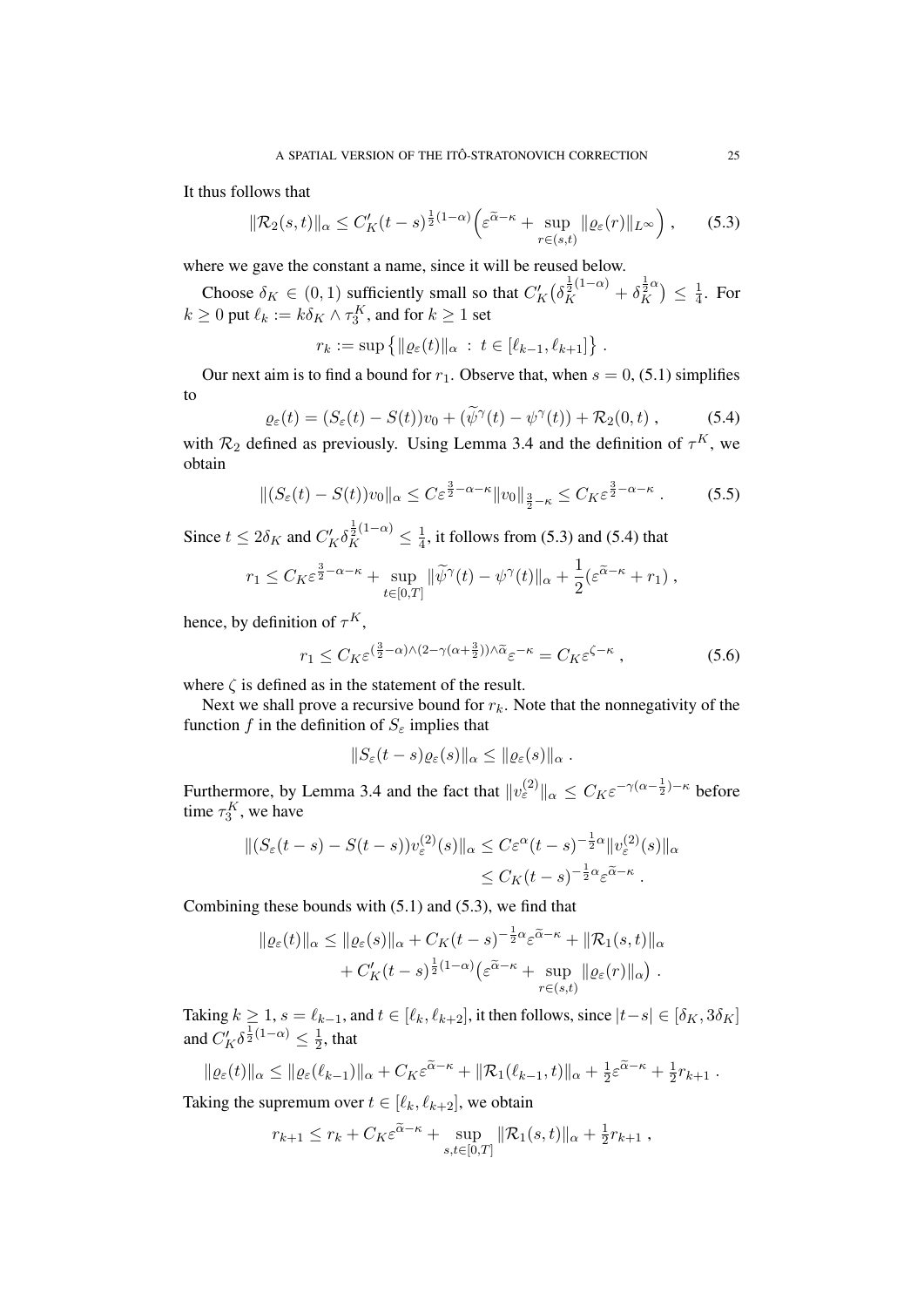hence

$$
r_{k+1} \le 2r_k + C_K \varepsilon^{\widetilde{\alpha} - \kappa} + 2 \sup_{s,t \in [0,T]} ||\mathcal{R}_1(s,t)||_{\alpha}.
$$
 (5.7)

It readily follows from (5.6) and (5.7) that

$$
\sup_{t\in[0,\tau_3^K]}\|\varrho_{\varepsilon}(t)\|_{\alpha}=\sup_{1\leq k\leq\lceil T/\delta_K\rceil}r_k\leq C_K\big(\varepsilon^{\zeta-\kappa}+\varepsilon^{\widetilde{\alpha}-\kappa}+\sup_{s,t\in[0,T]}\|\mathcal{R}_1(s,t)\|_{\alpha}\big)\;,
$$

hence the result follows in view of the bound on  $\mathcal{R}_1(s, t)$ .

$$
\overline{a}
$$

5.4. From  $v_{\varepsilon}^{(3)}$  to  $v_{\varepsilon}^{(4)}$ . Define

$$
\tau_4^K := \tau_3^K \wedge \inf \{ t \le T \, : \, \|v_{\varepsilon}^{(4)}(t) - v_{\varepsilon}^{(3)}(t)\|_{\alpha} \ge K \} .
$$

**Proposition 5.5.** *For*  $\kappa > 0$  *we have* 

$$
\lim_{\varepsilon \to 0} \mathbb{P}\Big( \sup_{t \le \tau_4^K} \|v_{\varepsilon}^{(4)}(t) - v_{\varepsilon}^{(3)}(t)\|_{\alpha} > \varepsilon^{\xi - \kappa} \Big) = 0,
$$

*where*

$$
\xi \stackrel{\text{def}}{=} \frac{\gamma}{2} \wedge (\widetilde{\alpha} - \frac{1}{2}) \wedge (\frac{1}{2} - \chi(\alpha - \frac{1}{2})) = \frac{1}{8}.
$$

*Remark* 5.6*.* Similarly to above, the exponent  $\xi$  arises from the bounds (5.9)–(5.14). *Proof.* Let  $0 \le s \le t \le \tau^*$ . It follows from (3.10d) and (3.10c) that  $\varrho_{\varepsilon}$  :=  $v_{\varepsilon}^{(4)} - v_{\varepsilon}^{(3)}$  satisfies

$$
\varrho_{\varepsilon}(t) = S_{\varepsilon}(t-s)\varrho_{\varepsilon}(s) + \int_{s}^{t} S_{\varepsilon}(t-r)\sigma_{\varepsilon}(r) dr ,
$$

where

$$
\sigma_{\varepsilon} := F(v_{\varepsilon}^{(4)} + \widetilde{\psi}_{\gamma}^{X}) - F(v_{\varepsilon}^{(3)}) + \nabla G(v_{\varepsilon}^{(4)} + \widetilde{\psi}_{\gamma}^{X}) D_{\varepsilon}(v_{\varepsilon}^{(4)} + \widetilde{\psi}_{\gamma}^{X}) - D_{\varepsilon} G(v_{\varepsilon}^{(3)}) + \Lambda \Delta G(v_{\varepsilon}^{(3)}) .
$$

The definition of  $D_{\varepsilon}$  together with (1.3) imply that for any function u the following identity holds:

$$
D_{\varepsilon}G(u)(x) = \nabla G(u(x))D_{\varepsilon}u(x)
$$
  
+ 
$$
\int_{\mathbf{R}} \frac{\varepsilon y^2}{2} D^2 G(u(x))[\hat{D}_{\varepsilon y}u(x), \hat{D}_{\varepsilon y}u(x)] \mu(dy)
$$
  
+ 
$$
\int_{\mathbf{R}} \varepsilon^2 y^3 \int_0^1 \int_0^t \int_0^s D^3 G((1-r)u(x) + ru(x+\varepsilon y))
$$
  

$$
[\hat{D}_{\varepsilon y}u(x), \hat{D}_{\varepsilon y}u(x), \hat{D}_{\varepsilon y}u(x)] dr ds dt \mu(dy),
$$
 (5.8)

where the operator  $D_{\varepsilon}$  is defined by taking  $\mu := \delta_1 - \delta_0$  in the definition of  $D_{\varepsilon}$ , i.e.,  $\widehat{D}_{\varepsilon}u(x) = \varepsilon^{-1}(u(x+\varepsilon)-u(x))$ . As a consequence, we may write

$$
\sigma_{\varepsilon} = F(v_{\varepsilon}^{(4)} + \widetilde{\psi}_{\gamma}^{X}) - F(v_{\varepsilon}^{(3)}) + D_{\varepsilon}(G(v_{\varepsilon}^{(4)} + \widetilde{\psi}_{\gamma}^{X}) - G(v_{\varepsilon}^{(3)})) \n+ (\Lambda \Delta G(v_{\varepsilon}^{(3)}) - A(u_{\varepsilon}^{(4)}, u_{\varepsilon}^{(4)})) - B \n= F(v_{\varepsilon}^{(4)} + \widetilde{\psi}_{\gamma}^{X}) - F(v_{\varepsilon}^{(3)}) + D_{\varepsilon}(G(v_{\varepsilon}^{(4)} + \widetilde{\psi}_{\gamma}^{X}) - G(v_{\varepsilon}^{(3)})) \n- A(v_{\varepsilon}^{(4)}, v_{\varepsilon}^{(4)}) - 2A(v_{\varepsilon}^{(4)}, \widetilde{\psi}_{\gamma}^{X}) + (\Lambda \Delta G(v_{\varepsilon}^{(3)}) - A(\widetilde{\psi}_{\gamma}^{X}, \widetilde{\psi}_{\gamma}^{X})) - B ,
$$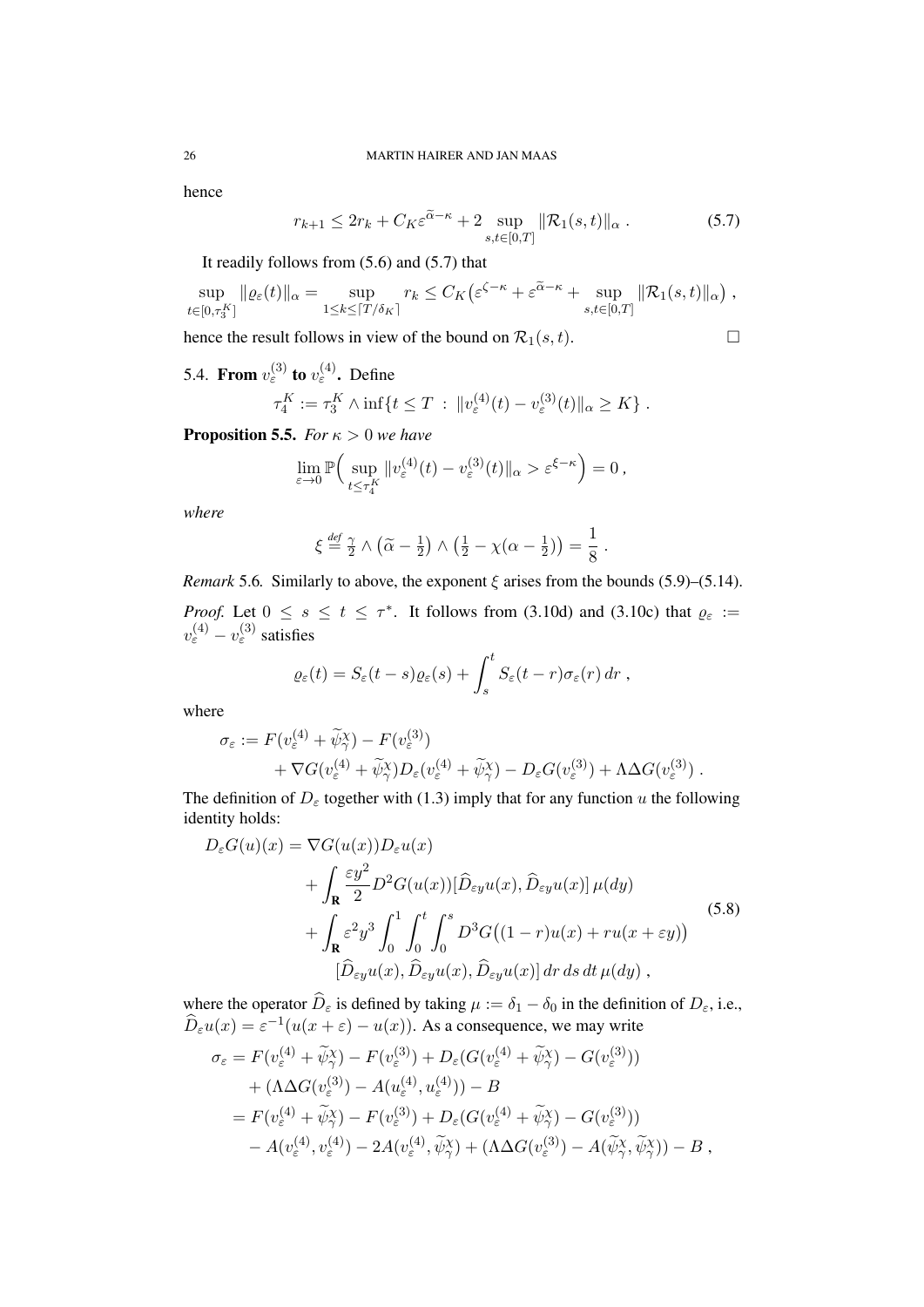where we have used

$$
A(v, w)(x) \stackrel{\text{def}}{=} \int_{\mathbf{R}} \frac{\varepsilon y^2}{2} D^2 G(u_{\varepsilon}^{(4)}(x)) [\hat{D}_{\varepsilon y} v(x), \hat{D}_{\varepsilon y} w(x)] \mu(dy),
$$
  

$$
B(x) \stackrel{\text{def}}{=} \int_{\mathbf{R}} \varepsilon^2 y^3 \int_0^1 \int_0^t \int_0^s D^3 G((1 - r) u_{\varepsilon}^{(4)}(x) + r u_{\varepsilon}^{(4)}(x + \varepsilon y))
$$
  

$$
[\hat{D}_{\varepsilon y} u_{\varepsilon}^{(4)}(x), \hat{D}_{\varepsilon y} u_{\varepsilon}^{(4)}(x), \hat{D}_{\varepsilon y} u_{\varepsilon}^{(4)}(x)] dr ds dt \mu(dy),
$$

and  $u_{\varepsilon}^{(4)} := v_{\varepsilon}^{(4)} + \widetilde{\psi}_{\gamma}^{\chi}$ .

Our next aim is to prove the estimates (5.9)–(5.14) below in order to bound  $\|\sigma_\varepsilon\|_{-1}.$ 

*First term.* Since  $v_{\varepsilon}^{(4)}$ ,  $\widetilde{\psi}_{\gamma}^{\chi}$  and  $\varrho_{\varepsilon}$  are bounded in  $L^{\infty}$  by definition of  $\tau_4^K$ , it follows that

$$
||F(v_{\varepsilon}^{(4)} + \widetilde{\psi}_{\gamma}^{X}) - F(v_{\varepsilon}^{(3)})||_{-1} \le C||F(v_{\varepsilon}^{(4)} + \widetilde{\psi}_{\gamma}^{X}) - F(v_{\varepsilon}^{(4)} - \varrho_{\varepsilon})||_{L^{\infty}}\le C_K(||\widetilde{\psi}_{\gamma}^{X}||_{L^{\infty}} + ||\varrho_{\varepsilon}||_{L^{\infty}})\le C_K(\varepsilon^{\frac{\gamma}{2} - \kappa} + ||\varrho_{\varepsilon}||_{\alpha}). \tag{5.9}
$$

*Second term.* We use Lemma 3.5 and the fact that  $v_{\varepsilon}^{(4)}$ ,  $\widetilde{\psi}_{\gamma}^{\chi}$  and  $\varrho_{\varepsilon}$  are bounded in  $L^{\infty}$  by definition of  $\tau_4^K$ , to estimate

$$
||D_{\varepsilon}(G(v_{\varepsilon}^{(4)} + \widetilde{\psi}_{\gamma}^{X}) - G(v_{\varepsilon}^{(3)}))||_{-1} \leq C||G(v_{\varepsilon}^{(4)} + \widetilde{\psi}_{\gamma}^{X}) - G(v_{\varepsilon}^{(4)} - \varrho_{\varepsilon})||_{L^{\infty}}
$$
  
\n
$$
\leq C_{K}(\|\widetilde{\psi}_{\gamma}^{X}\|_{L^{\infty}} + \|\varrho_{\varepsilon}\|_{L^{\infty}})
$$
  
\n
$$
\leq C_{K}(\varepsilon^{\frac{\gamma}{2} - \kappa} + \|\varrho_{\varepsilon}\|_{\alpha}). \tag{5.10}
$$

*Third and fourth term.* First we note that for arbitrary functions  $v, w$ , one has

$$
||A(v,w)||_{-1} \leq C||A(v,w)||_{L^1} \leq C\varepsilon||D^2G(u_{\varepsilon}^{(4)})||_{L^{\infty}}\sqrt{\Theta_{\varepsilon}(v)\Theta_{\varepsilon}(w)}.
$$

Since  $||u_{\varepsilon}^{(4)}(t)||_{L^{\infty}} \leq C_K$  for  $t \leq \tau_4^K$ , we have

$$
||D^2G(u_{\varepsilon}^{(4)})||_{L^{\infty}} \leq C_K.
$$

Furthermore, we observe that  $||v_{\varepsilon}^{(4)}||_{\alpha} \leq C_K \varepsilon^{-\gamma(\alpha - \frac{1}{2}) - \kappa}$  before time  $\tau_4^K$ . Using this bound together with Lemma 3.5 and (1.3), we estimate

$$
\Theta_{\varepsilon}(v_{\varepsilon}^{(4)}) = \int_{\mathbf{R}} y^2 \|\widehat{D}_{\varepsilon y} v_{\varepsilon}^{(4)}\|_{L^2}^2 |\mu|(dy)
$$
  
\n
$$
\leq C_K \int_{\mathbf{R}} y^2 |\varepsilon y|^{2(\alpha-1)} \|v_{\varepsilon}^{(4)}\|_{\alpha}^2 |\mu|(dy)
$$
  
\n
$$
\leq C_K \int_{\mathbf{R}} y^2 |\varepsilon y|^{2(\alpha-1)} \varepsilon^{-2\gamma(\alpha-\frac{1}{2})-2\kappa} |\mu|(dy)
$$
  
\n
$$
\leq C_K \varepsilon^{2\alpha-2-\kappa}.
$$

Moreover, by definition of the stopping time  $\tau^K$  we have

$$
\Theta_{\varepsilon}(\widetilde{\psi}_{\gamma}^{\chi}) \leq \Theta_{\varepsilon}(\widetilde{\psi}_{\gamma}) \leq C_K \varepsilon^{-1-\kappa}
$$

Putting everything together, we obtain

$$
||A(v_{\varepsilon}^{(4)}, v_{\varepsilon}^{(4)})||_{-1} \le C_K \varepsilon^{2\widetilde{\alpha} - 1 - 2\kappa}
$$
\n(5.11)

.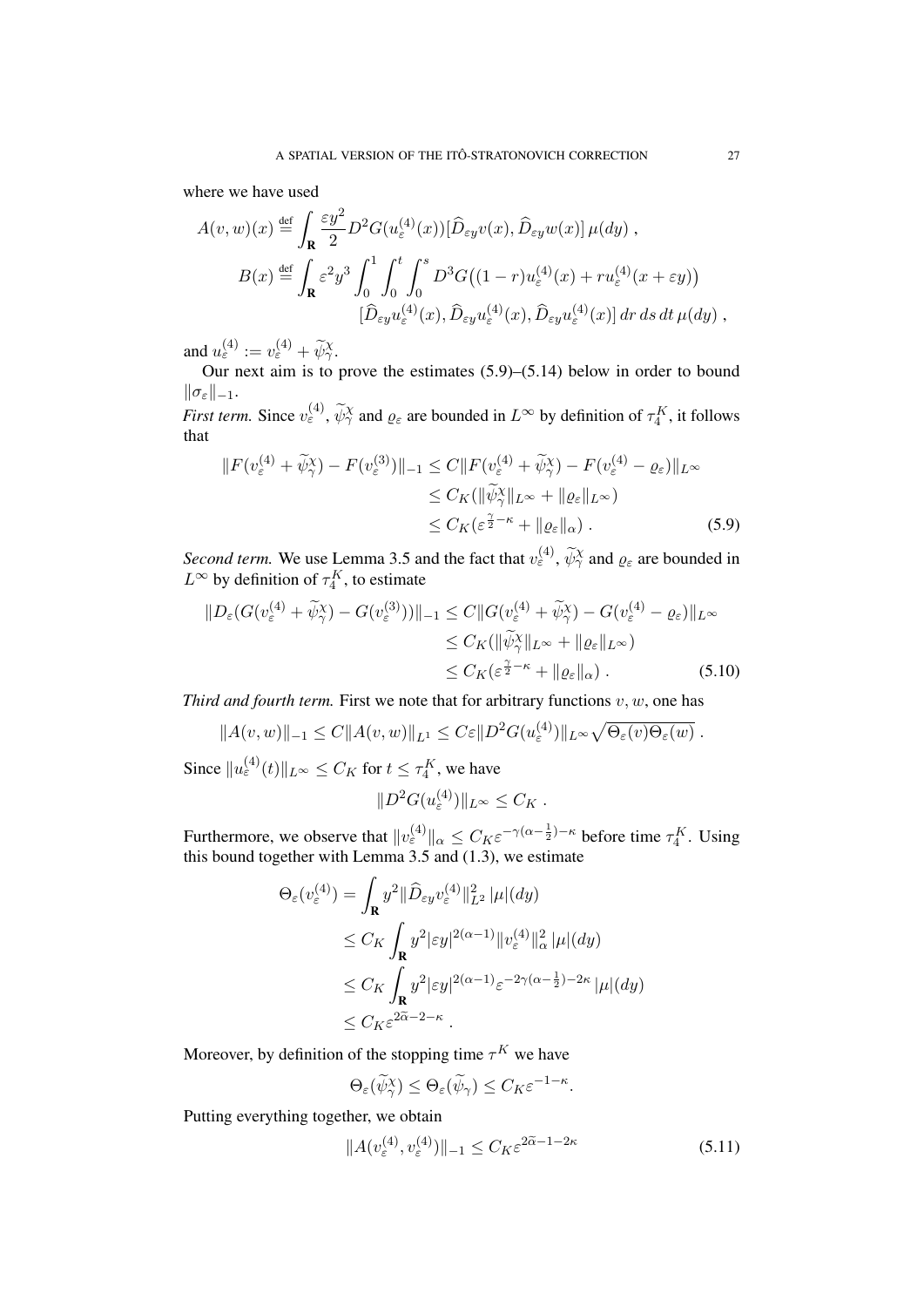and

$$
||A(v_{\varepsilon}^{(4)}, \widetilde{\psi}_{\gamma}^{(4)})||_{-1} \le C_K \varepsilon^{\widetilde{\alpha} - \frac{1}{2} - 2\kappa} . \tag{5.12}
$$

*Fifth term.* Finally we estimate  $\Lambda \Delta G(v_{\varepsilon}^{(3)}) - A(\widetilde{\psi}_{\gamma}^{\chi}, \widetilde{\psi}_{\gamma}^{\chi})$ . By definition of  $\tau_{\varepsilon}^{K}$ , we have  $\|\widetilde{\psi}_\gamma^\chi\|_\alpha \leq C_K \varepsilon^{-\chi(\alpha-\frac{1}{2})-\kappa}$  before time  $\tau_4^K$ . Since  $\|v_{\varepsilon}^{(4)}\|_\alpha \leq C_K \varepsilon^{-\gamma(\alpha-\frac{1}{2})-\kappa}$ as observed before, we thus have

$$
||u_{\varepsilon}^{(4)}||_{\alpha}\leq C_K\varepsilon^{-\chi(\alpha-\frac{1}{2})-\kappa}.
$$

Furthermore, since  $\alpha > \frac{1}{2}$ , there exists a constant  $C > 0$  such that we have the bound

$$
\|\Lambda \Delta G(u_{\varepsilon}^{(4)}) - A(\widetilde{\psi}_{\gamma}^{X}, \widetilde{\psi}_{\gamma}^{X})\|_{-\alpha} = \left\| \operatorname{tr} \left( D^{2} G(u_{\varepsilon}^{(4)}) (\Lambda I - \Xi_{\varepsilon}(\widetilde{\psi}_{\gamma}^{X})) \right) \right\|_{-\alpha} \leq C \| D^{2} G(u_{\varepsilon}^{(4)}) \|_{\alpha} \| \Lambda I - \Xi_{\varepsilon}(\widetilde{\psi}_{\gamma}^{X})\|_{-\alpha} .
$$

Since the stopping time  $\tau^K$  enforces that  $||\Lambda I - \Xi_{\varepsilon}(\widetilde{\psi}_\gamma^{\chi})||_{-\alpha} \leq C_K \varepsilon^{\frac{1}{2}}$ , we infer that

$$
\|\Lambda \Delta G(u_{\varepsilon}^{(4)}) - A(\widetilde{\psi}_{\gamma}^{X}, \widetilde{\psi}_{\gamma}^{X})\|_{-\alpha} \leq C_{K} \varepsilon^{\frac{1}{2} - \chi(\alpha - \frac{1}{2}) - \kappa}.
$$

Since  $u_{\varepsilon}^{(4)} - v_{\varepsilon}^{(3)} = \varrho_{\varepsilon} + \widetilde{\psi}_{\gamma}^{\chi}$ , we have by definition of  $\tau^{K}$ ,

$$
\|\Delta G(u_{\varepsilon}^{4}) - \Delta G(v_{\varepsilon}^{(3)})\|_{-\alpha} \leq \|\Delta G(u_{\varepsilon}^{4}) - \Delta G(v_{\varepsilon}^{(3)})\|_{L^{\infty}}
$$
  

$$
\leq C_{K} \|\varrho_{\varepsilon}\|_{L^{\infty}} + C_{K} \|\widetilde{\psi}_{\gamma}^{X}\|_{L^{\infty}}
$$
  

$$
\leq C_{K} \|\varrho_{\varepsilon}\|_{\alpha} + C_{K} \varepsilon^{\frac{\gamma}{2} - \kappa}.
$$

Putting these bounds together, we obtain

$$
\|\Lambda \Delta G(v_{\varepsilon}^{(3)}) - A(\widetilde{\psi}_{\gamma}^{X}, \widetilde{\psi}_{\gamma}^{X})\|_{-\alpha} \le C_{K} \left(\varepsilon^{\frac{1}{2} - \chi(\alpha - \frac{1}{2}) - \kappa} + \varepsilon^{\frac{\gamma}{2} - \kappa} + \|\varrho_{\varepsilon}\|_{\alpha}\right). \tag{5.13}
$$

*Sixth term.* To estimate B, we use the fact that  $||u_{\varepsilon}^{(4)}(t)||_{L^{\infty}} \leq C_K$  for  $t \leq \tau_4^K$ , so that one has the bound

$$
||B||_{L^1} \leq C_K \int \int_{\mathbf{R}} \varepsilon^2 y^3 |\widehat{D}_{\varepsilon y} u_{\varepsilon}^{(4)}(x)|^3 |\mu|(dy) dx.
$$

We will split this expression into two parts, using the fact that  $u_{\varepsilon}^{(4)} = \tilde{\psi}_{\gamma}^{\chi} + v_{\varepsilon}^{(4)}$ . First, using the fact that  $\Theta(\widetilde{\psi}_\gamma^{\chi}) \leq C_K \varepsilon^{1-\kappa}$  before time  $\tau_4^K$  by definition of the stopping time  $\tau^K$ , we find that

$$
\int \int_{\mathbf{R}} \varepsilon^2 y^3 |\widehat{D}_{\varepsilon y} \widetilde{\psi}_{\gamma}^{\chi}(x)|^3 |\mu| (dy) dx
$$
  
\n
$$
\leq 2 \|\widetilde{\psi}_{\gamma}^{\chi}\|_{L^{\infty}} \int \int_{\mathbf{R}} \varepsilon y^2 |\widehat{D}_{\varepsilon y} \widetilde{\psi}_{\gamma}^{\chi}(x)|^2 |\mu| (dy) dx
$$
  
\n
$$
= 2\varepsilon \|\widetilde{\psi}_{\gamma}^{\chi}\|_{L^{\infty}} \Theta(\widetilde{\psi}_{\gamma}^{\chi}) \leq C_K \varepsilon^{-2\kappa} \|\widetilde{\psi}_{\gamma}^{\chi}\|_{L^{\infty}} \leq C_K \varepsilon^{\frac{\gamma}{2} - 3\kappa}
$$

Second, using the fact that  $H^{\frac{1}{6}} \subseteq L^3$ , Lemma 3.5 and the fact that  $||v_{\varepsilon}^{(4)}||_{\alpha} \le$  $C_K \varepsilon^{-\gamma(\alpha - \frac{1}{2}) - \kappa}$ , we obtain

.

$$
\int \int_{\mathbf{R}} \varepsilon^2 y^3 |\widehat{D}_{\varepsilon y} v_{\varepsilon}^{(4)}(x)|^3 |\mu| (dy) dx \leq C \varepsilon^2 \int_{\mathbf{R}} |y|^3 ||\widehat{D}_{\varepsilon y} v_{\varepsilon}^{(4)}||_{\frac{1}{6}}^3 |\mu| (dy)
$$
  

$$
\leq C \varepsilon^{3\alpha - \frac{3}{2}} \int_{\mathbf{R}} |y|^{3\alpha - \frac{1}{2}} |\mu| (dy) ||v_{\varepsilon}^{(4)}||_{\alpha}^3
$$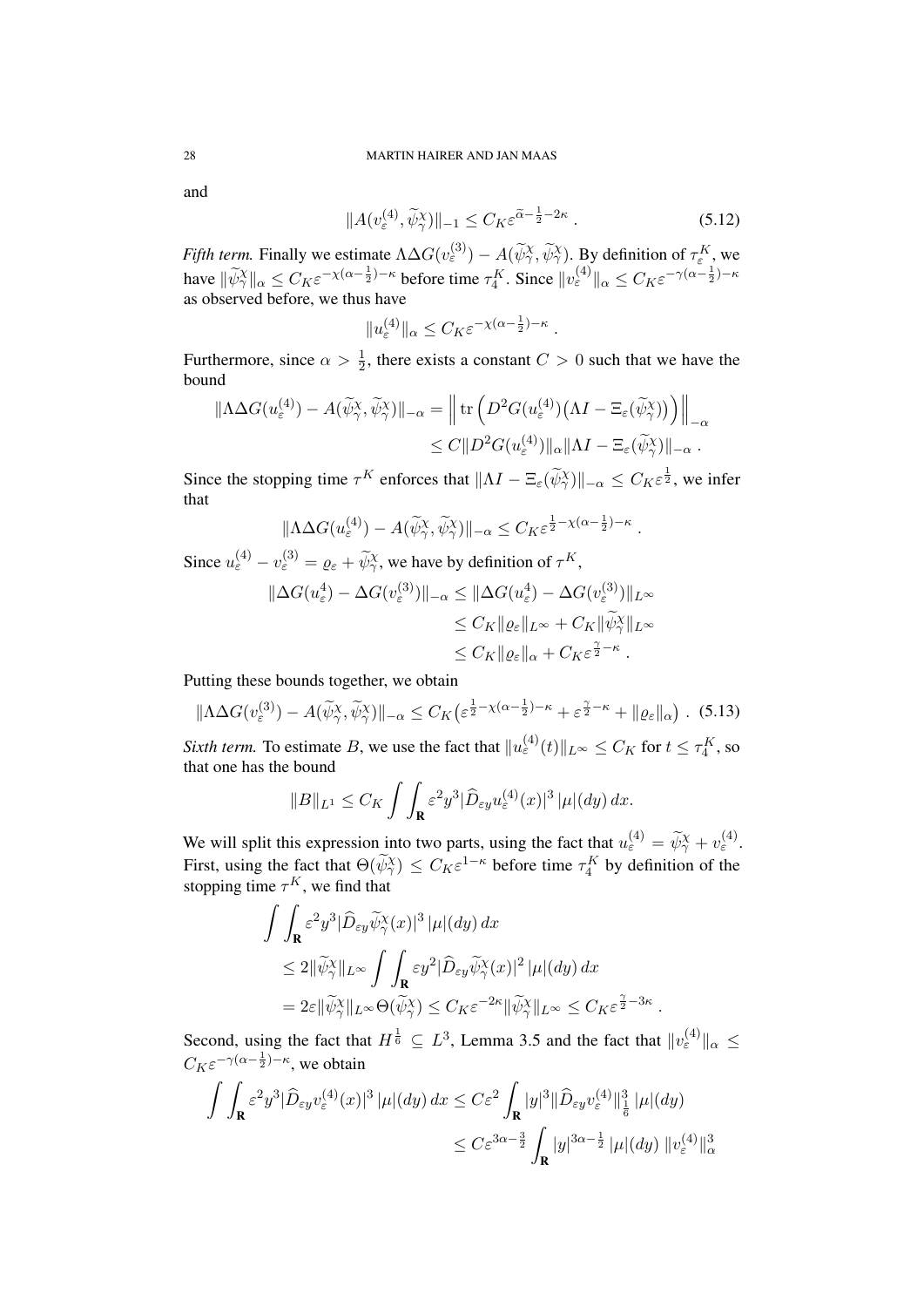$$
\leq C_K \varepsilon^{3\widetilde{\alpha} - \frac{3}{2} - 3\kappa} \; .
$$

It thus follows that

$$
||B||_{L^1} \le C_K \varepsilon^{\frac{\gamma}{2} - 3\kappa} + C_K \varepsilon^{3(\tilde{\alpha} - \frac{1}{2}) - 3\kappa} . \tag{5.14}
$$

Combining the inequalities  $(5.9)$ – $(5.13)$ , we find that

$$
\sup_{r\in(s,t)}\|\sigma_{\varepsilon}(r)\|_{-1}\leq C_K\left(\varepsilon^{\frac{\gamma}{2}-3\kappa}+\varepsilon^{\frac{\gamma}{\alpha}-\frac{1}{2}-2\kappa}+\varepsilon^{\frac{1}{2}-\chi(\alpha-\frac{1}{2})-\kappa}+\sup_{r\in(s,t)}\|\varrho_{\varepsilon}(r)\|_{\alpha}\right),
$$

and the result now follows as in Proposition 5.2.  $\Box$ 

5.5. From  $v_{\varepsilon}^{(4)}$  to  $\tilde{v}^{\gamma}$ . Define

$$
\tau_5^K := \tau_4^K \wedge \inf\{t \leq T \,:\, \|\widetilde{v}^\gamma(t) - v_\varepsilon^{(4)}(t)\|_\alpha \geq K\}.
$$

**Proposition 5.7.** *For*  $\kappa > 0$  *we have* 

$$
\lim_{\varepsilon \to 0} \mathbb{P}\Big( \sup_{t \le \tau_{5}^{K}} \| \widetilde{v}^{\gamma}(t) - v_{\varepsilon}^{(4)}(t) \|_{\alpha} > \varepsilon^{\frac{1}{2}\chi - \frac{1}{2} - \kappa} \Big) = 0.
$$

*Proof.* Let  $0 \le s \le t \le \tau^*$ . It follows from (2.4) and (3.10d) that  $\varrho_{\varepsilon} := \tilde{v}^{\gamma} - v_{\varepsilon}^{(4)}$ satisfies

$$
\varrho_{\varepsilon}(t) = \int_s^t S_{\varepsilon}(t-r)\sigma_{\varepsilon}(r) dr ,
$$

where

$$
\sigma_{\varepsilon} := \nabla G(\widetilde{v}^{\gamma} + \widetilde{\psi}_{\gamma}) D_{\varepsilon}(\widetilde{v}^{\gamma} + \widetilde{\psi}_{\gamma}) - \nabla G(\widetilde{v}^{\gamma} + \widetilde{\psi}_{\gamma}^{\chi} - \varrho_{\varepsilon}) D_{\varepsilon}(\widetilde{v}^{\gamma} + \widetilde{\psi}_{\gamma}^{\chi} - \varrho_{\varepsilon}) + F(\widetilde{v}^{\gamma} + \widetilde{\psi}_{\gamma}) - F(\widetilde{v}^{\gamma} + \widetilde{\psi}_{\gamma}^{\chi} - \varrho_{\varepsilon}).
$$

In order to estimate  $\sigma_{\varepsilon}$  we use (5.8) to write

$$
\sigma_{\varepsilon} = D_{\varepsilon} G(\widetilde{v}^{\gamma} + \widetilde{\psi}_{\gamma}) - D_{\varepsilon} G(\widetilde{v}^{\gamma} + \widetilde{\psi}_{\gamma}^{\chi} - \varrho_{\varepsilon})
$$
  
\n
$$
- \int_{\mathbf{R}} \frac{\varepsilon y^2}{2} (D^2 G(u_{\varepsilon}) - D^2 G(u_{\varepsilon}^{(4)})) [\widehat{D}_{\varepsilon y} u_{\varepsilon}, \widehat{D}_{\varepsilon y} u_{\varepsilon}] \mu(dy)
$$
  
\n
$$
- \int_{\mathbf{R}} \frac{\varepsilon y^2}{2} D^2 G(u_{\varepsilon}^{(4)}) [\widehat{D}_{\varepsilon y} (u_{\varepsilon} + u_{\varepsilon}^{(4)}), \widehat{D}_{\varepsilon y} (u_{\varepsilon} - u_{\varepsilon}^{(4)})] \mu(dy)
$$
  
\n
$$
- \varepsilon^2 (R_{\varepsilon}(u_{\varepsilon}, u_{\varepsilon}) - R_{\varepsilon}(u_{\varepsilon}^{(4)}, u_{\varepsilon}^{(4)}))
$$
  
\n
$$
+ F(\widetilde{v}^{\gamma} + \widetilde{\psi}_{\gamma}) - F(\widetilde{v}^{\gamma} + \widetilde{\psi}_{\gamma}^{\chi} - \varrho_{\varepsilon})
$$
  
\n
$$
=: \sigma_{\varepsilon,1} + \ldots + \sigma_{\varepsilon,5}.
$$

where  $u_{\varepsilon} := \tilde{v}^{\gamma} + \tilde{\psi}_{\gamma}, u_{\varepsilon}^{(4)} := v_{\varepsilon}^{(4)} + \tilde{\psi}_{\gamma}^{\chi}$ , and

$$
R_{\varepsilon}(u^1, u^2)(x) := \int_{\mathbf{R}} \varepsilon^2 y^3 \int_0^1 \int_0^t \int_0^s D^3 G((1-r)u^1(x) + ru^1(x+\varepsilon y))
$$
  

$$
[\widehat{D}_{\varepsilon y} u^2, \widehat{D}_{\varepsilon y} u^2, \widehat{D}_{\varepsilon y} u^2] dr ds dt d\mu(y).
$$

We shall now estimate  $\sigma_{\varepsilon,1}, \ldots, \sigma_{\varepsilon,5}$  individually.

*First term.* First we observe that  $\tilde{v}^{\gamma}$ ,  $\tilde{\psi}_{\gamma}$ ,  $\tilde{\psi}_{\gamma}^{\chi}$ , and  $\varrho_{\varepsilon}$  are bounded in  $L^{\infty}$  before time  $\tau^K$ . Using Lemma 3.5, the embodding  $H^{\alpha} \subset L^{\infty}$  and the definition of the time  $\tau_5^K$ . Using Lemma 3.5, the embedding  $H^{\alpha} \subseteq L^{\infty}$ , and the definition of the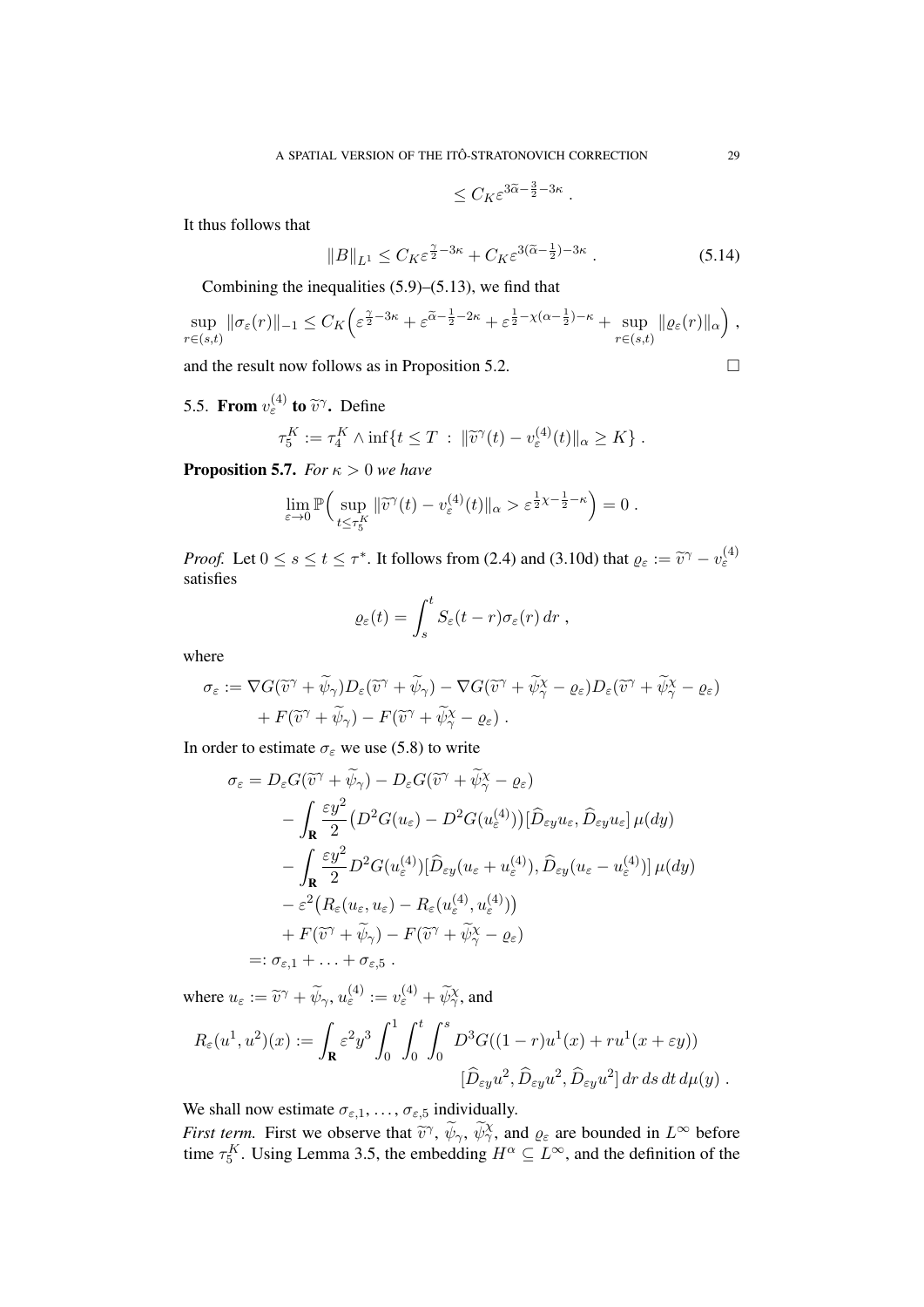stopping time to bound  $\|\widetilde{\psi}_x\|_{L^\infty}$ , we obtain

$$
\|\sigma_{\varepsilon,1}\|_{-1} = \|D_{\varepsilon}(G(\widetilde{v}^{\gamma} + \widetilde{\psi}_{\gamma}) - G(\widetilde{v}^{\gamma} + \widetilde{\psi}_{\gamma}^{\chi} - \varrho_{\varepsilon}))\|_{-1} \n\leq C \|G(\widetilde{v}^{\gamma} + \widetilde{\psi}_{\gamma}) - G(\widetilde{v}^{\gamma} + \widetilde{\psi}_{\gamma}^{\chi} - \varrho_{\varepsilon})\|_{L^{\infty}} \n\leq C_K (\|\widetilde{\psi}_{\chi}\|_{L^{\infty}} + \|\varrho_{\varepsilon}\|_{L^{\infty}}) \n\leq C_K (\varepsilon^{\frac{1}{2}\chi - \kappa} + \|\varrho_{\varepsilon}\|_{\alpha}).
$$
\n(5.15)

*Second term.* Using Lemma 3.5 and the fact that  $\epsilon^{\gamma(\alpha - \frac{1}{2}) + \kappa} ||\tilde{v}^{\gamma}||_{\alpha}$  is bounded before time  $\tau^K$ , we estimate time  $\tau_5^K$ , we estimate

$$
\Theta_{\varepsilon}(\widetilde{v}^{\gamma}) = \int_{\mathbf{R}} y^2 \|\widehat{D}_{\varepsilon y} \widetilde{v}^{\gamma}\|_{L^2}^2 |\mu|(dy) \n\leq C_K \int_{\mathbf{R}} y^2 |\varepsilon y|^{2(\alpha - 1)} \|\widetilde{v}^{\gamma}\|_{\alpha}^2 |\mu|(dy) \n\leq C_K \int_{\mathbf{R}} y^2 |\varepsilon y|^{2(\alpha - 1)} \varepsilon^{-2\gamma(\alpha - \frac{1}{2}) - 2\kappa} |\mu|(dy) \n\leq C_K \varepsilon^{2\widetilde{\alpha} - 2 - \kappa},
$$

and by the definition of the stopping time  $\tau^K$ ,

$$
\Theta_{\varepsilon}(\widetilde{\psi}_{\gamma}) \leq C_K \varepsilon^{-1-\kappa} .
$$

As a consequence,

$$
\Theta_{\varepsilon}(u_{\varepsilon}) \le 2(\Theta_{\varepsilon}(\widetilde{v}^{\gamma}) + \Theta_{\varepsilon}(\widetilde{\psi}_{\gamma})) \le C_K\left(\varepsilon^{2\widetilde{\alpha}-2-\kappa} + \varepsilon^{-1-\kappa}\right) \le \varepsilon^{-1-\kappa} \ . \tag{5.16}
$$

Note that  $\|u_\varepsilon\|_{L^\infty}$  and  $\|u_\varepsilon^{(4)}\|_{L^\infty}$  are bounded before time  $\tau^K_5$ . Using that  $L^1\subseteq H^{-1}$ we obtain

$$
\|\sigma_{\varepsilon,2}\|_{-1} \le \|\sigma_{\varepsilon,2}\|_{L^{1}} \le \varepsilon \|D^{2}G(u_{\varepsilon}) - D^{2}G(u_{\varepsilon}^{(4)})\|_{L^{\infty}} \Theta_{\varepsilon}(u_{\varepsilon})
$$
  
\n
$$
\le C_{K}\varepsilon^{-2\kappa} \|u_{\varepsilon} - u_{\varepsilon}^{(4)}\|_{L^{\infty}}
$$
  
\n
$$
\le C_{K}\varepsilon^{-2\kappa} (\|\varrho_{\varepsilon}\|_{L^{\infty}} + \|\widetilde{\psi}_{\chi}\|_{L^{\infty}})
$$
  
\n
$$
\le C_{K}\varepsilon^{-2\kappa} (\|\varrho_{\varepsilon}\|_{\alpha} + \varepsilon^{\frac{1}{2}\chi - \kappa}).
$$
\n(5.17)

*Third term.* By Lemma 3.5 we have

$$
\Theta_{\varepsilon}(\varrho_{\varepsilon}) = \int_{\mathbf{R}} y^2 \|\widehat{D}_{\varepsilon y} \varrho_{\varepsilon}\|_{L^2}^2 |\mu|(dy)
$$
\n
$$
\leq C \int_{\mathbf{R}} y^2 |\varepsilon y|^{2(\alpha - 1)} \|\varrho_{\varepsilon}\|_{\alpha}^2 |\mu|(dy) \leq C \varepsilon^{2\alpha - 2} \|\varrho_{\varepsilon}\|_{\alpha}^2 .
$$
\n(5.18)

Observe that  $u_{\varepsilon} + u_{\varepsilon}^{(4)} = 2\tilde{v}^{\gamma} - \varrho_{\varepsilon} + \tilde{\psi}_{\gamma} + \tilde{\psi}_{\gamma}^{\chi}$  and  $u_{\varepsilon} - u_{\varepsilon}^{(4)} = \tilde{\psi}_{\chi} + \varrho_{\varepsilon}$ . Taking into account that

$$
\varepsilon^{1+\kappa} \Theta_{\varepsilon}(\widetilde{\psi}_{\gamma}), \quad \varepsilon^{1+\kappa} \Theta_{\varepsilon}(\widetilde{\psi}_{\gamma}), \quad \varepsilon^{2-\chi+\kappa} \Theta_{\varepsilon}(\widetilde{\psi}_{\chi}), \quad \|\varrho_{\varepsilon}\|_{\alpha}
$$

are all bounded before time  $\tau_5^K$ , we obtain

$$
\Theta_{\varepsilon}(u_{\varepsilon} + u_{\varepsilon}^{(4)}) \le C\big(\Theta_{\varepsilon}(\widetilde{v}^{\gamma}) + \Theta_{\varepsilon}(\varrho_{\varepsilon}) + \Theta_{\varepsilon}(\widetilde{\psi}_{\gamma}) + \Theta_{\varepsilon}(\widetilde{\psi}_{\gamma}^{\chi})\big) \le C_K\big(\varepsilon^{2\widetilde{\alpha}-2-\kappa} + \varepsilon^{2\alpha-1} + \varepsilon^{-1-\kappa}\big) \le C_K\varepsilon^{-1-\kappa},
$$
\n(5.19)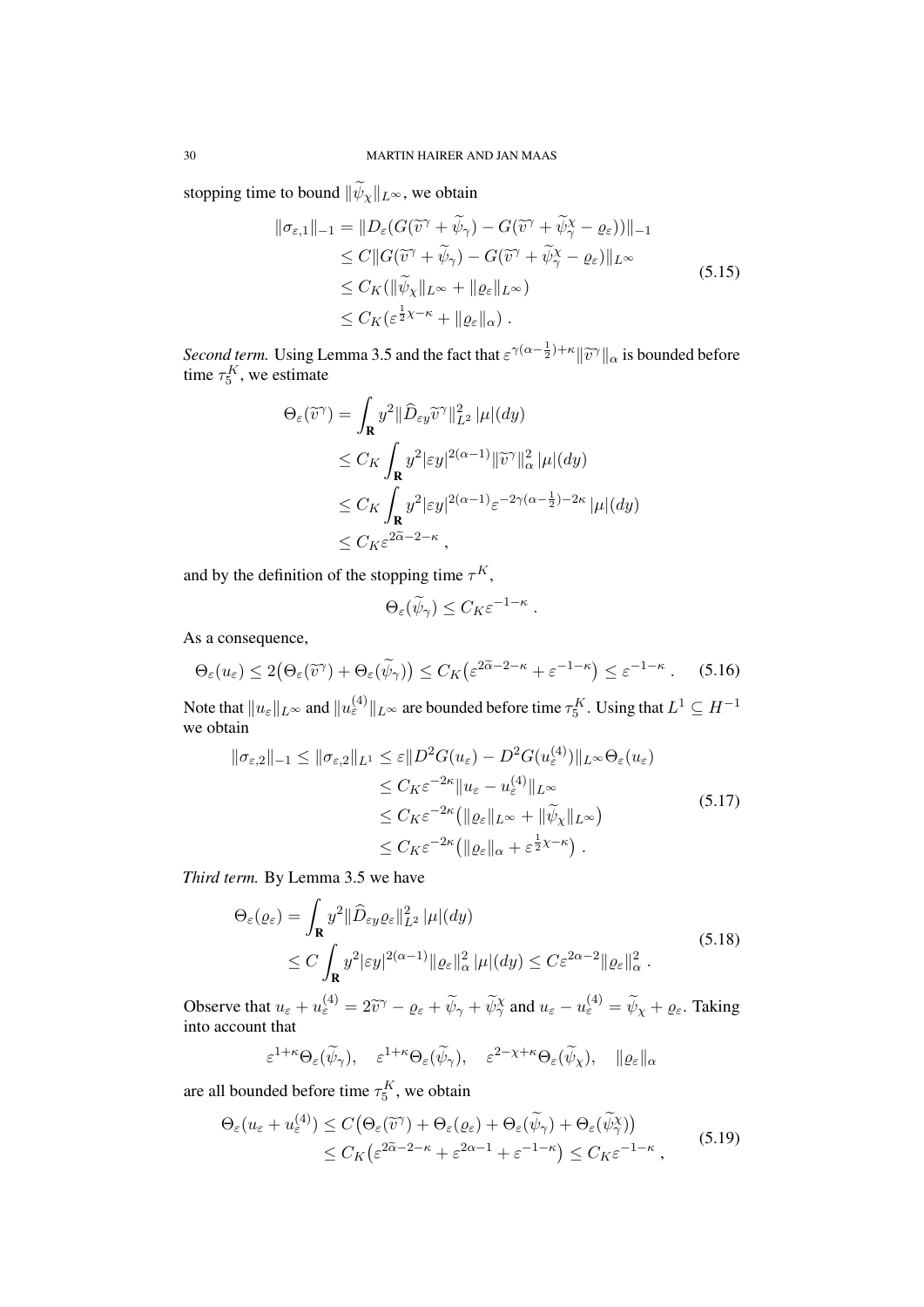and

$$
\Theta_{\varepsilon}(u_{\varepsilon} - u_{\varepsilon}^{(4)}) \le C \big( \Theta_{\varepsilon}(\widetilde{\psi}_{\chi}) + \Theta_{\varepsilon}(\varrho_{\varepsilon}) \big) \n\le C_K \varepsilon^{\chi - 2 - \kappa} + C \varepsilon^{2\alpha - 2} \| \varrho_{\varepsilon} \|_{\alpha}^2.
$$
\n(5.20)

Using that  $||u_{\varepsilon}^{(4)}||_{L^{\infty}} \leq C_K$  before time  $\tau_5^K$ , we obtain

$$
\begin{split} \|\sigma_{\varepsilon,3}\|_{-1} &\leq \|\sigma_{\varepsilon,3}\|_{L^{1}} \leq \varepsilon \|D^{2}G(u_{\varepsilon}^{(4)})\|_{L^{\infty}}\sqrt{\Theta_{\varepsilon}(u_{\varepsilon}+u_{\varepsilon}^{(4)})\Theta_{\varepsilon}(u_{\varepsilon}-u_{\varepsilon}^{(4)})} \\ &\leq C_{K}\left(\varepsilon^{\frac{1}{2}\chi-\frac{1}{2}-2\kappa}+\varepsilon^{\alpha-\frac{1}{2}-\kappa}\|\varrho_{\varepsilon}\|_{\alpha}\right). \end{split}
$$

*Fourth term.* We shall show that

$$
\|\sigma_{\varepsilon,4}\|_{-1} \le C_K \left(\varepsilon^{-2\kappa} \|\varrho_{\varepsilon}\|_{\alpha} + \varepsilon^{\frac{1}{2}\chi - \frac{1}{2} - 2\kappa}\right). \tag{5.21}
$$

First we use the  $L^{\infty}$ -bound on  $u_{\varepsilon}^{(4)}$  enforced by the stoppping time, to obtain the pointwise bound

$$
|R_{\varepsilon}(u_{\varepsilon}, u_{\varepsilon}) - R_{\varepsilon}(u_{\varepsilon}, u_{\varepsilon}^{(4)})|
$$
  
\n
$$
\leq C_K \int_{\mathbf{R}} \varepsilon^2 y^3 \Big( |\widehat{D}_{\varepsilon y} u_{\varepsilon}|^2 + |\widehat{D}_{\varepsilon y} u_{\varepsilon}| |\widehat{D}_{\varepsilon y} u_{\varepsilon}^{(4)}| + |\widehat{D}_{\varepsilon y} u_{\varepsilon}^{(4)}|^2 \Big)
$$
  
\n
$$
\times |\widehat{D}_{\varepsilon y}(u_{\varepsilon} - u_{\varepsilon}^{(4)})| |\mu|(dy)
$$
  
\n
$$
\leq C_K \int_{\mathbf{R}} \varepsilon y^2 \Big( |\widehat{D}_{\varepsilon y} u_{\varepsilon}| + |\widehat{D}_{\varepsilon y} u_{\varepsilon}^{(4)}| \Big) |\widehat{D}_{\varepsilon y}(u_{\varepsilon} - u_{\varepsilon}^{(4)})| |\mu|(dy) .
$$

In view of (5.20) it thus follows that

$$
\|R_{\varepsilon}(u_{\varepsilon}, u_{\varepsilon}) - R_{\varepsilon}(u_{\varepsilon}, u_{\varepsilon}^{(4)})\|_{L^{1}}\n\leq C_{K}\varepsilon \int_{\mathbf{R}} y^{2} \|(|\widehat{D}_{\varepsilon y} u_{\varepsilon}| + |\widehat{D}_{\varepsilon y} u_{\varepsilon}^{(4)}|) |\widehat{D}_{\varepsilon y}(u_{\varepsilon} - u_{\varepsilon}^{(4)})| \|_{L^{1}} |\mu|(dy)\n\leq C_{K}\varepsilon \int_{\mathbf{R}} y^{2} (\|\widehat{D}_{\varepsilon y} u_{\varepsilon}\|_{L^{2}} + \|\widehat{D}_{\varepsilon y} u_{\varepsilon}^{(4)}\|_{L^{2}}) \|\widehat{D}_{\varepsilon y}(u_{\varepsilon} - u_{\varepsilon}^{(4)})\|_{L^{2}} |\mu|(dy)\n\leq C_{K}\varepsilon \sqrt{(\Theta_{\varepsilon}(u_{\varepsilon}) + \Theta_{\varepsilon}(u_{\varepsilon}^{(4)})) \Theta_{\varepsilon}(u_{\varepsilon} - u_{\varepsilon}^{(4)})}.
$$

Using (5.16), (5.18), and the definition of the stopping time to bound  $\Theta_{\varepsilon}(\widetilde{\psi}_{\chi})$ , we find that

$$
\Theta_{\varepsilon}(u_{\varepsilon}) + \Theta_{\varepsilon}(u_{\varepsilon}^{(4)}) \le C \big( \Theta_{\varepsilon}(u_{\varepsilon}) + \Theta_{\varepsilon}(\varrho_{\varepsilon}) + \Theta_{\varepsilon}(\widetilde{\psi}_{\chi}) \big) \le C_K \big( \varepsilon^{-1-\kappa} + \varepsilon^{2\alpha-2} + \varepsilon^{\chi-1-\kappa} \big) \le \varepsilon^{-1-\kappa}
$$

Using (5.20), we thus obtain

$$
||R_{\varepsilon}(u_{\varepsilon}, u_{\varepsilon}) - R_{\varepsilon}(u_{\varepsilon}, u_{\varepsilon}^{(4)})||_{L^{1}} \leq C_{K} \left( \varepsilon^{\frac{1}{2}\chi - \frac{1}{2} - 2\kappa} + \varepsilon^{\alpha - \frac{1}{2} - \kappa} ||\varrho_{\varepsilon}||_{\alpha} \right). \quad (5.22)
$$

Furthermore, taking into account that

 $||u_{\varepsilon} - u_{\varepsilon}^{(4)}||_{L^{\infty}} \leq C_K(||\widetilde{\psi}_{\chi}||_{L^{\infty}} + ||\varrho_{\varepsilon}||_{L^{\infty}}) \leq C_K(\varepsilon^{\frac{1}{2}\chi - \kappa} + ||\varrho_{\varepsilon}||_{\alpha}),$ we have by  $(5.16)$ ,

$$
\|R_{\varepsilon}(u_{\varepsilon}, u_{\varepsilon}^{(4)}) - R_{\varepsilon}(u_{\varepsilon}^{(4)}, u_{\varepsilon}^{(4)})\|_{L^{1}}
$$
\n
$$
\leq C_{K}\varepsilon^{2} \|u_{\varepsilon} - u_{\varepsilon}^{(4)}\|_{L^{\infty}} \int_{\mathbf{R}} y^{3} \||\widehat{D}_{\varepsilon y} u_{\varepsilon}^{(4)}|^{3} \|_{L^{1}} |\mu|(dy)
$$
\n
$$
\leq C_{K}\varepsilon \|u_{\varepsilon} - u_{\varepsilon}^{(4)}\|_{L^{\infty}} \int_{\mathbf{R}} y^{2} \|\widehat{D}_{\varepsilon y} u_{\varepsilon}^{(4)}\|_{L^{2}}^{2} |\mu|(dy)
$$
\n(5.23)

.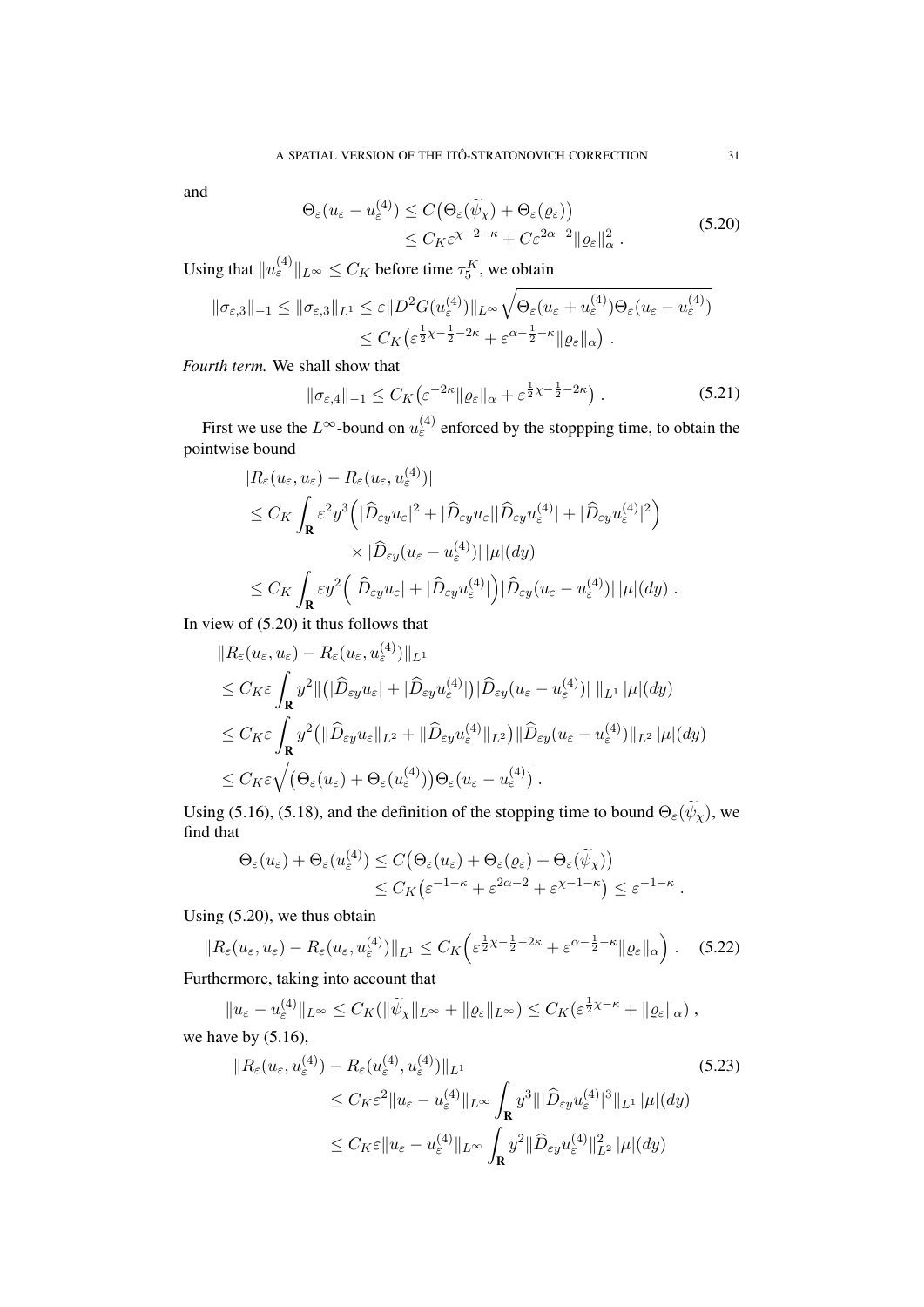$$
= C_K \varepsilon \|u_{\varepsilon} - u_{\varepsilon}^{(4)}\|_{L^{\infty}} \Theta_{\varepsilon}^2(u_{\varepsilon}^{(4)})
$$
  

$$
\leq C_K (\varepsilon^{\frac{1}{2}\chi - 3\kappa} + \varepsilon^{-2\kappa} \| \varrho_{\varepsilon} \|_{\alpha}) .
$$

The claim follows by adding (5.22) and (5.23) and using the embedding  $L^1 \subseteq H^{-1}$ . *Fifth term.* As in the first step, we have

$$
\|\sigma_{\varepsilon,4}\|_{-1} = \|F(\widetilde{v}^{\gamma} + \widetilde{\psi}_{\gamma}) - F(\widetilde{v}^{\gamma} + \widetilde{\psi}_{\gamma}^{\chi} - \varrho_{\varepsilon})\|_{-1}
$$
  
\n
$$
\leq C_K \left( \|\widetilde{\psi}_{\chi}\|_{L^{\infty}} + \|\varrho_{\varepsilon}\|_{L^{\infty}} \right)
$$
  
\n
$$
\leq C_K \left( \varepsilon^{\frac{1}{2}\chi - \kappa} + \|\varrho_{\varepsilon}\|_{\alpha} \right).
$$
\n(5.24)

Combining the five estimates, we obtain

$$
\|\varrho_{\varepsilon}(t)\|_{\alpha} \le C(t-s)^{\frac{1}{2}(1-\alpha)} \sup_{r \in (s,t)} \|\sigma_{\varepsilon}(r)\|_{-1}
$$
  

$$
\le C(t-s)^{\frac{1}{2}(1-\alpha)} \sup_{r \in (s,t)} \left( \varepsilon^{-2\kappa} \|\varrho_{\varepsilon}(r)\|_{\alpha} + \varepsilon^{\frac{1}{2}\chi - \frac{1}{2} - 2\kappa} \right).
$$

The result now follows as in the proof of Proposition 5.1.

$$
\qquad \qquad \Box
$$

### **REFERENCES**

[AF03] R. A. ADAMS and J. J. F. FOURNIER. *Sobolev spaces*, vol. 140 of *Pure and Applied Mathematics (Amsterdam)*. Elsevier/Academic Press, Amsterdam, second ed., 2003. [BCF91] Z. BRZEŹNIAK, M. CAPIŃSKI, and F. FLANDOLI. Stochastic partial differential equations and turbulence. *Math. Models Methods Appl. Sci.* 1, no. 1, (1991), 41–59. [BCJL94] L. BERTINI, N. CANCRINI, and G. JONA-LASINIO. The stochastic Burgers equation. *Comm. Math. Phys.* 165, no. 2, (1994), 211–232. [BG97] L. BERTINI and G. GIACOMIN. Stochastic Burgers and KPZ equations from particle systems. *Comm. Math. Phys.* 183, no. 3, (1997), 571–607. [CIR52] R. COURANT, E. ISAACSON, and M. REES. On the solution of nonlinear hyperbolic differential equations by finite differences. *Comm. Pure. Appl. Math.* 5, (1952), 243–255. [DPDT94] G. DA PRATO, A. DEBUSSCHE, and R. TEMAM. Stochastic Burgers' equation. *NoDEA Nonlinear Differential Equations Appl.* 1, no. 4, (1994), 389–402. [DPZ92] G. DA PRATO and J. ZABCZYK. *Stochastic Equations in Infinite Dimensions*, vol. 44 of *Encyclopedia of Mathematics and its Applications*. Cambridge University Press, 1992. [DS93] R. A. DEVORE and R. C. SHARPLEY. Besov spaces on domains in  $\mathbb{R}^d$ . *Trans. Amer. Math. Soc.* 335, no. 2, (1993), 843–864. [Gyö98] I. GYÖNGY. Existence and uniqueness results for semilinear stochastic partial differential equations. *Stochastic Process. Appl.* 73, no. 2, (1998), 271–299. [Hai09] M. HAIRER. An introduction to stochastic PDEs. *arXiv:0907.4178* . [Hai10] M. HAIRER. Singular perturbations to semilinear stochastic heat equations. *arXiv:1002.3722* . [HV10] M. HAIRER and J. VOSS. Approximations to the stochastic Burgers equation. *arXiv:1005.4438* . [KW92] S. KWAPIEN and W. A. WOYCZYNSKI. *Random series and stochastic integrals: single and multiple*. Probability and its Applications. Birkhäuser Boston Inc., Boston, MA, 1992. [Lun95] A. LUNARDI. *Analytic semigroups and optimal regularity in parabolic problems*. Progress in Nonlinear Differential Equations and their Applications, 16. Birkhäuser Verlag, Basel, 1995. [MRtTB05] R. M. M. MATTHEIJ, S. W. RIENSTRA, and J. H. M. TEN THIJE BOONKKAMP. *Partial Differential Equations*. SIAM Monographs on Mathematical Modeling and Computation. Society for Industrial and Applied Mathematics (SIAM), 2005. [RY94] D. REVUZ and M. YOR. *Continuous martingales and Brownian motion*, vol. 293 of *Grundlehren der Mathematischen Wissenschaften [Fundamental Principles of Mathe-*

*matical Sciences]*. Springer-Verlag, Berlin, second ed., 1994.